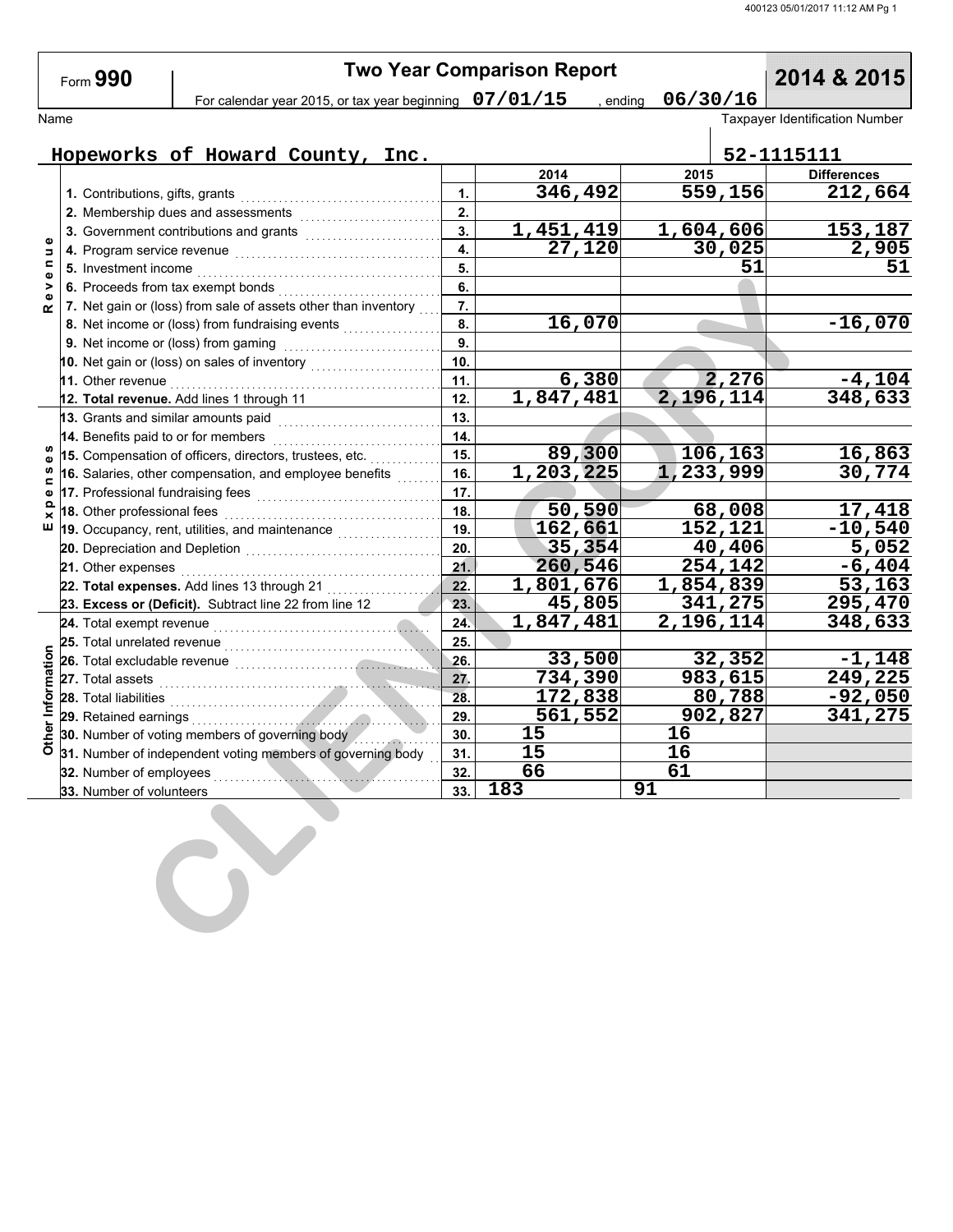| Form 8879-EO                                                  | <b>IRS e-file Signature Authorization</b><br>for an Exempt Organization                                                                                                                                                                                                                                                                                                                                                                                                                                                                                                                                                                                                                                                                                                                                                                                                                                                                                                                                                                                                                                                                                                                                                                                                                                                                                                                                                                                                                                                                                                                                                                                                                                                                                                                 |                                                            | OMB No. 1545-1878                     |
|---------------------------------------------------------------|-----------------------------------------------------------------------------------------------------------------------------------------------------------------------------------------------------------------------------------------------------------------------------------------------------------------------------------------------------------------------------------------------------------------------------------------------------------------------------------------------------------------------------------------------------------------------------------------------------------------------------------------------------------------------------------------------------------------------------------------------------------------------------------------------------------------------------------------------------------------------------------------------------------------------------------------------------------------------------------------------------------------------------------------------------------------------------------------------------------------------------------------------------------------------------------------------------------------------------------------------------------------------------------------------------------------------------------------------------------------------------------------------------------------------------------------------------------------------------------------------------------------------------------------------------------------------------------------------------------------------------------------------------------------------------------------------------------------------------------------------------------------------------------------|------------------------------------------------------------|---------------------------------------|
| Department of the Treasury<br><b>Internal Revenue Service</b> | $7/01$ 2015, and ending 6/30 20 16<br>For calendar year 2015, or fiscal year beginning<br>Do not send to the IRS. Keep for your records.<br>Information about Form 8879-EO and its instructions is at www.irs.gov/form8879eo.                                                                                                                                                                                                                                                                                                                                                                                                                                                                                                                                                                                                                                                                                                                                                                                                                                                                                                                                                                                                                                                                                                                                                                                                                                                                                                                                                                                                                                                                                                                                                           |                                                            | 2015                                  |
| Name of exempt organization                                   | Hopeworks of Howard County, Inc.                                                                                                                                                                                                                                                                                                                                                                                                                                                                                                                                                                                                                                                                                                                                                                                                                                                                                                                                                                                                                                                                                                                                                                                                                                                                                                                                                                                                                                                                                                                                                                                                                                                                                                                                                        | <b>Employer identification number</b><br>52-1115111        |                                       |
| Name and title of officer                                     | Jennifer Pollitt Hill                                                                                                                                                                                                                                                                                                                                                                                                                                                                                                                                                                                                                                                                                                                                                                                                                                                                                                                                                                                                                                                                                                                                                                                                                                                                                                                                                                                                                                                                                                                                                                                                                                                                                                                                                                   |                                                            |                                       |
|                                                               | Executive Director                                                                                                                                                                                                                                                                                                                                                                                                                                                                                                                                                                                                                                                                                                                                                                                                                                                                                                                                                                                                                                                                                                                                                                                                                                                                                                                                                                                                                                                                                                                                                                                                                                                                                                                                                                      |                                                            |                                       |
| Part I                                                        | Type of Return and Return Information (Whole Dollars Only)                                                                                                                                                                                                                                                                                                                                                                                                                                                                                                                                                                                                                                                                                                                                                                                                                                                                                                                                                                                                                                                                                                                                                                                                                                                                                                                                                                                                                                                                                                                                                                                                                                                                                                                              |                                                            |                                       |
| 3a Form 1120-POL check here ▶                                 | Check the box for the return for which you are using this Form 8879-EO and enter the applicable amount, if any, from the return. If you<br>check the box on line 1a, 2a, 3a, 4a, or 5a, below, and the amount on that line for the return being filed with this form was blank, then<br>leave line 1b, 2b, 3b, 4b, or 5b, whichever is applicable, blank (do not enter -0-). But, if you entered -0- on the return, then enter -0- on<br>the applicable line below. Do not complete more than 1 line in Part I.<br>1a Form 990 check here $X_{b}$ Total revenue, if any (Form 990, Part VIII, column (A), line 12) $\ldots$<br><b>b</b> Total tax (Form 1120-POL, line 22) <b>contained</b> $\begin{bmatrix} 1 & 0 \\ 0 & 1 \end{bmatrix}$<br><b>b</b> Tax based on investment income (Form 990-PF, Part VI, line 5)                                                                                                                                                                                                                                                                                                                                                                                                                                                                                                                                                                                                                                                                                                                                                                                                                                                                                                                                                                    | 1 <sub>b</sub><br>2 <sub>b</sub><br>3 <sub>b</sub>         | 2,196,114                             |
| 4a Form 990-PF check here ▶                                   |                                                                                                                                                                                                                                                                                                                                                                                                                                                                                                                                                                                                                                                                                                                                                                                                                                                                                                                                                                                                                                                                                                                                                                                                                                                                                                                                                                                                                                                                                                                                                                                                                                                                                                                                                                                         | 4b                                                         |                                       |
| Part II                                                       | Declaration and Signature Authorization of Officer                                                                                                                                                                                                                                                                                                                                                                                                                                                                                                                                                                                                                                                                                                                                                                                                                                                                                                                                                                                                                                                                                                                                                                                                                                                                                                                                                                                                                                                                                                                                                                                                                                                                                                                                      |                                                            |                                       |
|                                                               | Under penalties of perjury, I declare that I am an officer of the above organization and that I have examined a copy of the<br>organization's 2015 electronic return and accompanying schedules and statements and to the best of my knowledge and belief, they<br>are true, correct, and complete. I further declare that the amount in Part I above is the amount shown on the copy of the<br>organization's electronic return. I consent to allow my intermediate service provider, transmitter, or electronic return originator (ERO)<br>to send the organization's return to the IRS and to receive from the IRS (a) an acknowledgement of receipt or reason for rejection of<br>the transmission, (b) the reason for any delay in processing the return or refund, and (c) the date of any refund. If applicable, I<br>authorize the U.S. Treasury and its designated Financial Agent to initiate an electronic funds withdrawal (direct debit) entry to the<br>financial institution account indicated in the tax preparation software for payment of the organization's federal taxes owed on this<br>return, and the financial institution to debit the entry to this account. To revoke a payment, I must contact the U.S. Treasury Financial<br>Agent at 1-888-353-4537 no later than 2 business days prior to the payment (settlement) date. I also authorize the financial institutions<br>involved in the processing of the electronic payment of taxes to receive confidential information necessary to answer inquiries and<br>resolve issues related to the payment. I have selected a personal identification number (PIN) as my signature for the organization's<br>electronic return and, if applicable, the organization's consent to electronic funds withdrawal. |                                                            |                                       |
| Officer's PIN: check one box only                             |                                                                                                                                                                                                                                                                                                                                                                                                                                                                                                                                                                                                                                                                                                                                                                                                                                                                                                                                                                                                                                                                                                                                                                                                                                                                                                                                                                                                                                                                                                                                                                                                                                                                                                                                                                                         |                                                            |                                       |
| x                                                             | lauthorize Malvin, Riggins & Company, P.C. to enter my PIN<br><b>ERO</b> firm name                                                                                                                                                                                                                                                                                                                                                                                                                                                                                                                                                                                                                                                                                                                                                                                                                                                                                                                                                                                                                                                                                                                                                                                                                                                                                                                                                                                                                                                                                                                                                                                                                                                                                                      | 67272<br>Enter five numbers, but<br>do not enter all zeros | as my signature                       |
|                                                               | on the organization's tax year 2015 electronically filed return. If I have indicated within this return that a copy of the return is<br>being filed with a state agency(ies) regulating charities as part of the IRS Fed/State program, I also authorize the aforementioned<br>ERO to enter my PIN on the return's disclosure consent screen.                                                                                                                                                                                                                                                                                                                                                                                                                                                                                                                                                                                                                                                                                                                                                                                                                                                                                                                                                                                                                                                                                                                                                                                                                                                                                                                                                                                                                                           |                                                            |                                       |
|                                                               | As an officer of the organization, I will enter my PIN as my signature on the organization's tax year 2015 electronically filed return.<br>If I have indicated within this return that a copy of the return is being filed with a state agency(ies) regulating charities as part of<br>the IRS Fed/State program, I will enter my PIN on the return's disclosure consent screen.                                                                                                                                                                                                                                                                                                                                                                                                                                                                                                                                                                                                                                                                                                                                                                                                                                                                                                                                                                                                                                                                                                                                                                                                                                                                                                                                                                                                        |                                                            |                                       |
| Officer's signature                                           |                                                                                                                                                                                                                                                                                                                                                                                                                                                                                                                                                                                                                                                                                                                                                                                                                                                                                                                                                                                                                                                                                                                                                                                                                                                                                                                                                                                                                                                                                                                                                                                                                                                                                                                                                                                         | Date $\rightarrow$ 05/15/17                                |                                       |
| Part II                                                       | <b>Certification and Authentication</b><br>ERO's EFIN/PIN. Enter your six-digit electronic filing identification<br>number (EFIN) followed by your five-digit self-selected PIN.                                                                                                                                                                                                                                                                                                                                                                                                                                                                                                                                                                                                                                                                                                                                                                                                                                                                                                                                                                                                                                                                                                                                                                                                                                                                                                                                                                                                                                                                                                                                                                                                        |                                                            | 54542067272<br>do not enter all zeros |
|                                                               | I certify that the above numeric entry is my PIN, which is my signature on the 2015 electronically filed return for the organization<br>indicated above. I confirm that I am submitting this return in accordance with the requirements of Pub. 4163, Modernized e-File (MeF)<br>Information for Authorized IRS e-file Providers for Business Returns.                                                                                                                                                                                                                                                                                                                                                                                                                                                                                                                                                                                                                                                                                                                                                                                                                                                                                                                                                                                                                                                                                                                                                                                                                                                                                                                                                                                                                                  |                                                            |                                       |
| ERO's signature                                               | Karen L. Hoffman, CPA<br>Date                                                                                                                                                                                                                                                                                                                                                                                                                                                                                                                                                                                                                                                                                                                                                                                                                                                                                                                                                                                                                                                                                                                                                                                                                                                                                                                                                                                                                                                                                                                                                                                                                                                                                                                                                           | 05/15/17                                                   |                                       |
|                                                               | <b>ERO Must Retain This Form-See Instructions</b>                                                                                                                                                                                                                                                                                                                                                                                                                                                                                                                                                                                                                                                                                                                                                                                                                                                                                                                                                                                                                                                                                                                                                                                                                                                                                                                                                                                                                                                                                                                                                                                                                                                                                                                                       |                                                            |                                       |
|                                                               | Do Not Submit This Form To the IRS Unless Requested To Do So                                                                                                                                                                                                                                                                                                                                                                                                                                                                                                                                                                                                                                                                                                                                                                                                                                                                                                                                                                                                                                                                                                                                                                                                                                                                                                                                                                                                                                                                                                                                                                                                                                                                                                                            |                                                            |                                       |
|                                                               | For Paperwork Reduction Act Notice, see back of form.                                                                                                                                                                                                                                                                                                                                                                                                                                                                                                                                                                                                                                                                                                                                                                                                                                                                                                                                                                                                                                                                                                                                                                                                                                                                                                                                                                                                                                                                                                                                                                                                                                                                                                                                   |                                                            | Form 8879-EO (2015)                   |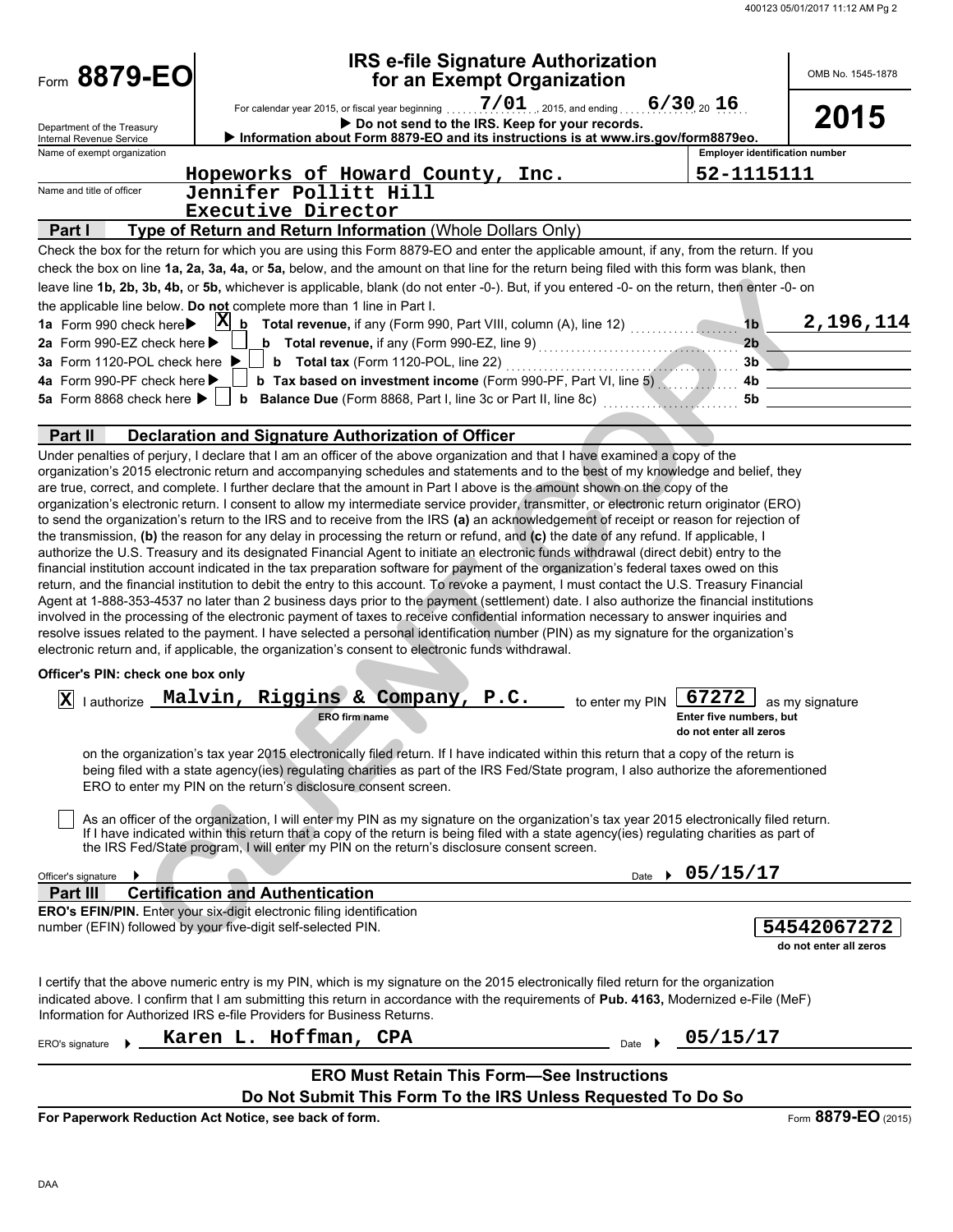| Form                           |                                |                                                        |                                                                                             |                                                                                                                 | <b>Return of Organization Exempt From Income Tax</b><br>Under section 501(c), 527, or 4947(a)(1) of the Internal Revenue Code (except private foundations)                                                                     |                                               |                           | OMB No. 1545-0047<br>2015                                                                                                                                                  |
|--------------------------------|--------------------------------|--------------------------------------------------------|---------------------------------------------------------------------------------------------|-----------------------------------------------------------------------------------------------------------------|--------------------------------------------------------------------------------------------------------------------------------------------------------------------------------------------------------------------------------|-----------------------------------------------|---------------------------|----------------------------------------------------------------------------------------------------------------------------------------------------------------------------|
|                                |                                | Department of the Treasury<br>Internal Revenue Service |                                                                                             |                                                                                                                 | Do not enter social security numbers on this form as it may be made public.<br>Information about Form 990 and its instructions is at www.irs.gov/form990.                                                                      |                                               |                           | <b>Open to Public</b><br><b>Inspection</b>                                                                                                                                 |
|                                |                                |                                                        |                                                                                             |                                                                                                                 | For the 2015 calendar year, or tax year beginning $7/01/15$ , and ending $06/30/16$                                                                                                                                            |                                               |                           |                                                                                                                                                                            |
| в                              |                                | Check if applicable:                                   | C Name of organization                                                                      |                                                                                                                 |                                                                                                                                                                                                                                |                                               |                           | D Employer identification number                                                                                                                                           |
| X                              | Address change                 |                                                        |                                                                                             | Hopeworks of Howard County, Inc.                                                                                |                                                                                                                                                                                                                                |                                               |                           |                                                                                                                                                                            |
|                                | Name change                    |                                                        | Doing business as                                                                           |                                                                                                                 |                                                                                                                                                                                                                                |                                               |                           | 52-1115111                                                                                                                                                                 |
|                                |                                |                                                        |                                                                                             | Number and street (or P.O. box if mail is not delivered to street address)                                      |                                                                                                                                                                                                                                | Room/suite                                    | E Telephone number        |                                                                                                                                                                            |
|                                | Initial return                 |                                                        | 9770 Patuxent Woods Drive                                                                   | City or town, state or province, country, and ZIP or foreign postal code                                        |                                                                                                                                                                                                                                |                                               |                           | 410-997-0304                                                                                                                                                               |
|                                | Final return/<br>terminated    |                                                        |                                                                                             |                                                                                                                 |                                                                                                                                                                                                                                |                                               |                           |                                                                                                                                                                            |
|                                | Amended return                 |                                                        | Columbia<br>F Name and address of principal officer:                                        | MD 21046                                                                                                        |                                                                                                                                                                                                                                |                                               | <b>G</b> Gross receipts\$ | 2,196,114                                                                                                                                                                  |
|                                |                                | Application pending                                    |                                                                                             |                                                                                                                 |                                                                                                                                                                                                                                | H(a) Is this a group return for subordinates? |                           | $ \mathbf{X} $<br>Yes<br>No                                                                                                                                                |
|                                |                                |                                                        | Jennifer Pollitt Hill                                                                       |                                                                                                                 |                                                                                                                                                                                                                                |                                               |                           | No<br>Yes                                                                                                                                                                  |
|                                |                                |                                                        |                                                                                             | 5457 Twin Knolls Road, #310                                                                                     |                                                                                                                                                                                                                                | H(b) Are all subordinates included?           |                           |                                                                                                                                                                            |
|                                |                                |                                                        | Columbia                                                                                    | MD                                                                                                              | 21045                                                                                                                                                                                                                          |                                               |                           | If "No," attach a list. (see instructions)                                                                                                                                 |
|                                |                                | Tax-exempt status:                                     | $\overline{\mathbf{X}}$ 501(c)(3)<br>$501(c)$ (                                             | $\blacktriangleleft$ (insert no.)                                                                               | 4947(a)(1) or<br>527                                                                                                                                                                                                           |                                               |                           |                                                                                                                                                                            |
|                                | Website: $\blacktriangleright$ |                                                        | www.wearehopeworks.org                                                                      |                                                                                                                 |                                                                                                                                                                                                                                | $H(c)$ Group exemption number                 |                           |                                                                                                                                                                            |
|                                |                                | Form of organization:                                  | $ \mathbf{X} $ Corporation<br>Trust                                                         | Other $\blacktriangleright$<br>Association                                                                      |                                                                                                                                                                                                                                | L Year of formation: 1978                     |                           | M State of legal domicile: MD                                                                                                                                              |
|                                | Part I                         | <b>Summary</b>                                         |                                                                                             |                                                                                                                 |                                                                                                                                                                                                                                |                                               |                           |                                                                                                                                                                            |
|                                |                                |                                                        |                                                                                             | 1 Briefly describe the organization's mission or most significant activities:                                   |                                                                                                                                                                                                                                |                                               |                           |                                                                                                                                                                            |
|                                |                                | See Schedule O                                         |                                                                                             |                                                                                                                 |                                                                                                                                                                                                                                |                                               |                           |                                                                                                                                                                            |
|                                |                                |                                                        |                                                                                             |                                                                                                                 |                                                                                                                                                                                                                                |                                               |                           |                                                                                                                                                                            |
| Governance                     |                                |                                                        |                                                                                             | the contract of the contract of the contract of the contract of the contract of the contract of the contract of |                                                                                                                                                                                                                                |                                               |                           |                                                                                                                                                                            |
|                                |                                |                                                        |                                                                                             |                                                                                                                 | 2 Check this box if the organization discontinued its operations or disposed of more than 25% of its net assets.                                                                                                               |                                               |                           |                                                                                                                                                                            |
|                                |                                |                                                        |                                                                                             | 3 Number of voting members of the governing body (Part VI, line 1a)                                             |                                                                                                                                                                                                                                |                                               | 3                         | 16                                                                                                                                                                         |
|                                |                                |                                                        |                                                                                             |                                                                                                                 | 4 Number of independent voting members of the governing body (Part VI, line 1b) [100] [100] [100] [100] [100] [100] [100] [100] [100] [100] [100] [100] [100] [100] [100] [100] [100] [100] [100] [100] [100] [100] [100] [100 |                                               | $\overline{\mathbf{4}}$   | $\overline{16}$                                                                                                                                                            |
| <b>Activities &amp;</b>        |                                |                                                        |                                                                                             |                                                                                                                 | 5 Total number of individuals employed in calendar year 2015 (Part V, line 2a)                                                                                                                                                 |                                               | 5                         | 61                                                                                                                                                                         |
|                                |                                |                                                        | 6 Total number of volunteers (estimate if necessary)                                        |                                                                                                                 |                                                                                                                                                                                                                                |                                               | 6                         | 91                                                                                                                                                                         |
|                                |                                |                                                        |                                                                                             |                                                                                                                 |                                                                                                                                                                                                                                |                                               | 7a                        | 0                                                                                                                                                                          |
|                                |                                |                                                        |                                                                                             |                                                                                                                 | b Net unrelated business taxable income from Form 990-T, line 34 [10] Net unrelated business taxable income from Form 990-T, line 34                                                                                           |                                               | 7b                        | 0                                                                                                                                                                          |
|                                |                                |                                                        |                                                                                             |                                                                                                                 |                                                                                                                                                                                                                                | <b>Prior Year</b>                             |                           | <b>Current Year</b>                                                                                                                                                        |
|                                |                                |                                                        |                                                                                             |                                                                                                                 |                                                                                                                                                                                                                                | 1,797,911                                     |                           | 2,163,762                                                                                                                                                                  |
|                                |                                |                                                        | 9 Program service revenue (Part VIII, line 2g)                                              |                                                                                                                 |                                                                                                                                                                                                                                |                                               | 27,120                    | 30,025                                                                                                                                                                     |
| Revenue                        |                                |                                                        | 10 Investment income (Part VIII, column (A), lines 3, 4, and 7d)                            |                                                                                                                 |                                                                                                                                                                                                                                |                                               |                           | 51                                                                                                                                                                         |
|                                |                                |                                                        |                                                                                             | 11 Other revenue (Part VIII, column (A), lines 5, 6d, 8c, 9c, 10c, and 11e)                                     | .                                                                                                                                                                                                                              |                                               | 22,450                    | 2,276                                                                                                                                                                      |
|                                |                                |                                                        |                                                                                             | 12 Total revenue - add lines 8 through 11 (must equal Part VIII, column (A), line 12)                           |                                                                                                                                                                                                                                | 1,847,481                                     |                           | 2,196,114                                                                                                                                                                  |
|                                |                                |                                                        |                                                                                             | 13 Grants and similar amounts paid (Part IX, column (A), lines 1-3)                                             |                                                                                                                                                                                                                                |                                               |                           | 0                                                                                                                                                                          |
|                                |                                |                                                        | 14 Benefits paid to or for members (Part IX, column (A), line 4)                            |                                                                                                                 |                                                                                                                                                                                                                                |                                               |                           |                                                                                                                                                                            |
| Expenses                       |                                |                                                        |                                                                                             | 15 Salaries, other compensation, employee benefits (Part IX, column (A), lines 5-10)                            |                                                                                                                                                                                                                                | 1,292,525                                     |                           | 1,340,162                                                                                                                                                                  |
|                                |                                |                                                        | 16aProfessional fundraising fees (Part IX, column (A), line 11e)                            |                                                                                                                 |                                                                                                                                                                                                                                |                                               |                           |                                                                                                                                                                            |
|                                |                                |                                                        | <b>b</b> Total fundraising expenses (Part IX, column $(D)$ , line 25) $\blacktriangleright$ |                                                                                                                 | 73,750                                                                                                                                                                                                                         |                                               |                           |                                                                                                                                                                            |
|                                |                                |                                                        | 17 Other expenses (Part IX, column (A), lines 11a-11d, 11f-24e)                             |                                                                                                                 |                                                                                                                                                                                                                                |                                               | 509,151                   | 514,677                                                                                                                                                                    |
|                                |                                |                                                        |                                                                                             | 18 Total expenses. Add lines 13-17 (must equal Part IX, column (A), line 25)                                    |                                                                                                                                                                                                                                |                                               | $\overline{1,801,676}$    | 1,854,839                                                                                                                                                                  |
|                                |                                |                                                        | 19 Revenue less expenses. Subtract line 18 from line 12                                     |                                                                                                                 |                                                                                                                                                                                                                                | <b>Beginning of Current Year</b>              | $\overline{45}$ , 805     | 341,275<br>End of Year                                                                                                                                                     |
| Net Assets or<br>Fund Balances |                                | 20 Total assets (Part X, line 16)                      |                                                                                             |                                                                                                                 |                                                                                                                                                                                                                                |                                               | 734,390                   | 983,615                                                                                                                                                                    |
|                                |                                | 21 Total liabilities (Part X, line 26)                 |                                                                                             |                                                                                                                 |                                                                                                                                                                                                                                |                                               | 172,838                   | 80,788                                                                                                                                                                     |
|                                |                                |                                                        | 22 Net assets or fund balances. Subtract line 21 from line 20                               |                                                                                                                 |                                                                                                                                                                                                                                |                                               | 561,552                   | 902,827                                                                                                                                                                    |
|                                | Part II                        | <b>Signature Block</b>                                 |                                                                                             |                                                                                                                 |                                                                                                                                                                                                                                |                                               |                           |                                                                                                                                                                            |
|                                |                                |                                                        |                                                                                             |                                                                                                                 |                                                                                                                                                                                                                                |                                               |                           |                                                                                                                                                                            |
|                                |                                |                                                        |                                                                                             |                                                                                                                 | true, correct, and complete. Declaration of preparer (other than officer) is based on all information of which preparer has any knowledge.                                                                                     |                                               |                           | Under penalties of perjury, I declare that I have examined this return, including accompanying schedules and statements, and to the best of my knowledge and belief, it is |
|                                |                                |                                                        |                                                                                             |                                                                                                                 |                                                                                                                                                                                                                                |                                               |                           |                                                                                                                                                                            |
| Sign                           |                                | Signature of officer                                   |                                                                                             |                                                                                                                 |                                                                                                                                                                                                                                |                                               | Date                      |                                                                                                                                                                            |
| <b>Here</b>                    |                                |                                                        | Jennifer Pollitt Hill                                                                       |                                                                                                                 |                                                                                                                                                                                                                                | Executive Director                            |                           |                                                                                                                                                                            |
|                                |                                |                                                        | Type or print name and title                                                                |                                                                                                                 |                                                                                                                                                                                                                                |                                               |                           |                                                                                                                                                                            |
|                                |                                | Print/Type preparer's name                             |                                                                                             | Preparer's signature                                                                                            |                                                                                                                                                                                                                                | Date                                          |                           | PTIN<br>if                                                                                                                                                                 |
| Paid                           |                                |                                                        |                                                                                             |                                                                                                                 |                                                                                                                                                                                                                                |                                               | Check                     |                                                                                                                                                                            |
|                                | Preparer                       | Karen L. Hoffman, CPA                                  |                                                                                             | Karen L. Hoffman, CPA                                                                                           |                                                                                                                                                                                                                                |                                               | $05/01/17$ self-employed  | P01317844                                                                                                                                                                  |
|                                | <b>Use Only</b>                | Firm's name                                            |                                                                                             | Malvin, Riggins & Company, P.C.                                                                                 |                                                                                                                                                                                                                                |                                               | Firm's EIN ▶              | 54-1383985                                                                                                                                                                 |
|                                |                                |                                                        | Baltimore, MD                                                                               | 2809 Boston Street, Ste 107<br>21224                                                                            |                                                                                                                                                                                                                                |                                               |                           | 410-675-2727                                                                                                                                                               |
|                                |                                | Firm's address                                         |                                                                                             | May the IRS discuss this return with the preparer shown above? (see instructions)                               |                                                                                                                                                                                                                                |                                               | Phone no.                 | X Yes                                                                                                                                                                      |
|                                |                                |                                                        |                                                                                             |                                                                                                                 |                                                                                                                                                                                                                                |                                               |                           | No                                                                                                                                                                         |

| Sign<br><b>Here</b>                                                                           |                                                     | Signature of officer | Jennifer Pollitt Hill<br>Type or print name and title              |  |                                               | Executive Director |      |              | Date                              |      |            |                           |
|-----------------------------------------------------------------------------------------------|-----------------------------------------------------|----------------------|--------------------------------------------------------------------|--|-----------------------------------------------|--------------------|------|--------------|-----------------------------------|------|------------|---------------------------|
| Paid                                                                                          | Print/Type preparer's name<br>Karen L. Hoffman, CPA |                      |                                                                    |  | Preparer's signature<br>Karen L. Hoffman, CPA |                    | Date |              | Check<br>$05/01/17$ self-employed | PTIN | P01317844  |                           |
| Preparer                                                                                      | Firm's name                                         |                      |                                                                    |  | Malvin, Riggins & Company,<br>P.C.            |                    |      | Firm's $EIN$ |                                   |      | 54-1383985 |                           |
| Use Only                                                                                      | Firm's address                                      |                      | Baltimore, MD                                                      |  | 2809 Boston Street, Ste 107<br>21224          |                    |      | Phone no.    |                                   |      |            | 410-675-2727              |
| May the IRS discuss this return with the preparer shown above? (see instructions)<br>x<br>Yes |                                                     |                      |                                                                    |  |                                               | <b>No</b>          |      |              |                                   |      |            |                           |
|                                                                                               |                                                     |                      | For Paperwork Reduction Act Notice, see the separate instructions. |  |                                               |                    |      |              |                                   |      |            | $F_{\text{O}}$ 990 (2015) |

**For Paperwork Reduction Act Notice, see the separate instructions.**<br><sub>DAA</sub>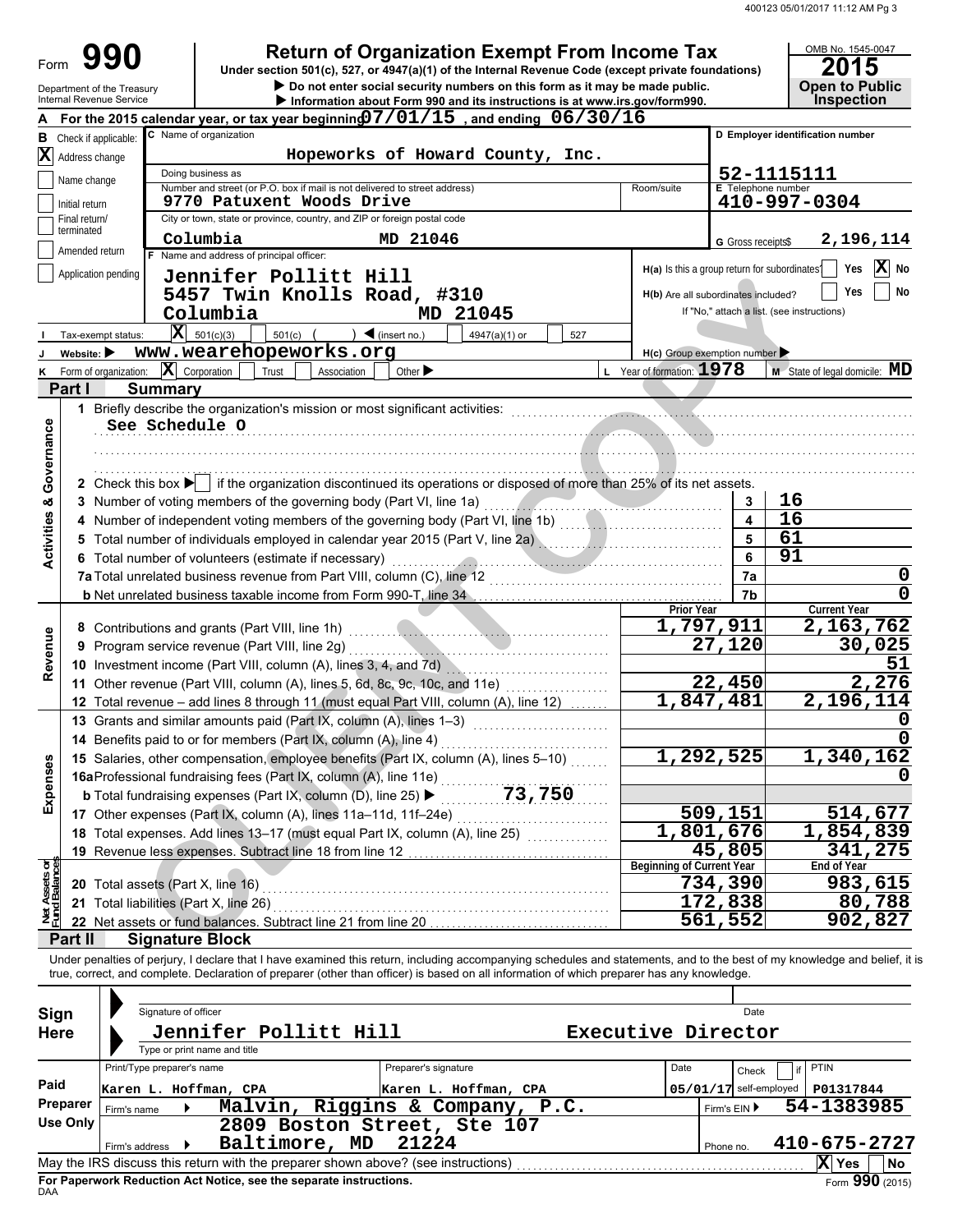| 285, 986 including grants of\$<br>4c (Code:<br>) (Revenue \$<br>) (Expenses \$<br>Legal assistance: Legal advocacy and services pertaining to the civil and<br>criminal justice systems is provided for survivors of sexual and domestic<br>violence.<br>4d Other program services (Describe in Schedule O.) |                       |
|--------------------------------------------------------------------------------------------------------------------------------------------------------------------------------------------------------------------------------------------------------------------------------------------------------------|-----------------------|
|                                                                                                                                                                                                                                                                                                              |                       |
|                                                                                                                                                                                                                                                                                                              |                       |
|                                                                                                                                                                                                                                                                                                              |                       |
|                                                                                                                                                                                                                                                                                                              |                       |
|                                                                                                                                                                                                                                                                                                              |                       |
|                                                                                                                                                                                                                                                                                                              |                       |
|                                                                                                                                                                                                                                                                                                              |                       |
|                                                                                                                                                                                                                                                                                                              |                       |
|                                                                                                                                                                                                                                                                                                              |                       |
|                                                                                                                                                                                                                                                                                                              |                       |
|                                                                                                                                                                                                                                                                                                              |                       |
|                                                                                                                                                                                                                                                                                                              |                       |
|                                                                                                                                                                                                                                                                                                              |                       |
|                                                                                                                                                                                                                                                                                                              |                       |
|                                                                                                                                                                                                                                                                                                              |                       |
|                                                                                                                                                                                                                                                                                                              |                       |
|                                                                                                                                                                                                                                                                                                              |                       |
|                                                                                                                                                                                                                                                                                                              |                       |
| by sexual and domestic violence.                                                                                                                                                                                                                                                                             |                       |
| housing (up to 6 months) is provided to individuals and families impacted                                                                                                                                                                                                                                    |                       |
| Residential services: Crisis housing (up to 45 days) and transitional                                                                                                                                                                                                                                        |                       |
| 700, 667 including grants of\$<br>4b (Code:<br>) (Expenses \$<br>) (Revenue \$                                                                                                                                                                                                                               |                       |
|                                                                                                                                                                                                                                                                                                              |                       |
|                                                                                                                                                                                                                                                                                                              |                       |
|                                                                                                                                                                                                                                                                                                              |                       |
|                                                                                                                                                                                                                                                                                                              |                       |
|                                                                                                                                                                                                                                                                                                              |                       |
|                                                                                                                                                                                                                                                                                                              |                       |
|                                                                                                                                                                                                                                                                                                              |                       |
|                                                                                                                                                                                                                                                                                                              |                       |
| impacted by sexual and domestic violence.                                                                                                                                                                                                                                                                    |                       |
| Clinical services are available for women, men, adults and children                                                                                                                                                                                                                                          |                       |
| 414, 680 including grants of\$<br>) (Revenue \$<br>) (Expenses \$<br>4a (Code:                                                                                                                                                                                                                               | $30,025$ )            |
| the total expenses, and revenue, if any, for each program service reported.                                                                                                                                                                                                                                  |                       |
| expenses. Section 501(c)(3) and 501(c)(4) organizations are required to report the amount of grants and allocations to others,                                                                                                                                                                               |                       |
| Describe the organization's program service accomplishments for each of its three largest program services, as measured by<br>4                                                                                                                                                                              |                       |
| services?<br>If "Yes," describe these changes on Schedule O.                                                                                                                                                                                                                                                 | Yes $\overline{X}$ No |
| Did the organization cease conducting, or make significant changes in how it conducts, any program<br>3.                                                                                                                                                                                                     |                       |
| If "Yes," describe these new services on Schedule O.                                                                                                                                                                                                                                                         |                       |
| prior Form 990 or 990-EZ?                                                                                                                                                                                                                                                                                    | Yes $\overline{X}$ No |
| Did the organization undertake any significant program services during the year which were not listed on the<br>$\mathbf{2}$                                                                                                                                                                                 |                       |
|                                                                                                                                                                                                                                                                                                              |                       |
| sexual violence in Howard County while working towards their elimination.                                                                                                                                                                                                                                    |                       |
| The mission of Hopeworks is to reduce the harm and effects of domestic and                                                                                                                                                                                                                                   |                       |
|                                                                                                                                                                                                                                                                                                              |                       |
| 1 Briefly describe the organization's mission:                                                                                                                                                                                                                                                               | $ \mathbf{x} $        |
| Check if Schedule O contains a response or note to any line in this Part III                                                                                                                                                                                                                                 |                       |
| 52-1115111<br>Form 990 (2015) Hopeworks of Howard County, Inc.<br><b>Statement of Program Service Accomplishments</b><br>Part III                                                                                                                                                                            | Page 2                |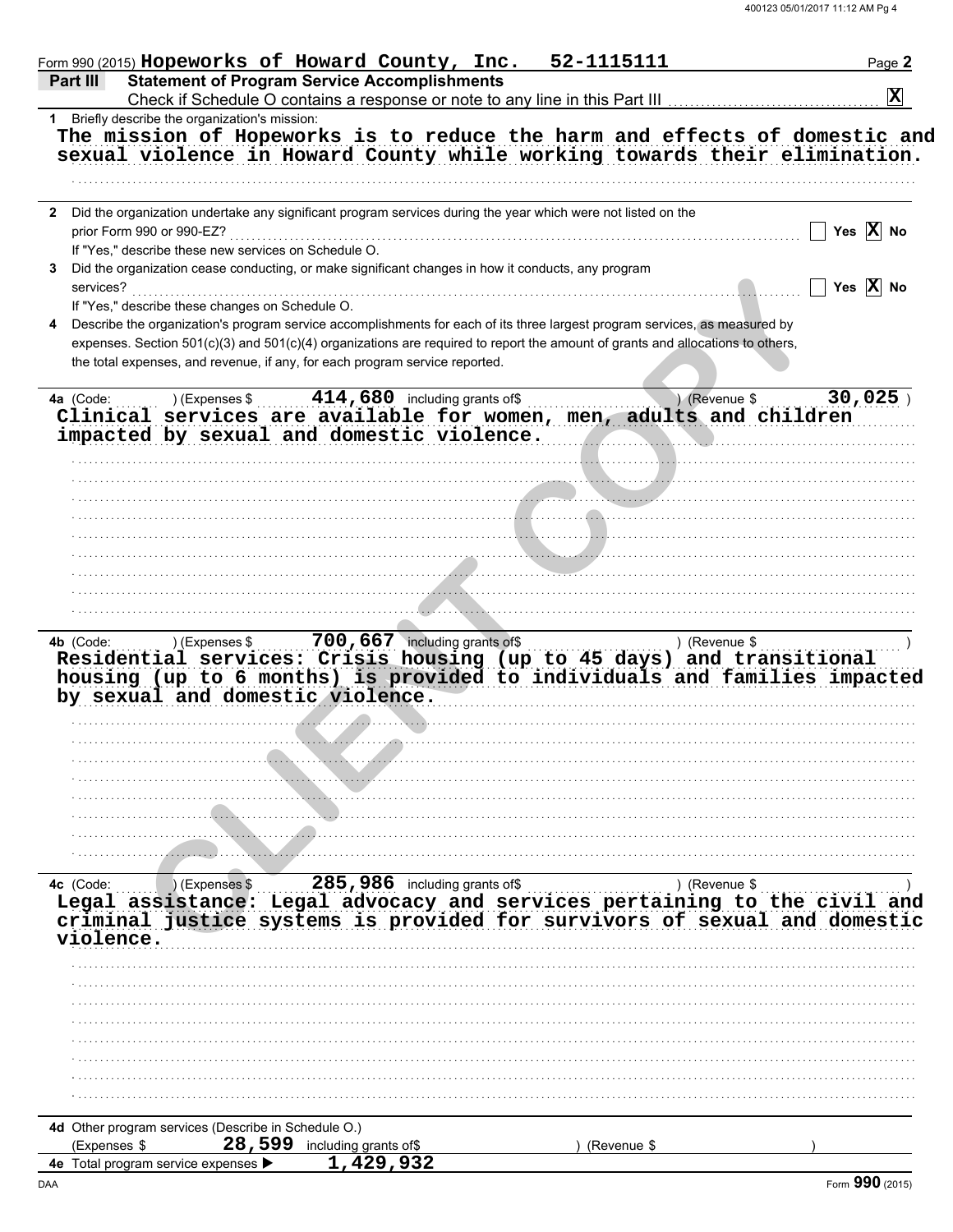#### **Part IV Checklist of Required Schedules** Form 990 (2015) Hopeworks of Howard County, Inc. 52-1115111 Page 3

|--|--|

|     | <u>onoonnot or noquirou oonouum</u>                                                                                                                                                                         |                 |             |                         |
|-----|-------------------------------------------------------------------------------------------------------------------------------------------------------------------------------------------------------------|-----------------|-------------|-------------------------|
| 1   |                                                                                                                                                                                                             |                 | <b>Yes</b>  | No                      |
|     | Is the organization described in section $501(c)(3)$ or $4947(a)(1)$ (other than a private foundation)? If "Yes,"<br>complete Schedule A                                                                    | 1               | X           |                         |
| 2   | Is the organization required to complete Schedule B, Schedule of Contributors (see instructions)?                                                                                                           | $\mathbf{2}$    | $\mathbf x$ |                         |
| 3   | Did the organization engage in direct or indirect political campaign activities on behalf of or in opposition to                                                                                            |                 |             |                         |
|     | candidates for public office? If "Yes," complete Schedule C, Part I                                                                                                                                         | 3               |             | X                       |
| 4   | Section 501(c)(3) organizations. Did the organization engage in lobbying activities, or have a section 501(h)                                                                                               |                 |             |                         |
|     | election in effect during the tax year? If "Yes," complete Schedule C, Part II                                                                                                                              | 4               |             | X                       |
| 5   | Is the organization a section $501(c)(4)$ , $501(c)(5)$ , or $501(c)(6)$ organization that receives membership dues,                                                                                        |                 |             |                         |
|     | assessments, or similar amounts as defined in Revenue Procedure 98-19? If "Yes," complete Schedule C,                                                                                                       |                 |             |                         |
|     | Part III                                                                                                                                                                                                    | 5               |             | X                       |
| 6   | Did the organization maintain any donor advised funds or any similar funds or accounts for which donors                                                                                                     |                 |             |                         |
|     | have the right to provide advice on the distribution or investment of amounts in such funds or accounts? If                                                                                                 |                 |             |                         |
|     | "Yes," complete Schedule D, Part I                                                                                                                                                                          | 6               |             | X                       |
| 7   | Did the organization receive or hold a conservation easement, including easements to preserve open space,                                                                                                   |                 |             |                         |
|     | the environment, historic land areas, or historic structures? If "Yes," complete Schedule D, Part II                                                                                                        | 7               |             | X                       |
| 8   | Did the organization maintain collections of works of art, historical treasures, or other similar assets? If "Yes,"                                                                                         |                 |             |                         |
|     | complete Schedule D, Part III                                                                                                                                                                               | 8               |             | X                       |
| 9   | Did the organization report an amount in Part X, line 21, for escrow or custodial account liability, serve as a                                                                                             |                 |             |                         |
|     | custodian for amounts not listed in Part X; or provide credit counseling, debt management, credit repair, or                                                                                                |                 |             |                         |
|     | debt negotiation services? If "Yes," complete Schedule D, Part IV                                                                                                                                           | 9               |             | x                       |
| 10  | Did the organization, directly or through a related organization, hold assets in temporarily restricted                                                                                                     |                 |             |                         |
|     | endowments, permanent endowments, or quasi-endowments? If "Yes," complete Schedule D, Part V                                                                                                                | 10              |             | x                       |
| 11  | If the organization's answer to any of the following questions is "Yes," then complete Schedule D, Parts VI,                                                                                                |                 |             |                         |
|     | VII, VIII, IX, or X as applicable.                                                                                                                                                                          |                 |             |                         |
| a   | Did the organization report an amount for land, buildings, and equipment in Part X, line 10? If "Yes,"                                                                                                      |                 |             |                         |
|     | complete Schedule D, Part VI                                                                                                                                                                                | 11a             | X           |                         |
| b   | Did the organization report an amount for investments-other securities in Part X, line 12 that is 5% or more                                                                                                |                 |             |                         |
|     | of its total assets reported in Part X, line 16? If "Yes," complete Schedule D, Part VII                                                                                                                    | 11b             |             | X                       |
| C   | Did the organization report an amount for investments—program related in Part X, line 13 that is 5% or more                                                                                                 |                 |             |                         |
|     | of its total assets reported in Part X, line 16? If "Yes," complete Schedule D, Part VIII                                                                                                                   | 11c             |             | X                       |
| d   | Did the organization report an amount for other assets in Part X, line 15 that is 5% or more of its total assets                                                                                            |                 |             |                         |
|     | reported in Part X, line 16? If "Yes," complete Schedule D, Part IX                                                                                                                                         | <b>11d</b>      |             | X                       |
| e   | Did the organization report an amount for other liabilities in Part X, line 25? If "Yes," complete Schedule D, Part X                                                                                       | 11e             |             | $\overline{\mathbf{x}}$ |
| f   | Did the organization's separate or consolidated financial statements for the tax year include a footnote that addresses                                                                                     |                 |             |                         |
|     | the organization's liability for uncertain tax positions under FIN 48 (ASC 740)? If "Yes," complete Schedule D, Part X                                                                                      | 11f             | X           |                         |
|     | 12a Did the organization obtain separate, independent audited financial statements for the tax year? If "Yes," complete                                                                                     |                 |             |                         |
|     |                                                                                                                                                                                                             | 12a             | X           |                         |
| b   | Was the organization included in consolidated, independent audited financial statements for the tax year? If                                                                                                |                 |             |                         |
|     | "Yes," and if the organization answered "No" to line 12a, then completing Schedule D, Parts XI and XII is optional                                                                                          | 12 <sub>b</sub> |             | <u>х</u>                |
| 13  |                                                                                                                                                                                                             | 13              |             | $\mathbf x$             |
| 14a | Did the organization maintain an office, employees, or agents outside of the United States?                                                                                                                 | 14a             |             | $\mathbf x$             |
| b   | Did the organization have aggregate revenues or expenses of more than \$10,000 from grantmaking,                                                                                                            |                 |             |                         |
|     | fundraising, business, investment, and program service activities outside the United States, or aggregate                                                                                                   |                 |             |                         |
|     | foreign investments valued at \$100,000 or more? If "Yes," complete Schedule F, Parts I and IV                                                                                                              | 14b             |             | X                       |
| 15  | Did the organization report on Part IX, column (A), line 3, more than \$5,000 of grants or other assistance to or                                                                                           |                 |             |                         |
|     | for any foreign organization? If "Yes," complete Schedule F, Parts II and IV                                                                                                                                | 15              |             | X                       |
| 16  | Did the organization report on Part IX, column (A), line 3, more than \$5,000 of aggregate grants or other                                                                                                  |                 |             |                         |
| 17  | assistance to or for foreign individuals? If "Yes," complete Schedule F, Parts III and IV<br>Did the organization report a total of more than \$15,000 of expenses for professional fundraising services on | 16              |             | X                       |
|     | Part IX, column (A), lines 6 and 11e? If "Yes," complete Schedule G, Part I (see instructions) [[[[[[[[[[[[[[[                                                                                              | 17              |             |                         |
| 18  | Did the organization report more than \$15,000 total of fundraising event gross income and contributions on                                                                                                 |                 |             | X                       |
|     | Part VIII, lines 1c and 8a? If "Yes," complete Schedule G, Part II                                                                                                                                          | 18              | X           |                         |
| 19  | Did the organization report more than \$15,000 of gross income from gaming activities on Part VIII, line 9a?                                                                                                |                 |             |                         |
|     |                                                                                                                                                                                                             | 19              |             | X                       |
|     |                                                                                                                                                                                                             |                 |             |                         |

Form **990** (2015)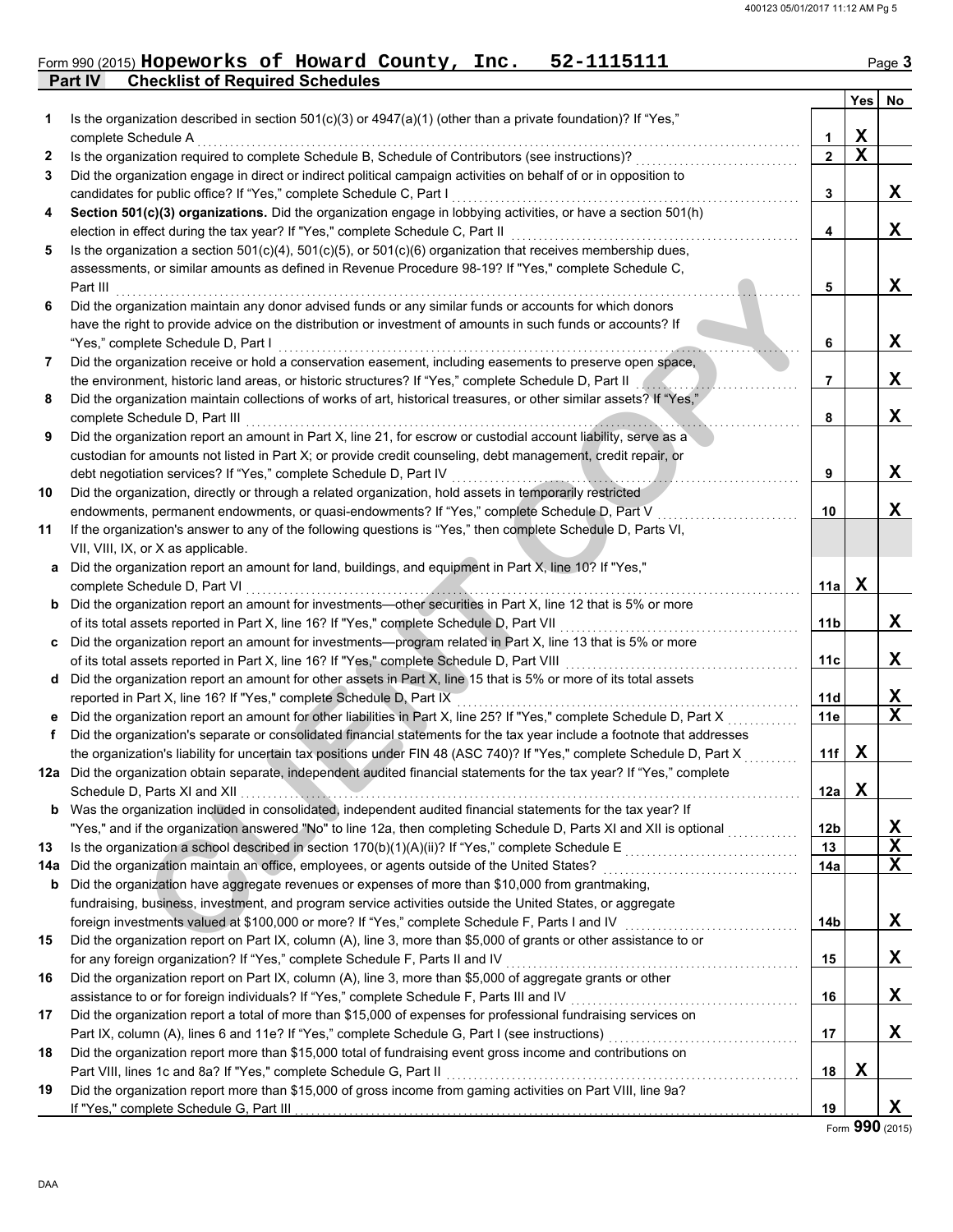|     | 52-1115111<br>Form 990 (2015) Hopeworks of Howard County, Inc.                                                    |                                                                                                                                                                                                                                                                                                                                             |            | Page 4 |
|-----|-------------------------------------------------------------------------------------------------------------------|---------------------------------------------------------------------------------------------------------------------------------------------------------------------------------------------------------------------------------------------------------------------------------------------------------------------------------------------|------------|--------|
|     | <b>Checklist of Required Schedules (continued)</b><br><b>Part IV</b>                                              |                                                                                                                                                                                                                                                                                                                                             |            |        |
|     |                                                                                                                   |                                                                                                                                                                                                                                                                                                                                             | <b>Yes</b> | No     |
|     | 20a Did the organization operate one or more hospital facilities? If "Yes," complete Schedule H                   |                                                                                                                                                                                                                                                                                                                                             |            |        |
| b   | If "Yes" to line 20a, did the organization attach a copy of its audited financial statements to this return?      |                                                                                                                                                                                                                                                                                                                                             |            |        |
| 21  | Did the organization report more than \$5,000 of grants or other assistance to any domestic organization or       |                                                                                                                                                                                                                                                                                                                                             |            |        |
|     | domestic government on Part IX, column (A), line 1? If "Yes," complete Schedule I, Parts I and II                 |                                                                                                                                                                                                                                                                                                                                             |            |        |
| 22  | Did the organization report more than \$5,000 of grants or other assistance to or for domestic individuals on     |                                                                                                                                                                                                                                                                                                                                             |            |        |
|     | Part IX, column (A), line 2? If "Yes," complete Schedule I, Parts I and III                                       |                                                                                                                                                                                                                                                                                                                                             |            |        |
| 23  | Did the organization answer "Yes" to Part VII, Section A, line 3, 4, or 5 about compensation of the               |                                                                                                                                                                                                                                                                                                                                             |            |        |
|     | organization's current and former officers, directors, trustees, key employees, and highest compensated           |                                                                                                                                                                                                                                                                                                                                             |            |        |
|     | employees? If "Yes," complete Schedule J                                                                          |                                                                                                                                                                                                                                                                                                                                             |            |        |
|     | 24a Did the organization have a tax-exempt bond issue with an outstanding principal amount of more than           |                                                                                                                                                                                                                                                                                                                                             |            |        |
|     | \$100,000 as of the last day of the year, that was issued after December 31, 2002? If "Yes," answer lines 24b     |                                                                                                                                                                                                                                                                                                                                             |            |        |
|     | through 24d and complete Schedule K. If "No," go to line 25a                                                      |                                                                                                                                                                                                                                                                                                                                             |            |        |
| b   | Did the organization invest any proceeds of tax-exempt bonds beyond a temporary period exception?                 |                                                                                                                                                                                                                                                                                                                                             |            |        |
|     | c Did the organization maintain an escrow account other than a refunding escrow at any time during the year       |                                                                                                                                                                                                                                                                                                                                             |            |        |
|     | to defease any tax-exempt bonds?                                                                                  |                                                                                                                                                                                                                                                                                                                                             |            |        |
|     | d Did the organization act as an "on behalf of" issuer for bonds outstanding at any time during the year?         | 24d                                                                                                                                                                                                                                                                                                                                         |            |        |
|     | 25a Section 501(c)(3), 501(c)(4), and 501(c)(29) organizations. Did the organization engage in an excess benefit  |                                                                                                                                                                                                                                                                                                                                             |            |        |
|     | transaction with a disqualified person during the year? If "Yes," complete Schedule L, Part I                     | 25a                                                                                                                                                                                                                                                                                                                                         |            |        |
| b   | Is the organization aware that it engaged in an excess benefit transaction with a disqualified person in a prior  |                                                                                                                                                                                                                                                                                                                                             |            |        |
|     | year, and that the transaction has not been reported on any of the organization's prior Forms 990 or 990-EZ?      |                                                                                                                                                                                                                                                                                                                                             |            |        |
|     | If "Yes," complete Schedule L, Part I                                                                             | 25b                                                                                                                                                                                                                                                                                                                                         |            |        |
| 26  | Did the organization report any amount on Part X, line 5, 6, or 22 for receivables from or payables to any        |                                                                                                                                                                                                                                                                                                                                             |            |        |
|     | current or former officers, directors, trustees, key employees, highest compensated employees, or                 |                                                                                                                                                                                                                                                                                                                                             |            |        |
|     | disqualified persons? If "Yes," complete Schedule L, Part II                                                      | 26                                                                                                                                                                                                                                                                                                                                          |            |        |
| 27  | Did the organization provide a grant or other assistance to an officer, director, trustee, key employee,          |                                                                                                                                                                                                                                                                                                                                             |            |        |
|     | substantial contributor or employee thereof, a grant selection committee member, or to a 35% controlled           |                                                                                                                                                                                                                                                                                                                                             |            |        |
|     | entity or family member of any of these persons? If "Yes," complete Schedule L, Part III                          | 27                                                                                                                                                                                                                                                                                                                                          |            |        |
| 28  | Was the organization a party to a business transaction with one of the following parties (see Schedule L,         |                                                                                                                                                                                                                                                                                                                                             |            |        |
|     | Part IV instructions for applicable filing thresholds, conditions, and exceptions):                               |                                                                                                                                                                                                                                                                                                                                             |            |        |
| а   | A current or former officer, director, trustee, or key employee? If "Yes," complete Schedule L, Part IV           | 28a                                                                                                                                                                                                                                                                                                                                         |            |        |
|     | <b>b</b> A family member of a current or former officer, director, trustee, or key employee? If "Yes," complete   |                                                                                                                                                                                                                                                                                                                                             |            |        |
|     | Schedule L, Part IV                                                                                               | 28b                                                                                                                                                                                                                                                                                                                                         |            |        |
|     | c An entity of which a current or former officer, director, trustee, or key employee (or a family member thereof) |                                                                                                                                                                                                                                                                                                                                             |            |        |
|     | was an officer, director, trustee, or direct or indirect owner? If "Yes," complete Schedule L, Part IV            | 28c                                                                                                                                                                                                                                                                                                                                         |            |        |
| 29  | Did the organization receive more than \$25,000 in non-cash contributions? If "Yes," complete Schedule M          |                                                                                                                                                                                                                                                                                                                                             |            |        |
| 30  | Did the organization receive contributions of art, historical treasures, or other similar assets, or qualified    |                                                                                                                                                                                                                                                                                                                                             |            |        |
|     | conservation contributions? If "Yes," complete Schedule M                                                         | 30                                                                                                                                                                                                                                                                                                                                          |            |        |
| 31  | Did the organization liquidate, terminate, or dissolve and cease operations? If "Yes," complete Schedule N,       |                                                                                                                                                                                                                                                                                                                                             |            |        |
|     | Part I                                                                                                            |                                                                                                                                                                                                                                                                                                                                             |            |        |
| 32  | Did the organization sell, exchange, dispose of, or transfer more than 25% of its net assets? If "Yes,"           |                                                                                                                                                                                                                                                                                                                                             |            |        |
|     | complete Schedule N, Part II                                                                                      |                                                                                                                                                                                                                                                                                                                                             |            |        |
| 33  |                                                                                                                   |                                                                                                                                                                                                                                                                                                                                             |            |        |
|     | sections 301.7701-2 and 301.7701-3? If "Yes," complete Schedule R, Part I                                         |                                                                                                                                                                                                                                                                                                                                             |            |        |
| 34  | Was the organization related to any tax-exempt or taxable entity? If "Yes," complete Schedule R, Parts II, III,   |                                                                                                                                                                                                                                                                                                                                             |            |        |
|     | or IV, and Part V, line 1                                                                                         |                                                                                                                                                                                                                                                                                                                                             |            |        |
| 35a | Did the organization have a controlled entity within the meaning of section 512(b)(13)?                           | 35a                                                                                                                                                                                                                                                                                                                                         |            |        |
| b   | If "Yes" to line 35a, did the organization receive any payment from or engage in any transaction with a           |                                                                                                                                                                                                                                                                                                                                             |            |        |
|     | controlled entity within the meaning of section 512(b)(13)? If "Yes," complete Schedule R, Part V, line 2         | 35 <sub>b</sub>                                                                                                                                                                                                                                                                                                                             |            |        |
| 36  | Section 501(c)(3) organizations. Did the organization make any transfers to an exempt non-charitable              |                                                                                                                                                                                                                                                                                                                                             |            |        |
|     | related organization? If "Yes," complete Schedule R, Part V, line 2                                               | 36                                                                                                                                                                                                                                                                                                                                          |            |        |
| 37  | Did the organization conduct more than 5% of its activities through an entity that is not a related organization  | X<br>20a<br>20b<br>X<br>21<br>X<br>22<br>X<br>23<br>X<br>24a<br>24b<br>24c<br>X<br>X<br>X<br>X<br>X<br>X<br>$\mathbf x$<br>X<br>29<br>X<br>X<br>31<br>X<br>32<br>Did the organization own 100% of an entity disregarded as separate from the organization under Regulations<br>X<br>33<br>X<br>34<br>$\mathbf x$<br>X<br>X<br>37<br>X<br>38 |            |        |
|     | and that is treated as a partnership for federal income tax purposes? If "Yes," complete Schedule R,              |                                                                                                                                                                                                                                                                                                                                             |            |        |
|     | Part VI                                                                                                           |                                                                                                                                                                                                                                                                                                                                             |            |        |
| 38  | Did the organization complete Schedule O and provide explanations in Schedule O for Part VI, lines 11b and        |                                                                                                                                                                                                                                                                                                                                             |            |        |
|     | 19? Note. All Form 990 filers are required to complete Schedule O.                                                |                                                                                                                                                                                                                                                                                                                                             |            |        |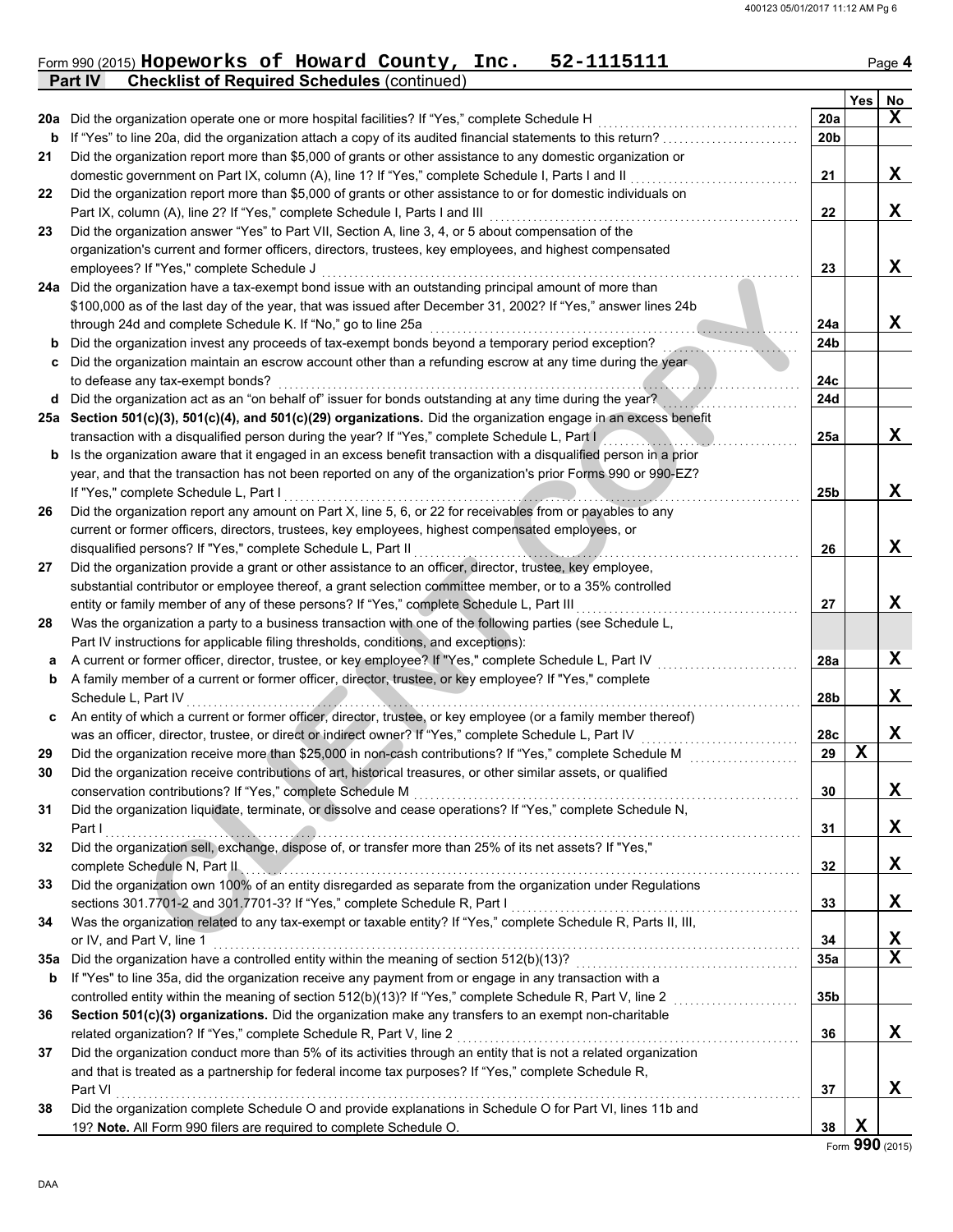|          | Form 990 (2015) Hopeworks of Howard County, Inc.<br>52-1115111                                                                                                                                             |                 |     | Page 5                          |
|----------|------------------------------------------------------------------------------------------------------------------------------------------------------------------------------------------------------------|-----------------|-----|---------------------------------|
|          | <b>Statements Regarding Other IRS Filings and Tax Compliance</b><br><b>Part V</b><br>Check if Schedule O contains a response or note to any line in this Part V                                            |                 |     |                                 |
|          |                                                                                                                                                                                                            |                 | Yes | <b>No</b>                       |
| 1a       | 3<br>Enter the number reported in Box 3 of Form 1096. Enter -0- if not applicable<br>1a                                                                                                                    |                 |     |                                 |
| b        | 0<br>1 <sub>b</sub><br>Enter the number of Forms W-2G included in line 1a. Enter -0- if not applicable                                                                                                     |                 |     |                                 |
| c        | Did the organization comply with backup withholding rules for reportable payments to vendors and                                                                                                           |                 |     |                                 |
|          | reportable gaming (gambling) winnings to prize winners?                                                                                                                                                    | 1c              | X   |                                 |
|          | 2a Enter the number of employees reported on Form W-3, Transmittal of Wage and Tax                                                                                                                         |                 |     |                                 |
|          | 61<br>Statements, filed for the calendar year ending with or within the year covered by this return<br>2a                                                                                                  |                 |     |                                 |
| b        | If at least one is reported on line 2a, did the organization file all required federal employment tax returns?                                                                                             | 2 <sub>b</sub>  | X   |                                 |
|          | Note. If the sum of lines 1a and 2a is greater than 250, you may be required to e-file (see instructions)                                                                                                  |                 |     |                                 |
| За       | Did the organization have unrelated business gross income of \$1,000 or more during the year?                                                                                                              | За              |     | X                               |
| b        | If "Yes," has it filed a Form 990-T for this year? If "No" to line 3b, provide an explanation in Schedule O                                                                                                | 3 <sub>b</sub>  |     |                                 |
| 4a       | At any time during the calendar year, did the organization have an interest in, or a signature or other authority                                                                                          |                 |     |                                 |
|          | over, a financial account in a foreign country (such as a bank account, securities account, or other financial                                                                                             |                 |     |                                 |
|          | account)?                                                                                                                                                                                                  | 4a              |     | x                               |
| b        | If "Yes," enter the name of the foreign country: ▶                                                                                                                                                         |                 |     |                                 |
|          | See instructions for filing requirements for FinCEN Form 114, Report of Foreign Bank and Financial Accounts                                                                                                |                 |     |                                 |
|          | (FBAR).                                                                                                                                                                                                    |                 |     |                                 |
| 5a       | Was the organization a party to a prohibited tax shelter transaction at any time during the tax year?                                                                                                      | 5a              |     | $\frac{\mathbf{x}}{\mathbf{x}}$ |
| b        | Did any taxable party notify the organization that it was or is a party to a prohibited tax shelter transaction?                                                                                           | 5b              |     |                                 |
| c        | If "Yes" to line 5a or 5b, did the organization file Form 8886-T?                                                                                                                                          | 5c              |     |                                 |
| 6а       | Does the organization have annual gross receipts that are normally greater than \$100,000, and did the<br>organization solicit any contributions that were not tax deductible as charitable contributions? |                 |     | X                               |
| b        | If "Yes," did the organization include with every solicitation an express statement that such contributions or                                                                                             | 6a              |     |                                 |
|          | gifts were not tax deductible?                                                                                                                                                                             | 6b              |     |                                 |
| 7        | Organizations that may receive deductible contributions under section 170(c).                                                                                                                              |                 |     |                                 |
| а        | Did the organization receive a payment in excess of \$75 made partly as a contribution and partly for goods                                                                                                |                 |     |                                 |
|          | and services provided to the payor?                                                                                                                                                                        | 7a              |     |                                 |
| b        | If "Yes," did the organization notify the donor of the value of the goods or services provided?                                                                                                            | 7b              |     |                                 |
| c        | Did the organization sell, exchange, or otherwise dispose of tangible personal property for which it was                                                                                                   |                 |     |                                 |
|          | required to file Form 8282?                                                                                                                                                                                | 7c              |     |                                 |
| d        | If "Yes," indicate the number of Forms 8282 filed during the year<br>7d                                                                                                                                    |                 |     |                                 |
| е        | Did the organization receive any funds, directly or indirectly, to pay premiums on a personal benefit contract?                                                                                            | 7e              |     |                                 |
|          | Did the organization, during the year, pay premiums, directly or indirectly, on a personal benefit contract?                                                                                               | 7f              |     |                                 |
|          | If the organization received a contribution of qualified intellectual property, did the organization file Form 8899 as required?                                                                           | 7q              |     |                                 |
| h        | If the organization received a contribution of cars, boats, airplanes, or other vehicles, did the organization file a Form 1098-C?                                                                         | 7h              |     |                                 |
| 8        | Sponsoring organizations maintaining donor advised funds. Did a donor advised fund maintained by the                                                                                                       |                 |     |                                 |
|          | sponsoring organization have excess business holdings at any time during the year?                                                                                                                         | 8               |     |                                 |
| 9        | Sponsoring organizations maintaining donor advised funds.                                                                                                                                                  |                 |     |                                 |
| a        | Did the sponsoring organization make any taxable distributions under section 4966?                                                                                                                         | 9а              |     |                                 |
| b        |                                                                                                                                                                                                            | 9b              |     |                                 |
| 10       | Section 501(c)(7) organizations. Enter:                                                                                                                                                                    |                 |     |                                 |
| а        | 10a<br>Initiation fees and capital contributions included on Part VIII, line 12                                                                                                                            |                 |     |                                 |
| b        | 10 <sub>b</sub><br>Gross receipts, included on Form 990, Part VIII, line 12, for public use of club facilities                                                                                             |                 |     |                                 |
| 11       | Section 501(c)(12) organizations. Enter:                                                                                                                                                                   |                 |     |                                 |
| а        | Gross income from members or shareholders<br>11a                                                                                                                                                           |                 |     |                                 |
| b        | Gross income from other sources (Do not net amounts due or paid to other sources                                                                                                                           |                 |     |                                 |
|          | 11 <sub>b</sub><br>against amounts due or received from them.)                                                                                                                                             |                 |     |                                 |
| 12a      | Section 4947(a)(1) non-exempt charitable trusts. Is the organization filing Form 990 in lieu of Form 1041?                                                                                                 | 12a             |     |                                 |
| b        | If "Yes," enter the amount of tax-exempt interest received or accrued during the year<br>12 <sub>b</sub>                                                                                                   |                 |     |                                 |
| 13       | Section 501(c)(29) qualified nonprofit health insurance issuers.                                                                                                                                           |                 |     |                                 |
| а        | Is the organization licensed to issue qualified health plans in more than one state?                                                                                                                       | 13a             |     |                                 |
|          | Note. See the instructions for additional information the organization must report on Schedule O.                                                                                                          |                 |     |                                 |
| b        | Enter the amount of reserves the organization is required to maintain by the states in which                                                                                                               |                 |     |                                 |
|          | 13 <sub>b</sub><br>13 <sub>c</sub>                                                                                                                                                                         |                 |     |                                 |
| c        | Enter the amount of reserves on hand<br>Did the organization receive any payments for indoor tanning services during the tax year?                                                                         | 14a             |     | X                               |
| 14a      |                                                                                                                                                                                                            | 14 <sub>b</sub> |     |                                 |
| b<br>DAA |                                                                                                                                                                                                            |                 |     | Form 990 (2015)                 |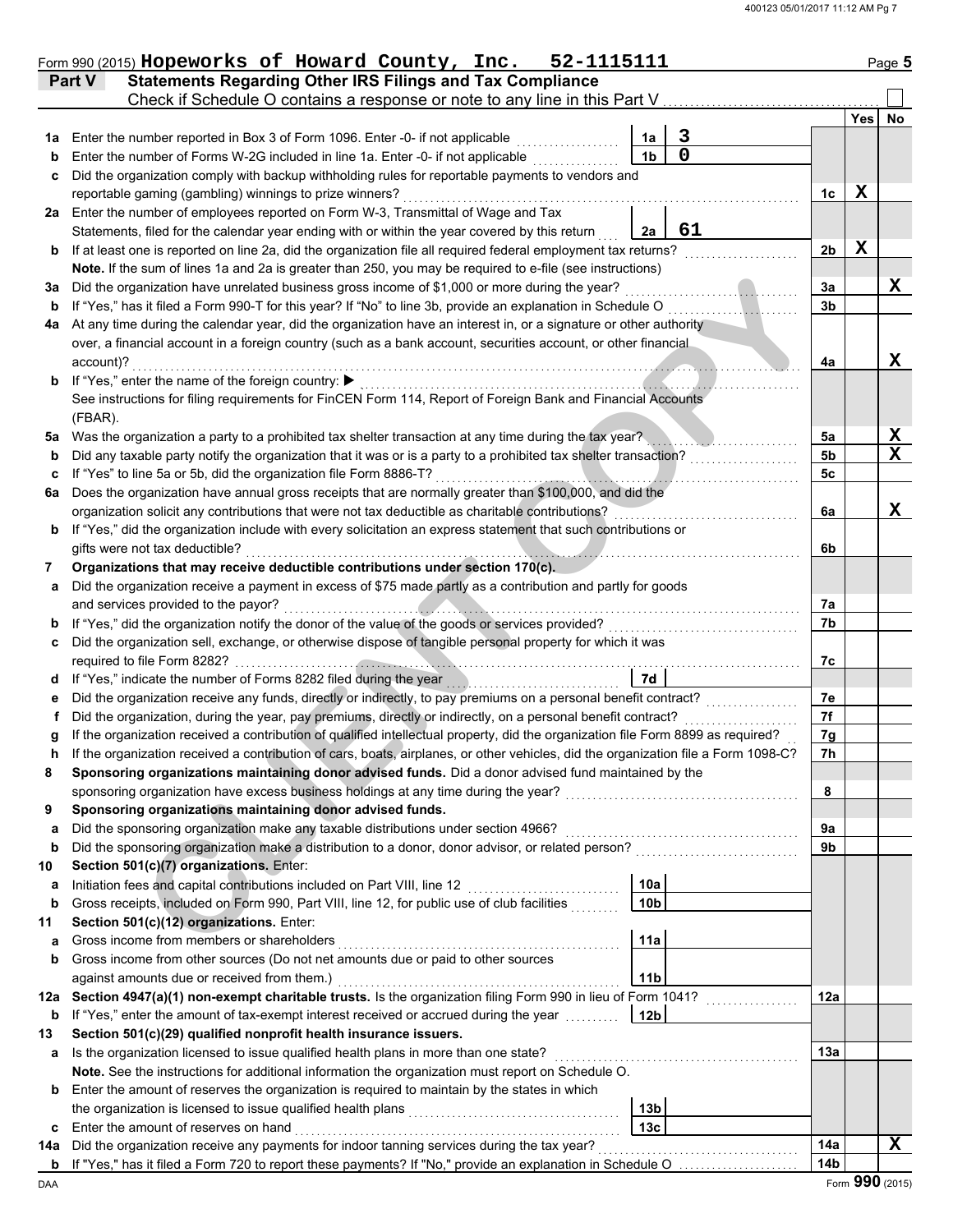### Form 990 (2015) Hopeworks of Howard County, Inc. 52-1115111 Page 6

| <b>Part VI</b> | Governance, Management, and Disclosure For each "Yes" response to lines 2 through 7b below, and for a "No"                |
|----------------|---------------------------------------------------------------------------------------------------------------------------|
|                | response to line 8a, 8b, or 10b below, describe the circumstances, processes, or changes in Schedule O. See instructions. |
|                | Check if Schedule O contains a response or note to any line in this Part VI.                                              |
|                |                                                                                                                           |

|              | <b>Section A. Governing Body and Management</b>                                                                                     |    |    |                 |             |                  |
|--------------|-------------------------------------------------------------------------------------------------------------------------------------|----|----|-----------------|-------------|------------------|
|              |                                                                                                                                     |    |    |                 | Yes         | No               |
| 1а           | Enter the number of voting members of the governing body at the end of the tax year                                                 | 1a | 16 |                 |             |                  |
|              | If there are material differences in voting rights among members of the governing body, or                                          |    |    |                 |             |                  |
|              | if the governing body delegated broad authority to an executive committee or similar                                                |    |    |                 |             |                  |
|              | committee, explain in Schedule O.                                                                                                   |    |    |                 |             |                  |
| b            | Enter the number of voting members included in line 1a, above, who are independent                                                  | 1b | 16 |                 |             |                  |
| $\mathbf{2}$ | Did any officer, director, trustee, or key employee have a family relationship or a business relationship with                      |    |    |                 |             |                  |
|              | any other officer, director, trustee, or key employee?                                                                              |    |    | 2               |             | X                |
| 3            | Did the organization delegate control over management duties customarily performed by or under the direct                           |    |    |                 |             |                  |
|              | supervision of officers, directors, or trustees, or key employees to a management company or other person?                          |    |    | 3               |             | X<br>$\mathbf X$ |
| 4            | Did the organization make any significant changes to its governing documents since the prior Form 990 was filed?                    |    |    | 4               |             |                  |
| 5            | Did the organization become aware during the year of a significant diversion of the organization's assets?                          |    |    | 5               |             | X<br>X           |
| 6            | Did the organization have members or stockholders?                                                                                  |    |    | 6               |             |                  |
| 7a           | Did the organization have members, stockholders, or other persons who had the power to elect or appoint                             |    |    |                 |             |                  |
|              | one or more members of the governing body?                                                                                          |    |    | 7a              |             | X                |
| b            | Are any governance decisions of the organization reserved to (or subject to approval by) members,                                   |    |    |                 |             |                  |
|              | stockholders, or persons other than the governing body?                                                                             |    |    | 7b              |             | x                |
| 8            | Did the organization contemporaneously document the meetings held or written actions undertaken during the year by the following:   |    |    |                 |             |                  |
| a            | The governing body?                                                                                                                 |    |    | 8a              | Х           |                  |
| b            | Each committee with authority to act on behalf of the governing body?                                                               |    |    | 8b              | $\mathbf x$ |                  |
| 9            | Is there any officer, director, trustee, or key employee listed in Part VII, Section A, who cannot be reached at                    |    |    |                 |             |                  |
|              | the organization's mailing address? If "Yes," provide the names and addresses in Schedule O                                         |    |    | 9               |             | X                |
|              | Section B. Policies (This Section B requests information about policies not required by the Internal Revenue Code.)                 |    |    |                 |             |                  |
|              |                                                                                                                                     |    |    |                 | Yes         | No<br>x          |
| 10a          | Did the organization have local chapters, branches, or affiliates?                                                                  |    |    | 10a             |             |                  |
| b            | If "Yes," did the organization have written policies and procedures governing the activities of such chapters,                      |    |    |                 |             |                  |
|              | affiliates, and branches to ensure their operations are consistent with the organization's exempt purposes?                         |    |    | 10 <sub>b</sub> | X           |                  |
| 11a          | Has the organization provided a complete copy of this Form 990 to all members of its governing body before filing the form?         |    |    | 11a             |             |                  |
| b            | Describe in Schedule O the process, if any, used by the organization to review this Form 990.                                       |    |    |                 | X           |                  |
| 12a          | Did the organization have a written conflict of interest policy? If "No," go to line 13                                             |    |    | 12a             | X           |                  |
| b            | Were officers, directors, or trustees, and key employees required to disclose annually interests that could give rise to conflicts? |    |    | 12b             |             |                  |
| c            | Did the organization regularly and consistently monitor and enforce compliance with the policy? If "Yes,"                           |    |    |                 | x           |                  |
|              | describe in Schedule O how this was done                                                                                            |    |    | 12c             | X           |                  |
| 13           | Did the organization have a written whistleblower policy?                                                                           |    |    | 13              | X           |                  |
| 14           | Did the organization have a written document retention and destruction policy?                                                      |    |    | 14              |             |                  |
| 15           | Did the process for determining compensation of the following persons include a review and approval by                              |    |    |                 |             |                  |
|              | independent persons, comparability data, and contemporaneous substantiation of the deliberation and decision?                       |    |    |                 | X           |                  |
|              | The organization's CEO, Executive Director, or top management official<br>Other officers or key employees of the organization       |    |    | 15a             |             |                  |
| b            |                                                                                                                                     |    |    | 15b             |             | X                |
|              | If "Yes" to line 15a or 15b, describe the process in Schedule O (see instructions).                                                 |    |    |                 |             |                  |
| 16a          | Did the organization invest in, contribute assets to, or participate in a joint venture or similar arrangement                      |    |    |                 |             |                  |
|              | with a taxable entity during the year?                                                                                              |    |    | 16a             |             | X                |
| b            | If "Yes," did the organization follow a written policy or procedure requiring the organization to evaluate its                      |    |    |                 |             |                  |
|              | participation in joint venture arrangements under applicable federal tax law, and take steps to safeguard the                       |    |    |                 |             |                  |
|              |                                                                                                                                     |    |    | 16 <sub>b</sub> |             |                  |
|              | <b>Section C. Disclosure</b>                                                                                                        |    |    |                 |             |                  |
| 17           | List the states with which a copy of this Form 990 is required to be filed ▶ MD                                                     |    |    |                 |             |                  |
| 18           | Section 6104 requires an organization to make its Forms 1023 (or 1024 if applicable), 990, and 990-T (Section 501(c)(3)s only)      |    |    |                 |             |                  |
|              | available for public inspection. Indicate how you made these available. Check all that apply.                                       |    |    |                 |             |                  |

 $\overline{\textbf{X}}$  Own website  $\overline{\textbf{X}}$  Another's website  $\overline{\textbf{X}}$  Upon request  $\overline{\phantom{a}}$  Other (explain in Schedule O)

**19** Describe in Schedule O whether (and if so, how) the organization made its governing documents, conflict of interest policy, and financial statements available to the public during the tax year.

**20** State the name, address, and telephone number of the person who possesses the organization's books and records: ▶

**HopeWorks of Howard County 9770 Patuxent Woods Drive Columbia MD 21046 410-997-0304**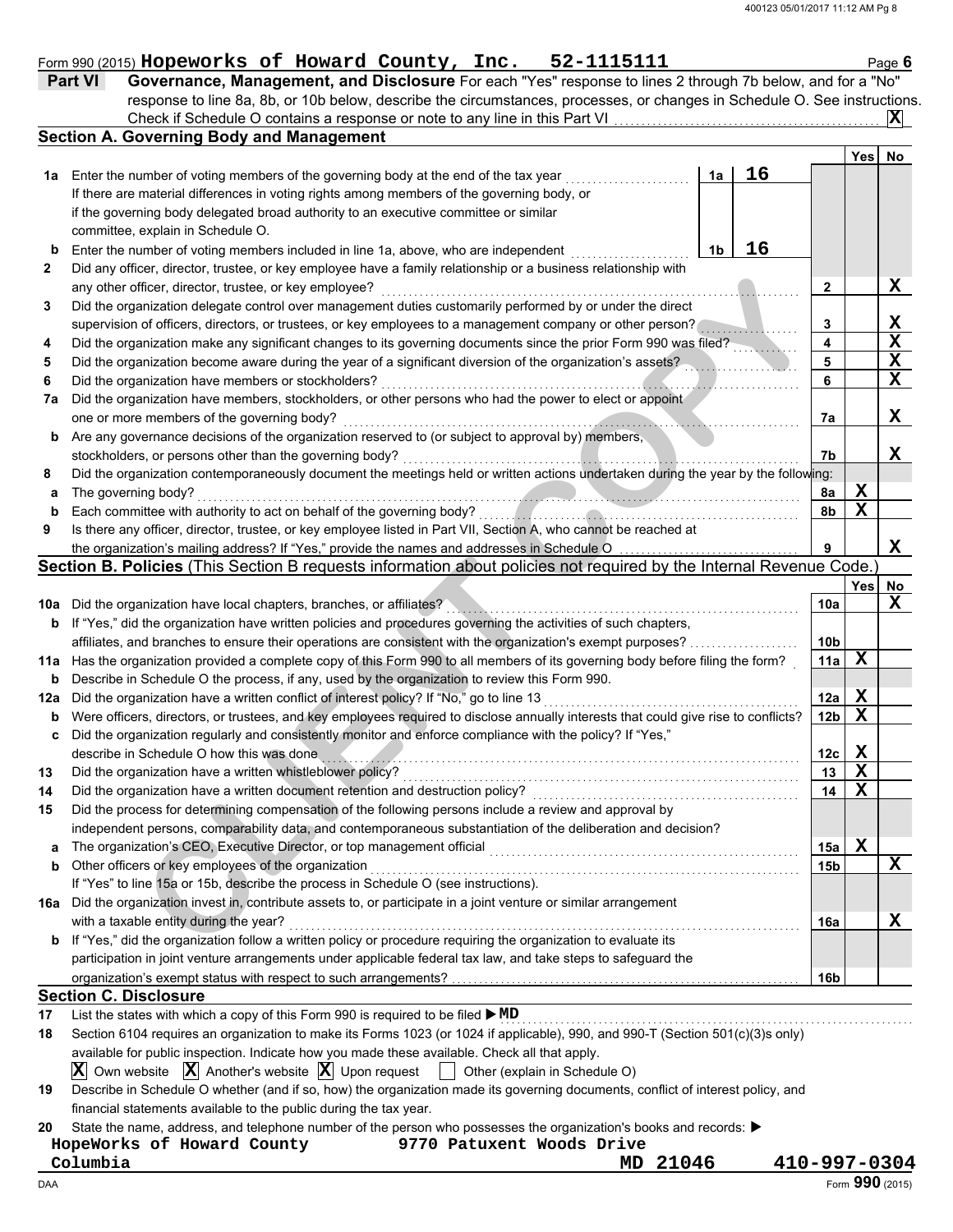|  | Form 990 (2015) Hopeworks of Howard County, Inc. |  |  | 52-1115111 |                                                                                                           | Page 7 |
|--|--------------------------------------------------|--|--|------------|-----------------------------------------------------------------------------------------------------------|--------|
|  |                                                  |  |  |            | Part VII Compensation of Officers, Directors, Trustees, Key Employees, Highest Compensated Employees, and |        |
|  | <b>Independent Contractors</b>                   |  |  |            |                                                                                                           |        |
|  | $\sim$ $\sim$ $\sim$ $\sim$ $\sim$               |  |  |            |                                                                                                           |        |

Check if Schedule O contains a response or note to any line in this Part VII

**Section A. Officers, Directors, Trustees, Key Employees, and Highest Compensated Employees**

**1a** Complete this table for all persons required to be listed. Report compensation for the calendar year ending with or within the organization's tax year.

■ List all of the organization's **current** officers, directors, trustees (whether individuals or organizations), regardless of amount of compensation. Enter -0- in columns (D), (E), and (F) if no compensation was paid.

List all of the organization's **current** key employees, if any. See instructions for definition of "key employee."

■ List all of the organization's **current** key employees, if any. See instructions for definition of "key employee."<br>■ List the organization's five **current** highest compensated employees (other than an officer, director,

who received reportable compensation (Box 5 of Form W-2 and/or Box 7 of Form 1099-MISC) of more than \$100,000 from the organization and any related organizations.

| • List all of the organization's former officers, key employees, and highest compensated employees who received more than<br>\$100,000 of reportable compensation from the organization and any related organizations.                              |                               |                                   |                      |             |                                                                                        |                                                              |        |                      |                                  |                             |
|-----------------------------------------------------------------------------------------------------------------------------------------------------------------------------------------------------------------------------------------------------|-------------------------------|-----------------------------------|----------------------|-------------|----------------------------------------------------------------------------------------|--------------------------------------------------------------|--------|----------------------|----------------------------------|-----------------------------|
| • List all of the organization's former directors or trustees that received, in the capacity as a former director or trustee of the                                                                                                                 |                               |                                   |                      |             |                                                                                        |                                                              |        |                      |                                  |                             |
| organization, more than \$10,000 of reportable compensation from the organization and any related organizations.<br>List persons in the following order: individual trustees or directors; institutional trustees; officers; key employees; highest |                               |                                   |                      |             |                                                                                        |                                                              |        |                      |                                  |                             |
| compensated employees; and former such persons.                                                                                                                                                                                                     |                               |                                   |                      |             |                                                                                        |                                                              |        |                      |                                  |                             |
| Check this box if neither the organization nor any related organization compensated any current officer, director, or trustee.                                                                                                                      |                               |                                   |                      |             |                                                                                        |                                                              |        |                      |                                  |                             |
| (A)<br>Name and Title                                                                                                                                                                                                                               | (B)<br>Average                |                                   |                      |             | (C)<br>Position                                                                        |                                                              |        | (D)<br>Reportable    | (E)<br>Reportable                | (F)<br>Estimated            |
|                                                                                                                                                                                                                                                     | hours per<br>week             |                                   |                      |             |                                                                                        | (do not check more than one<br>box, unless person is both an |        | compensation<br>from | compensation from<br>related     | amount of<br>other          |
|                                                                                                                                                                                                                                                     | (list any<br>hours for        |                                   |                      |             |                                                                                        | officer and a director/trustee)                              |        | the<br>organization  | organizations<br>(W-2/1099-MISC) | compensation<br>from the    |
|                                                                                                                                                                                                                                                     | related                       | Individual trustee<br>or director |                      | Officer     |                                                                                        |                                                              | Former | (W-2/1099-MISC)      |                                  | organization<br>and related |
|                                                                                                                                                                                                                                                     | organizations<br>below dotted |                                   |                      |             | <ey employee<="" td=""><td></td><td></td><td></td><td></td><td>organizations</td></ey> |                                                              |        |                      |                                  | organizations               |
|                                                                                                                                                                                                                                                     | line)                         |                                   | nstitutional trustee |             |                                                                                        |                                                              |        |                      |                                  |                             |
|                                                                                                                                                                                                                                                     |                               |                                   |                      |             |                                                                                        | Highest compensated<br>employee                              |        |                      |                                  |                             |
| (1) Michele Beaulieu                                                                                                                                                                                                                                |                               |                                   |                      |             |                                                                                        |                                                              |        |                      |                                  |                             |
|                                                                                                                                                                                                                                                     | 4.00                          |                                   |                      |             |                                                                                        |                                                              |        |                      |                                  |                             |
| President                                                                                                                                                                                                                                           | 0.00                          | $\mathbf X$                       |                      | X           |                                                                                        |                                                              |        | 0                    | 0                                | 0                           |
| (2) Jane Berman                                                                                                                                                                                                                                     |                               |                                   |                      |             |                                                                                        |                                                              |        |                      |                                  |                             |
| Director                                                                                                                                                                                                                                            | 2.00<br>0.00                  | $\mathbf X$                       |                      |             |                                                                                        |                                                              |        | 0                    | 0                                | $\mathbf 0$                 |
| (3) Greg Der                                                                                                                                                                                                                                        |                               |                                   |                      |             |                                                                                        |                                                              |        |                      |                                  |                             |
|                                                                                                                                                                                                                                                     | 2.00                          |                                   |                      |             |                                                                                        |                                                              |        |                      |                                  |                             |
| Director                                                                                                                                                                                                                                            | 0.00                          | $\mathbf x$                       |                      |             |                                                                                        |                                                              |        | 0                    | 0                                | 0                           |
| (4) Nancy Forrest                                                                                                                                                                                                                                   |                               |                                   |                      |             |                                                                                        |                                                              |        |                      |                                  |                             |
| Past President                                                                                                                                                                                                                                      | 4.00<br>0.00                  | $\mathbf x$                       |                      | $\mathbf x$ |                                                                                        |                                                              |        | 0                    | 0                                | 0                           |
| (5) Ryan Frederic                                                                                                                                                                                                                                   |                               |                                   |                      |             |                                                                                        |                                                              |        |                      |                                  |                             |
|                                                                                                                                                                                                                                                     | 2.00                          |                                   |                      |             |                                                                                        |                                                              |        |                      |                                  |                             |
| Director                                                                                                                                                                                                                                            | 0.00                          | X                                 |                      |             |                                                                                        |                                                              |        | 0                    | 0                                | $\mathbf 0$                 |
| (6) Tracey Perrick                                                                                                                                                                                                                                  |                               |                                   |                      |             |                                                                                        |                                                              |        |                      |                                  |                             |
|                                                                                                                                                                                                                                                     | 2.00                          |                                   |                      |             |                                                                                        |                                                              |        |                      |                                  |                             |
| Director                                                                                                                                                                                                                                            | 0.00                          | X                                 |                      |             |                                                                                        |                                                              | X      | 0                    | 0                                | $\mathbf 0$                 |
| (7) Karen Pitsley                                                                                                                                                                                                                                   | 2.00                          |                                   |                      |             |                                                                                        |                                                              |        |                      |                                  |                             |
| Director                                                                                                                                                                                                                                            | 0.00                          | $\mathbf X$                       |                      |             |                                                                                        |                                                              | X      | 0                    | 0                                | $\pmb{0}$                   |
| (8) Sara Rubloff                                                                                                                                                                                                                                    |                               |                                   |                      |             |                                                                                        |                                                              |        |                      |                                  |                             |
|                                                                                                                                                                                                                                                     | 4.00                          |                                   |                      |             |                                                                                        |                                                              |        |                      |                                  |                             |
| Vice President                                                                                                                                                                                                                                      | 0.00                          | X                                 |                      | $\mathbf x$ |                                                                                        |                                                              |        | 0                    | 0                                | $\mathbf 0$                 |
| (9) Shaydra Tisdale-Robinson                                                                                                                                                                                                                        |                               |                                   |                      |             |                                                                                        |                                                              |        |                      |                                  |                             |
|                                                                                                                                                                                                                                                     | 4.00                          |                                   |                      |             |                                                                                        |                                                              |        |                      |                                  |                             |
| Treasurer                                                                                                                                                                                                                                           | 0.00                          | X                                 |                      | $\mathbf x$ |                                                                                        |                                                              |        | 0                    | $\mathbf 0$                      | $\mathbf 0$                 |
| (10) A. Rachel Camp                                                                                                                                                                                                                                 | 2.00                          |                                   |                      |             |                                                                                        |                                                              |        |                      |                                  |                             |
| Director                                                                                                                                                                                                                                            | 0.00                          | X                                 |                      |             |                                                                                        |                                                              |        | 0                    | 0                                | $\mathbf 0$                 |
| (11) Alice Giles                                                                                                                                                                                                                                    |                               |                                   |                      |             |                                                                                        |                                                              |        |                      |                                  |                             |
|                                                                                                                                                                                                                                                     | 2.00                          |                                   |                      |             |                                                                                        |                                                              |        |                      |                                  |                             |
| Director                                                                                                                                                                                                                                            | 0.00                          | X                                 |                      |             |                                                                                        |                                                              |        | 0                    | $\mathbf 0$                      | 0                           |
| <b>DAA</b>                                                                                                                                                                                                                                          |                               |                                   |                      |             |                                                                                        |                                                              |        |                      |                                  | Form 990 (2015)             |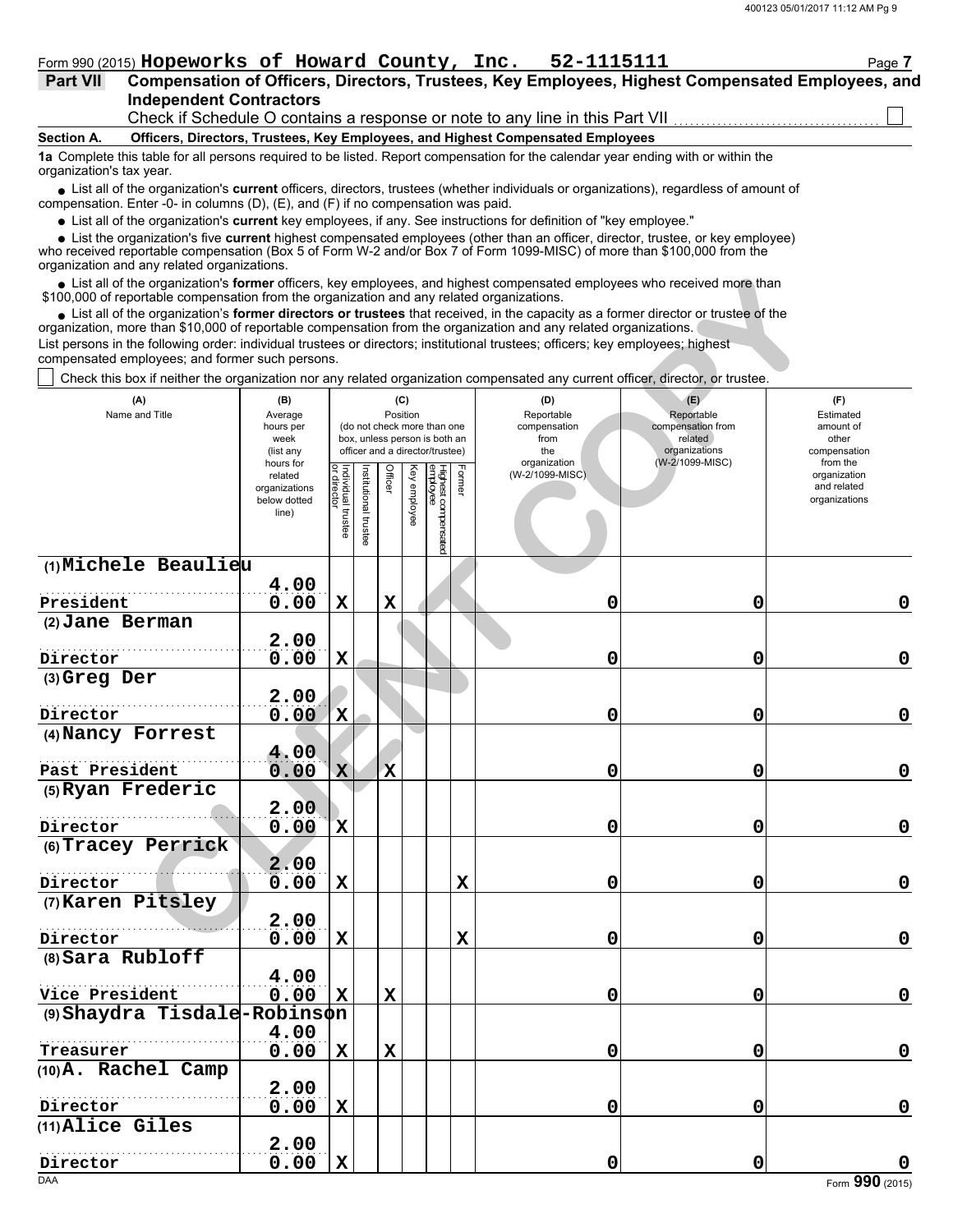|                    |                                                                                                                                                                                                                                      |                                                               |                                   |                      |         |                 |                                                                                                 |           | Form 990 (2015) Hopeworks of Howard County, Inc. 52-1115111                                                                                                                                                                                                                                                                      |                                                                                       | Page 8                                                             |
|--------------------|--------------------------------------------------------------------------------------------------------------------------------------------------------------------------------------------------------------------------------------|---------------------------------------------------------------|-----------------------------------|----------------------|---------|-----------------|-------------------------------------------------------------------------------------------------|-----------|----------------------------------------------------------------------------------------------------------------------------------------------------------------------------------------------------------------------------------------------------------------------------------------------------------------------------------|---------------------------------------------------------------------------------------|--------------------------------------------------------------------|
| <b>Part VII</b>    |                                                                                                                                                                                                                                      |                                                               |                                   |                      |         |                 |                                                                                                 |           | Section A. Officers, Directors, Trustees, Key Employees, and Highest Compensated Employees (continued)                                                                                                                                                                                                                           |                                                                                       |                                                                    |
|                    | (A)<br>Name and title                                                                                                                                                                                                                | (B)<br>Average<br>hours per<br>week<br>(list any<br>hours for |                                   |                      |         | (C)<br>Position | (do not check more than one<br>box, unless person is both an<br>officer and a director/trustee) |           | (D)<br>Reportable<br>compensation<br>from<br>the<br>organization                                                                                                                                                                                                                                                                 | (E)<br>Reportable<br>compensation from<br>related<br>organizations<br>(W-2/1099-MISC) | (F)<br>Estimated<br>amount of<br>other<br>compensation<br>from the |
|                    |                                                                                                                                                                                                                                      | related<br>organizations<br>below dotted<br>line)             | Individual trustee<br>or director | nstitutional trustee | Officer | employee        | Highest compensate<br>employee                                                                  | Form<br>෧ | (W-2/1099-MISC)                                                                                                                                                                                                                                                                                                                  |                                                                                       | organization<br>and related<br>organizations                       |
| (12)               | Leigh Goodmark                                                                                                                                                                                                                       |                                                               |                                   |                      |         |                 |                                                                                                 |           |                                                                                                                                                                                                                                                                                                                                  |                                                                                       |                                                                    |
| Director           | .                                                                                                                                                                                                                                    | 2.00<br>0.00                                                  | $\mathbf x$                       |                      |         |                 |                                                                                                 |           | 0                                                                                                                                                                                                                                                                                                                                | 0                                                                                     | 0                                                                  |
|                    | (13) Andrea Lynn                                                                                                                                                                                                                     | Orndorff                                                      |                                   |                      |         |                 |                                                                                                 |           |                                                                                                                                                                                                                                                                                                                                  |                                                                                       |                                                                    |
| Director           |                                                                                                                                                                                                                                      | 2.00                                                          |                                   |                      |         |                 |                                                                                                 |           | 0                                                                                                                                                                                                                                                                                                                                | 0                                                                                     | $\mathbf 0$                                                        |
| (14) Dave Thomas   |                                                                                                                                                                                                                                      | 0.00                                                          | $\mathbf X$                       |                      |         |                 |                                                                                                 |           |                                                                                                                                                                                                                                                                                                                                  |                                                                                       |                                                                    |
| Director           |                                                                                                                                                                                                                                      | 2.00<br>0.00                                                  | $\mathbf x$                       |                      |         |                 |                                                                                                 |           | 0                                                                                                                                                                                                                                                                                                                                | 0                                                                                     | $\mathbf 0$                                                        |
|                    | (15) Christina Younger                                                                                                                                                                                                               |                                                               |                                   |                      |         |                 |                                                                                                 |           |                                                                                                                                                                                                                                                                                                                                  |                                                                                       |                                                                    |
| Director           |                                                                                                                                                                                                                                      | 2.00<br>0.00                                                  | $\mathbf x$                       |                      |         |                 |                                                                                                 |           | 0                                                                                                                                                                                                                                                                                                                                | 0                                                                                     | $\mathbf 0$                                                        |
|                    | (16) Margaret Weinstein                                                                                                                                                                                                              | 2.00                                                          |                                   |                      |         |                 |                                                                                                 |           |                                                                                                                                                                                                                                                                                                                                  |                                                                                       |                                                                    |
| Director           |                                                                                                                                                                                                                                      | 0.00                                                          | $\mathbf x$                       |                      |         |                 |                                                                                                 |           | 0                                                                                                                                                                                                                                                                                                                                | 0                                                                                     | $\mathbf 0$                                                        |
| (17)               | Jennifer Pollitt Hill                                                                                                                                                                                                                | 40.00                                                         |                                   |                      |         |                 |                                                                                                 |           |                                                                                                                                                                                                                                                                                                                                  |                                                                                       |                                                                    |
| Executive Director |                                                                                                                                                                                                                                      | 0.00                                                          |                                   |                      | Χ       |                 |                                                                                                 |           | 97,000                                                                                                                                                                                                                                                                                                                           | 0                                                                                     | 3,123                                                              |
|                    |                                                                                                                                                                                                                                      |                                                               |                                   |                      |         |                 |                                                                                                 |           |                                                                                                                                                                                                                                                                                                                                  |                                                                                       |                                                                    |
|                    |                                                                                                                                                                                                                                      |                                                               |                                   |                      |         |                 |                                                                                                 |           |                                                                                                                                                                                                                                                                                                                                  |                                                                                       |                                                                    |
|                    | 1b Sub-total                                                                                                                                                                                                                         |                                                               |                                   |                      |         |                 |                                                                                                 |           | 97,000                                                                                                                                                                                                                                                                                                                           |                                                                                       | 3,123                                                              |
|                    | c Total from continuation sheets to Part VII, Section A.                                                                                                                                                                             |                                                               |                                   |                      |         |                 |                                                                                                 |           |                                                                                                                                                                                                                                                                                                                                  |                                                                                       |                                                                    |
|                    | d Total (add lines 1b and 1c)                                                                                                                                                                                                        |                                                               |                                   |                      |         |                 |                                                                                                 |           | 97,000                                                                                                                                                                                                                                                                                                                           |                                                                                       | 3,123                                                              |
| $\mathbf{2}$       | reportable compensation from the organization $\blacktriangleright$ 0                                                                                                                                                                |                                                               |                                   |                      |         |                 |                                                                                                 |           | Total number of individuals (including but not limited to those listed above) who received more than \$100,000 of                                                                                                                                                                                                                |                                                                                       |                                                                    |
| 3<br>4             | employee on line 1a? If "Yes," complete Schedule J for such individual                                                                                                                                                               |                                                               |                                   |                      |         |                 |                                                                                                 |           | Did the organization list any former officer, director, or trustee, key employee, or highest compensated<br>For any individual listed on line 1a, is the sum of reportable compensation and other compensation from the<br>organization and related organizations greater than \$150,000? If "Yes," complete Schedule J for such |                                                                                       | Yes<br>$\overline{N}$<br>x<br>3                                    |
| 5                  | individual <b>contract of the contract of the contract of the contract of the contract of the contract of the contract of the contract of the contract of the contract of the contract of the contract of the contract of the co</b> |                                                               |                                   |                      |         |                 |                                                                                                 |           | Did any person listed on line 1a receive or accrue compensation from any unrelated organization or individual                                                                                                                                                                                                                    |                                                                                       | 4<br>X                                                             |
|                    | <b>Section B. Independent Contractors</b>                                                                                                                                                                                            |                                                               |                                   |                      |         |                 |                                                                                                 |           | for services rendered to the organization? If "Yes," complete Schedule J for such person                                                                                                                                                                                                                                         |                                                                                       | X<br>5                                                             |
| 1                  |                                                                                                                                                                                                                                      |                                                               |                                   |                      |         |                 |                                                                                                 |           | Complete this table for your five highest compensated independent contractors that received more than \$100,000 of<br>compensation from the organization. Report compensation for the calendar year ending with or within the organization's tax year.                                                                           |                                                                                       |                                                                    |
|                    |                                                                                                                                                                                                                                      | (A)<br>Name and business address                              |                                   |                      |         |                 |                                                                                                 |           |                                                                                                                                                                                                                                                                                                                                  | (B)<br>Description of services                                                        | (C)<br>Compensation                                                |
|                    |                                                                                                                                                                                                                                      |                                                               |                                   |                      |         |                 |                                                                                                 |           |                                                                                                                                                                                                                                                                                                                                  |                                                                                       |                                                                    |
|                    |                                                                                                                                                                                                                                      |                                                               |                                   |                      |         |                 |                                                                                                 |           |                                                                                                                                                                                                                                                                                                                                  |                                                                                       |                                                                    |
|                    |                                                                                                                                                                                                                                      |                                                               |                                   |                      |         |                 |                                                                                                 |           |                                                                                                                                                                                                                                                                                                                                  |                                                                                       |                                                                    |
|                    |                                                                                                                                                                                                                                      |                                                               |                                   |                      |         |                 |                                                                                                 |           |                                                                                                                                                                                                                                                                                                                                  |                                                                                       |                                                                    |
|                    |                                                                                                                                                                                                                                      |                                                               |                                   |                      |         |                 |                                                                                                 |           |                                                                                                                                                                                                                                                                                                                                  |                                                                                       |                                                                    |
| 2                  | received more than \$100,000 of compensation from the organization ▶                                                                                                                                                                 |                                                               |                                   |                      |         |                 |                                                                                                 |           | Total number of independent contractors (including but not limited to those listed above) who                                                                                                                                                                                                                                    | 0                                                                                     |                                                                    |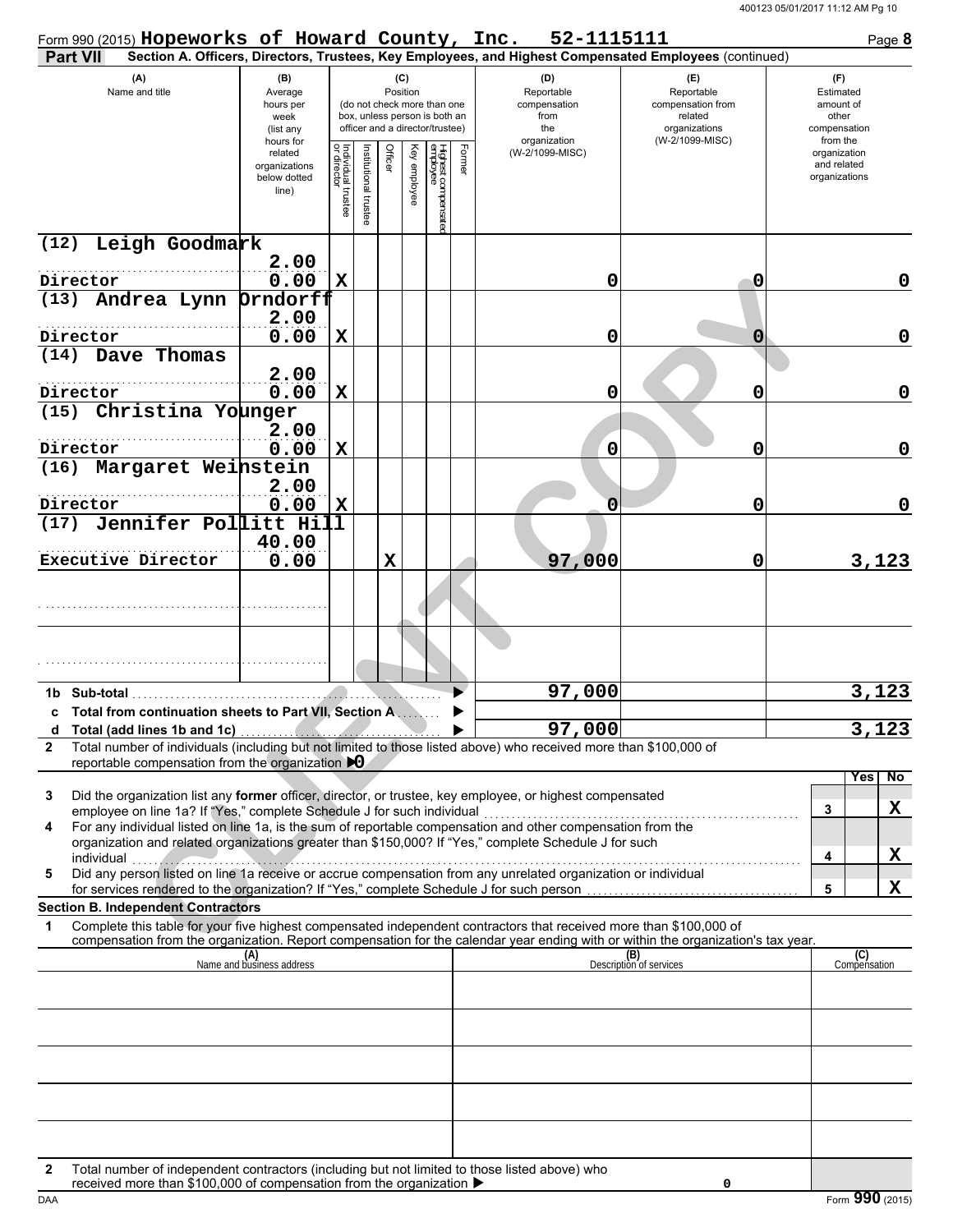#### Form 990 (2015) Hopeworks of Howard County, Inc. 52-1115111 Page 9 **Part VIII Statement of Revenue** Check if Schedule O contains a response or note to any line in this Part VIII. **(A) (B) (C) (D)** Total revenue **Related or Revenue**<br>
excluded from tax<br>
excluded from tax exempt business function under sections revenue 512-514 revenue **Contributions, Gifts, Grants and Other Similar Amounts** Grants **24,910 1a 1a** Federated campaigns ..... Gifts, Gra<br>illar Amou **1b b** Membership dues <sub>. . .</sub> . . . . . **20,198 1c c** Fundraising events **. . . . . . 1d d** Related organizations **.** . . . . Program Service RevenueContributions, **1,604,606 1e e** Government grants (contributions) . . **f** All other contributions, gifts, grants, and similar amounts not included above **Process with builded in this 1st (1946)**<br>
and the state of the state of the state of the state of the state of the state of the state of the state of the state of the state of the state of the state of the state of the s **514,048 1f** \$ . . . . . . . . . . . . . . . . . . . . . **29,044 g** Noncash contributions included in lines 1a-1f: **2,163,762**  $\blacktriangleright$ **h Total.** Add lines 1a–1f . . . . . . . . . . . . . . . . . . . . . . . . . . . . . **Program Service Revenue Busn. Code** . . . . . . . . . . . . . . . . . . . . . . . . . . . . . . . . . . . . . . . . . . . . **Counseling Fees 30,025 30,025 2a b** . . . . . . . . . . . . . . . . . . . . . . . . . . . . . . . . . . . . . . . . . . . . **c** . . . . . . . . . . . . . . . . . . . . . . . . . . . . . . . . . . . . . . . . . . . . **d** . . . . . . . . . . . . . . . . . . . . . . . . . . . . . . . . . . . . . . . . . . . . **e** . . . . . . . . . . . . . . . . . . . . . . . . . . . . . . . . . . . . . . . . . . . . **f** All other program service revenue . . . . . . . . **30,025 g Total.** Add lines 2a–2f . . . . . . . . . . . . . . . . . . . . . . . . . . . . . **3** Investment income (including dividends, interest, **51 51** and other similar amounts)  $\blacksquare$ **4** Income from investment of tax-exempt bond proceed **5** Royalties .. ▶ (i) Real (ii) Personal **6a** Gross rents **b** Less: rental exps. **c** Rental inc. or (loss) **d** Net rental income or (loss) . . . . . . . . . . . . . . . . . . . . . . . . . D **7a** Gross amount from (i) Securities (ii) Other sales of assets other than inventor **b** Less: cost or other basis & sales exps. **c** Gain or (loss) **d** Net gain or (loss) . . . . . . . . . . . . . . . . . . . . . . . . . . . . . . . . . . . **8a** Gross income from fundraising events **Other Revenue Other Revenue** (not including \$ . . . . . . . . . . . . . . . . . . . . **20,198** of contributions reported on line 1c). See Part IV, line 18 **a b b** Less: direct expenses . . . . . . . . **c** Net income or (loss) from fundraising events . . . . . .  $\blacktriangleright$ **9a** Gross income from gaming activities. See Part IV, line 19 . . . . . . . . . . . . . . **a b b** Less: direct expenses .........  $\blacktriangleright$ Net income or (loss) from gaming activities . . . . . . . **c** 10a Gross sales of inventory, less returns and allowances **a b b** Less:  $\cosh$  of goods  $\sinh$ ь Net income or (loss) from sales of inventory . . . . . . . **c** Miscellaneous Revenue **Busn. Code 11a** . . . . . . . . . . . . . . . . . . . . . . . . . . . . . . . . . . . . . . . . . . . . **Miscellaneous 2,276 2,276 b c** . . . . . . . . . . . . . . . . . . . . . . . . . . . . . . . . . . . . . . . . . . . . **d** All other revenue . . . . . . . . . . . . . . . . . . . . . . . . . .  $\blacktriangleright$ **2,276 e Total.** Add lines 11a–11d . . . . . . . . . . . . . . . . . . . . . . . . . . **2,196,114 30,076 0 2,276** ь **Total revenue.** See instructions. . . . . . . . . . . . . . . . . . . **12**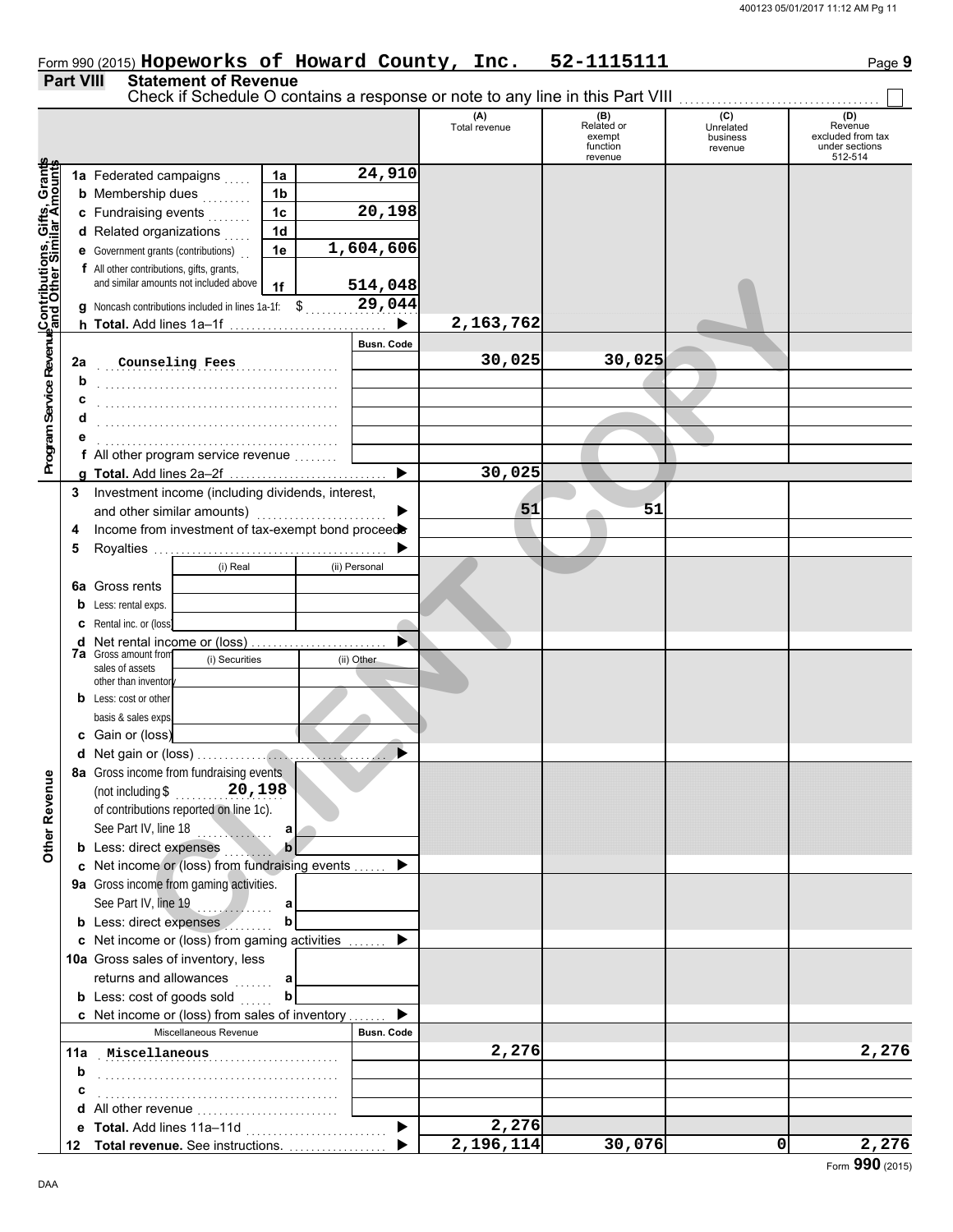#### **Part IX Statement of Functional Expenses** Form 990 (2015) Hopeworks of Howard County, Inc. 52-1115111 Page 10 Section 501(c)(3) and 501(c)(4) organizations must complete all columns. All other organizations must complete column (A). **Do not include amounts reported on lines 6b, 7b, 8b, 9b, and 10b of Part VIII. 1 2 3 4 5 6 7 8 9 10 11 a** Management . . . . . . . . . . . . . . . . . . . . . . . . . . . . . . **b** Legal **c** Accounting . . . . . . . . . . . . . . . . . . . . . . . . . . . . . . . . **d** Lobbying . . . . . . . . . . . . . . . . . . . . . . . . . . . . . . . . . . . **e f g** Other. (If line 11g amount exceeds 10% of line 25, column **12** Advertising and promotion **. . . . . . . . . . . .** . . **13 14 15 16 17 18 19 20 21 22 23 24 a b c d e** All other expenses . . . . . . . . . . . . . . . . . . . . . . . . **25 Total functional expenses.** Add lines 1 through 24e . . . **26** Grants and other assistance to domestic organizations and domestic governments. See Part IV, line 21 Grants and other assistance to domestic individuals. See Part IV, line 22 Grants and other assistance to foreign organizations, foreign governments, and foreign individuals. See Part IV, lines 15 and 16 Benefits paid to or for members . . . . . . . . . . Compensation of current officers, directors, trustees, and key employees . . . . . . . . Compensation not included above, to disqualified persons (as defined under section 4958(f)(1)) and persons described in section  $4958(c)(3)(B)$ Other salaries and wages .................. Pension plan accruals and contributions (include section 401(k) and 403(b) employer contributions) Other employee benefits . . . . . . . . . . . . . . . . . . Payroll taxes Fees for services (non-employees): Legal . . . . . . . . . . . . . . . . . . . . . . . . . . . . . . . . . . . . . . Professional fundraising services. See Part IV, line 1 Investment management fees ............. Office expenses . . . . . . . . . . . . . . . . . . . . . . . . . . . Information technology . . . . . . . . . . . . . . . . . . . . Royalties . . . . . . . . . . . . . . . . . . . . . . . . . . . . . . . . . . Occupancy . . . . . . . . . . . . . . . . . . . . . . . . . . . . . . . . Travel . . . . . . . . . . . . . . . . . . . . . . . . . . . . . . . . . . . . . . Payments of travel or entertainment expenses for any federal, state, or local public officials Conferences, conventions, and meetings . Interest . . . . . . . . . . . . . . . . . . . . . . . . . . . . . . . . . . . . Payments to affiliates . . . . . . . . . . . . . . . . . . . . . Depreciation, depletion, and amortization . Insurance . . . . . . . . . . . . . . . . . . . . . . . . . . . . . . . . . . Other expenses. Itemize expenses not covered above (List miscellaneous expenses in line 24e. If line 24e amount exceeds 10% of line 25, column (A) amount, list line 24e expenses on Schedule O.) fundraising solicitation. Check here  $\blacktriangleright$  | if organization reported in column (B) joint costs from a combined educational campaign and following SOP 98-2 (ASC 958-720) **(A)** (B) (B) (B) (C) (C) (A) (D)<br>Total expenses Program service Management and Fundrai expenses general expenses (D)<br>Fundraising expenses **Communications** 1, 280 48, 320 42, 479 4, 561 1, 280 . . . . . . . . . . . . . . . . . . . . . . . . . . . . . . . . . . . . . . . . . . . . . **Repairs and Maintenance 31,019 30,530 412 77 Donated Food and Supplies** 29,044 29,044 **Client Occupancy** 26,987 26,987 Check if Schedule O contains a response or note to any line in this Part IX **Joint costs.** Complete this line only if the (A) amount, list line 11g expenses on Schedule O.) . . . . . . **106,163 10,616 84,931 10,616 1,065,168 895,759 138,208 31,201 60,332 46,685 11,493 2,154 108,499 29,177 29,177 38,831 17,290 9,750 11,791 3,686 3,686 48,422 39,168 5,567 3,687 152,121 126,198 20,250 5,673 12,306 10,913 1,173 220 22,917 17,733 4,366 818 4,103 4,103 40,406 33,529 5,370 1,507 17,744 13,731 3,380 633 9,594 5,313 4,061 220 1,854,839 1,429,932 351,157 73,750 Example To the Control of Correct offices (section)**<br>
and to or former different content content content content of Correct offices (1990)<br>
the mixed and contributions in the column of the control of the control of the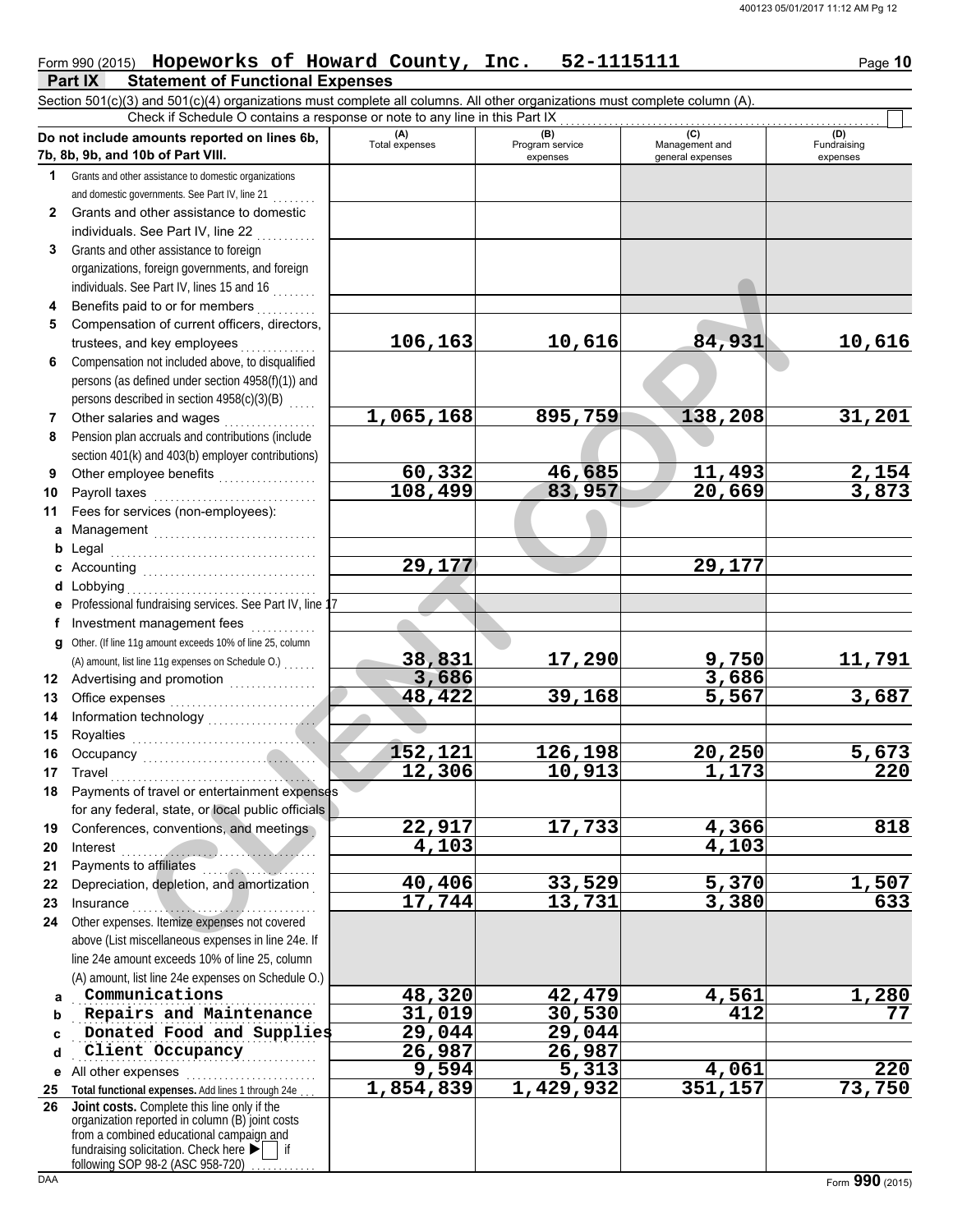|                             | Part X   | Form 990 (2015) Hopeworks of Howard County, Inc. 52-1115111<br><b>Balance Sheet</b>                                                                                                                                            |                 |                                     |                   |                 | Page 11     |
|-----------------------------|----------|--------------------------------------------------------------------------------------------------------------------------------------------------------------------------------------------------------------------------------|-----------------|-------------------------------------|-------------------|-----------------|-------------|
|                             |          | Check if Schedule O contains a response or note to any line in this Part X                                                                                                                                                     |                 |                                     |                   |                 |             |
|                             |          |                                                                                                                                                                                                                                |                 |                                     | (A)               |                 | (B)         |
|                             |          |                                                                                                                                                                                                                                |                 |                                     | Beginning of year |                 | End of year |
|                             | 1        | Cash-non-interest bearing                                                                                                                                                                                                      |                 |                                     | 14,352            | 1               | 3,775       |
|                             | 2        |                                                                                                                                                                                                                                |                 |                                     | 2,500             | $\mathbf{2}$    | 36,937      |
|                             | 3        |                                                                                                                                                                                                                                |                 |                                     | 173,652           | 3               | 407,601     |
|                             | 4        | Accounts receivable, net                                                                                                                                                                                                       |                 |                                     |                   | 4               |             |
|                             | 5        | Loans and other receivables from current and former officers, directors,                                                                                                                                                       |                 |                                     |                   |                 |             |
|                             |          | trustees, key employees, and highest compensated employees.                                                                                                                                                                    |                 |                                     |                   |                 |             |
|                             |          | Complete Part II of Schedule L                                                                                                                                                                                                 |                 |                                     |                   | 5               |             |
|                             | 6        | Loans and other receivables from other disqualified persons (as defined under section                                                                                                                                          |                 |                                     |                   |                 |             |
|                             |          | 4958(f)(1)), persons described in section 4958(c)(3)(B), and contributing employers and                                                                                                                                        |                 |                                     |                   |                 |             |
|                             |          | sponsoring organizations of section 501(c)(9) voluntary employees' beneficiary                                                                                                                                                 |                 |                                     |                   |                 |             |
| Assets                      |          | organizations (see instructions). Complete Part II of Schedule L                                                                                                                                                               |                 | and a straightful and a straightful |                   | 6               |             |
|                             | 7        |                                                                                                                                                                                                                                |                 |                                     |                   | $\overline{7}$  |             |
|                             | 8        | Inventories for sale or use                                                                                                                                                                                                    |                 |                                     |                   | 8               |             |
|                             | 9        | Prepaid expenses and deferred charges                                                                                                                                                                                          |                 |                                     | 21,591            | 9               | 25,277      |
|                             |          | 10a Land, buildings, and equipment: cost or                                                                                                                                                                                    |                 |                                     |                   |                 |             |
|                             |          |                                                                                                                                                                                                                                | 10 <sub>b</sub> | 925,853<br>415,828                  | 522,295           |                 | 510,025     |
|                             |          | <b>b</b> Less: accumulated depreciation<br>.                                                                                                                                                                                   |                 |                                     |                   | 10 <sub>c</sub> |             |
|                             | 11       | Investments-publicly traded securities<br>Investments-other securities. See Part IV, line 11                                                                                                                                   |                 |                                     |                   | 11<br>12        |             |
|                             | 12       |                                                                                                                                                                                                                                |                 |                                     |                   | 13              |             |
|                             | 13<br>14 | Intangible assets                                                                                                                                                                                                              |                 |                                     |                   | 14              |             |
|                             | 15       | Other assets. See Part IV, line 11                                                                                                                                                                                             |                 |                                     |                   | 15              |             |
|                             | 16       |                                                                                                                                                                                                                                |                 |                                     | 734,390           | 16              | 983,615     |
|                             | 17       | Accounts payable and accrued expenses [[11] Accounts may be a series and accrued expenses [11] Accounts may be a series with a series with the series with the series with the series with the series with the series with the |                 |                                     | 77,684            | 17              | 67,609      |
|                             | 18       | Grants payable                                                                                                                                                                                                                 |                 |                                     |                   | 18              |             |
|                             | 19       | Deferred revenue                                                                                                                                                                                                               |                 |                                     | 154               | 19              | 13,179      |
|                             | 20       | Tax-exempt bond liabilities                                                                                                                                                                                                    |                 |                                     |                   | 20              |             |
|                             | 21       | Escrow or custodial account liability. Complete Part IV of Schedule D                                                                                                                                                          |                 | .                                   |                   | 21              |             |
|                             | 22       | Loans and other payables to current and former officers, directors,                                                                                                                                                            |                 |                                     |                   |                 |             |
|                             |          | trustees, key employees, highest compensated employees, and                                                                                                                                                                    |                 |                                     |                   |                 |             |
| Liabilities                 |          | disqualified persons. Complete Part II of Schedule L                                                                                                                                                                           |                 |                                     |                   | 22              |             |
|                             | 23       | Secured mortgages and notes payable to unrelated third parties                                                                                                                                                                 |                 |                                     |                   | 23              |             |
|                             | 24       | Unsecured notes and loans payable to unrelated third parties                                                                                                                                                                   |                 |                                     | 95,000            | 24              |             |
|                             | 25       | Other liabilities (including federal income tax, payables to related third                                                                                                                                                     |                 |                                     |                   |                 |             |
|                             |          | parties, and other liabilities not included on lines 17-24). Complete Part X                                                                                                                                                   |                 |                                     |                   |                 |             |
|                             |          | of Schedule D<br>.                                                                                                                                                                                                             |                 |                                     |                   | 25              |             |
|                             | 26       |                                                                                                                                                                                                                                |                 |                                     | 172,838           | 26              | 80,788      |
|                             |          | Organizations that follow SFAS 117 (ASC 958), check here $\blacktriangleright$ $\mathbf{X}$ and                                                                                                                                |                 |                                     |                   |                 |             |
|                             |          | complete lines 27 through 29, and lines 33 and 34.                                                                                                                                                                             |                 |                                     |                   |                 |             |
|                             | 27       | Unrestricted net assets                                                                                                                                                                                                        |                 |                                     | 561,552           | 27              | 756,544     |
|                             | 28       | Temporarily restricted net assets                                                                                                                                                                                              |                 |                                     |                   | 28              | 146,283     |
|                             | 29       | Permanently restricted net assets                                                                                                                                                                                              |                 |                                     |                   | 29              |             |
|                             |          | Organizations that do not follow SFAS 117 (ASC 958), check here ▶   and                                                                                                                                                        |                 |                                     |                   |                 |             |
|                             |          | complete lines 30 through 34.                                                                                                                                                                                                  |                 |                                     |                   |                 |             |
|                             | 30       | Capital stock or trust principal, or current funds                                                                                                                                                                             |                 |                                     |                   | 30              |             |
| Net Assets or Fund Balances | 31       | Paid-in or capital surplus, or land, building, or equipment fund                                                                                                                                                               |                 |                                     |                   | 31              |             |
|                             | 32       | Retained earnings, endowment, accumulated income, or other funds                                                                                                                                                               |                 |                                     |                   | 32              |             |
|                             | 33       | Total net assets or fund balances                                                                                                                                                                                              |                 |                                     | 561,552           | 33              | 902,827     |
|                             | 34       |                                                                                                                                                                                                                                |                 |                                     | 734,390           | 34              | 983,615     |

Form **990** (2015)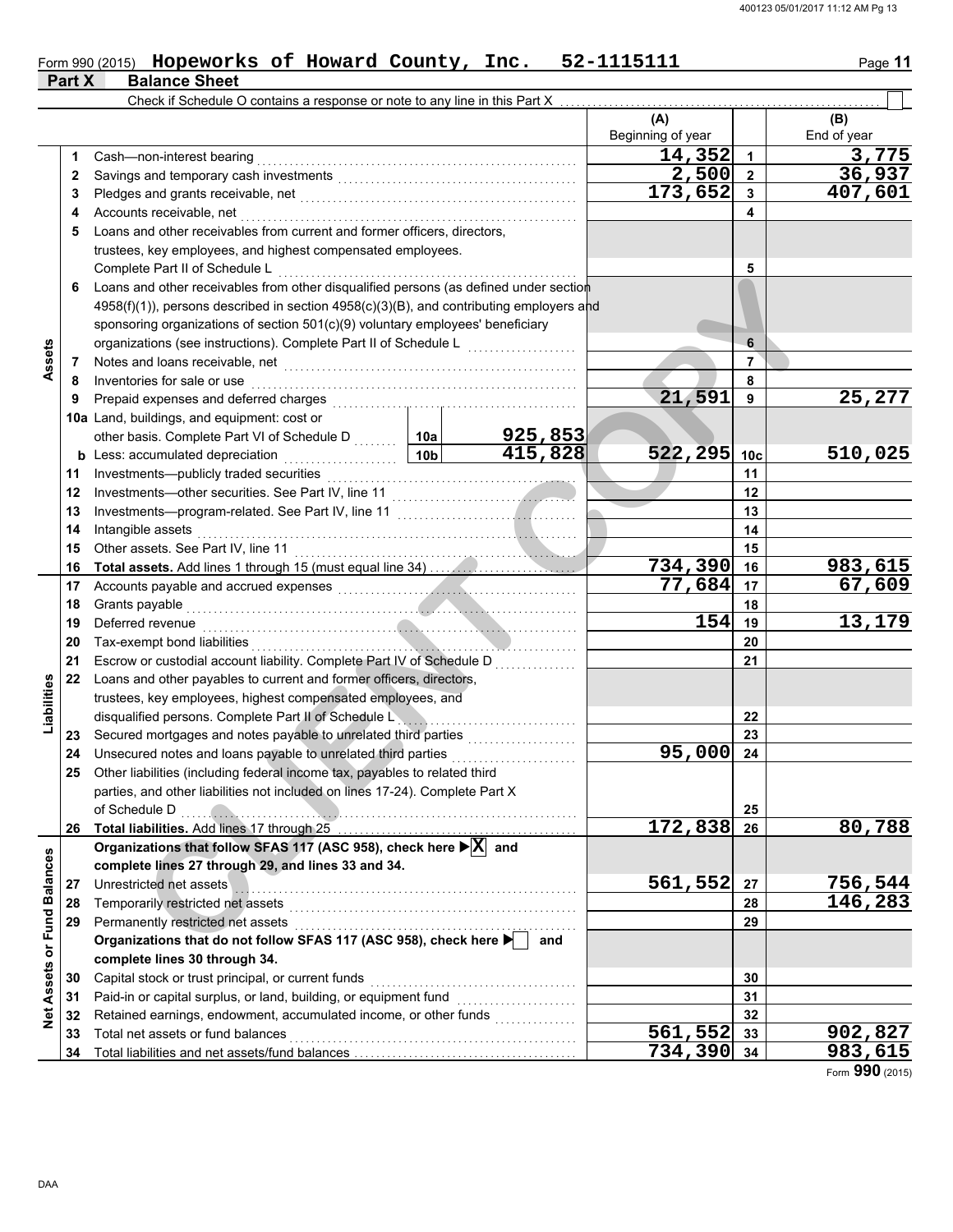|    | Form 990 (2015) Hopeworks of Howard County, Inc.<br>52-1115111                                                                                                             |                |                |             | Page 12         |
|----|----------------------------------------------------------------------------------------------------------------------------------------------------------------------------|----------------|----------------|-------------|-----------------|
|    | <b>Reconciliation of Net Assets</b><br>Part XI                                                                                                                             |                |                |             |                 |
|    | Check if Schedule O contains a response or note to any line in this Part XI                                                                                                |                |                |             |                 |
| 1  | Total revenue (must equal Part VIII, column (A), line 12)                                                                                                                  | $\mathbf{1}$   | 2,196,114      |             |                 |
| 2  | Total expenses (must equal Part IX, column (A), line 25)<br>and a complete the contract of the complete the complete the complete the complete the complete the complete t | $\overline{2}$ | 1,854,839      |             |                 |
| 3  | Revenue less expenses. Subtract line 2 from line 1                                                                                                                         | 3              |                |             | 341,275         |
| 4  | Net assets or fund balances at beginning of year (must equal Part X, line 33, column (A))                                                                                  | 4              |                |             | 561,552         |
| 5  | Net unrealized gains (losses) on investments                                                                                                                               | 5              |                |             |                 |
| 6  | Donated services and use of facilities                                                                                                                                     | 6              |                |             |                 |
| 7  | Investment expenses                                                                                                                                                        | $\overline{7}$ |                |             |                 |
| 8  | Prior period adjustments                                                                                                                                                   | 8              |                |             |                 |
| 9  | Other changes in net assets or fund balances (explain in Schedule O)                                                                                                       | 9              |                |             |                 |
| 10 | Net assets or fund balances at end of year. Combine lines 3 through 9 (must equal Part X, line                                                                             |                |                |             |                 |
|    | 33, column (B))<br><b>Financial Statements and Reporting</b><br><b>Part XII</b>                                                                                            | 10             |                |             | 902,827         |
|    | Check if Schedule O contains a response or note to any line in this Part XII                                                                                               |                |                |             |                 |
|    |                                                                                                                                                                            |                |                | <b>Yes</b>  | No              |
| 1  | Accounting method used to prepare the Form 990:<br>$ \mathbf{X} $ Accrual<br>Cash<br>Other                                                                                 |                |                |             |                 |
|    | If the organization changed its method of accounting from a prior year or checked "Other," explain in                                                                      |                |                |             |                 |
|    | Schedule O.                                                                                                                                                                |                |                |             |                 |
|    | 2a Were the organization's financial statements compiled or reviewed by an independent accountant?                                                                         |                | 2a             |             | $\mathbf X$     |
|    | If "Yes," check a box below to indicate whether the financial statements for the year were compiled or                                                                     |                |                |             |                 |
|    | reviewed on a separate basis, consolidated basis, or both:                                                                                                                 |                |                |             |                 |
|    | Separate basis<br>Consolidated basis<br>Both consolidated and separate basis                                                                                               |                |                |             |                 |
|    | b Were the organization's financial statements audited by an independent accountant?                                                                                       |                | 2 <sub>b</sub> | $\mathbf X$ |                 |
|    | If "Yes," check a box below to indicate whether the financial statements for the year were audited on a                                                                    |                |                |             |                 |
|    | separate basis, consolidated basis, or both:                                                                                                                               |                |                |             |                 |
|    | $ \mathbf{X} $ Separate basis<br>Both consolidated and separate basis<br>Consolidated basis                                                                                |                |                |             |                 |
|    | c If "Yes" to line 2a or 2b, does the organization have a committee that assumes responsibility for oversight                                                              |                |                |             |                 |
|    | of the audit, review, or compilation of its financial statements and selection of an independent accountant?                                                               |                | 2 <sub>c</sub> | $\mathbf X$ |                 |
|    | If the organization changed either its oversight process or selection process during the tax year, explain in                                                              |                |                |             |                 |
|    | Schedule O.                                                                                                                                                                |                |                |             |                 |
|    | 3a As a result of a federal award, was the organization required to undergo an audit or audits as set forth in                                                             |                |                |             |                 |
|    | the Single Audit Act and OMB Circular A-133?                                                                                                                               |                | За             |             | X               |
|    | b If "Yes," did the organization undergo the required audit or audits? If the organization did not undergo the                                                             |                |                |             |                 |
|    | required audit or audits, explain why in Schedule O and describe any steps taken to undergo such audits.                                                                   |                | 3b             |             |                 |
|    |                                                                                                                                                                            |                |                |             | Form 990 (2015) |
|    |                                                                                                                                                                            |                |                |             |                 |
|    |                                                                                                                                                                            |                |                |             |                 |
|    |                                                                                                                                                                            |                |                |             |                 |
|    |                                                                                                                                                                            |                |                |             |                 |
|    |                                                                                                                                                                            |                |                |             |                 |
|    |                                                                                                                                                                            |                |                |             |                 |
|    |                                                                                                                                                                            |                |                |             |                 |
|    |                                                                                                                                                                            |                |                |             |                 |
|    |                                                                                                                                                                            |                |                |             |                 |
|    |                                                                                                                                                                            |                |                |             |                 |
|    |                                                                                                                                                                            |                |                |             |                 |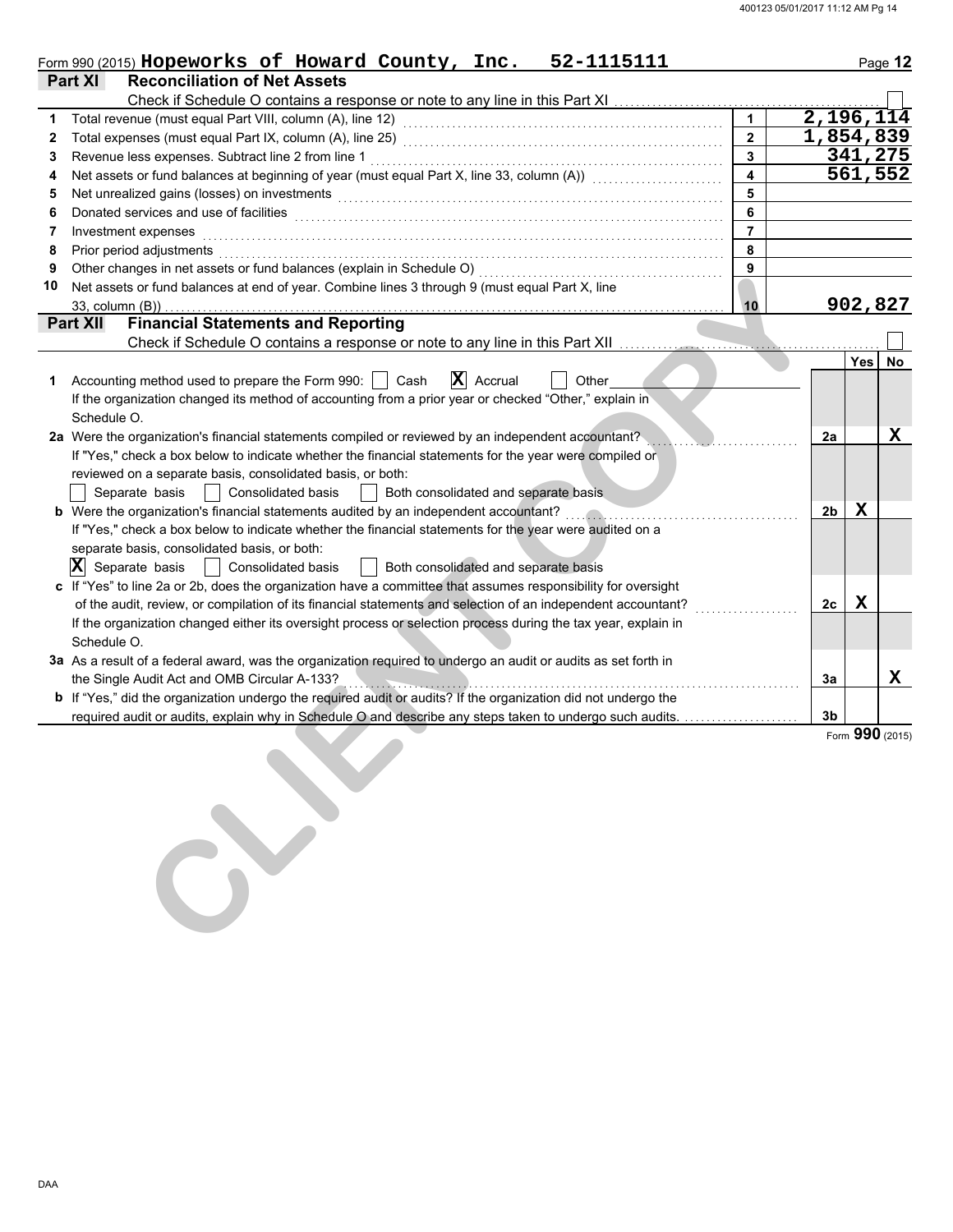| <b>SCHEDULE A</b>                                    |                                                                                                                           | <b>Public Charity Status and Public Support</b>                                                                         |                                                      |                                                                                                                                                                                                                                                                | OMB No. 1545-0047                          |  |  |  |  |  |  |
|------------------------------------------------------|---------------------------------------------------------------------------------------------------------------------------|-------------------------------------------------------------------------------------------------------------------------|------------------------------------------------------|----------------------------------------------------------------------------------------------------------------------------------------------------------------------------------------------------------------------------------------------------------------|--------------------------------------------|--|--|--|--|--|--|
| (Form 990 or 990-EZ)                                 |                                                                                                                           | Complete if the organization is a section 501(c)(3) organization or a section<br>2015                                   |                                                      |                                                                                                                                                                                                                                                                |                                            |  |  |  |  |  |  |
|                                                      |                                                                                                                           | 4947(a)(1) nonexempt charitable trust.                                                                                  |                                                      |                                                                                                                                                                                                                                                                |                                            |  |  |  |  |  |  |
| Department of the Treasury                           |                                                                                                                           | Attach to Form 990 or Form 990-EZ.                                                                                      |                                                      | Information about Schedule A (Form 990 or 990-EZ) and its instructions is at www.irs.gov/form990.                                                                                                                                                              | <b>Open to Public</b><br><b>Inspection</b> |  |  |  |  |  |  |
| Internal Revenue Service<br>Name of the organization |                                                                                                                           |                                                                                                                         |                                                      |                                                                                                                                                                                                                                                                | <b>Employer identification number</b>      |  |  |  |  |  |  |
|                                                      |                                                                                                                           | Hopeworks of Howard County, Inc.                                                                                        |                                                      | 52-1115111                                                                                                                                                                                                                                                     |                                            |  |  |  |  |  |  |
| Part I                                               |                                                                                                                           |                                                                                                                         |                                                      | Reason for Public Charity Status (All organizations must complete this part.) See instructions.                                                                                                                                                                |                                            |  |  |  |  |  |  |
|                                                      |                                                                                                                           | The organization is not a private foundation because it is: (For lines 1 through 11, check only one box.)               |                                                      |                                                                                                                                                                                                                                                                |                                            |  |  |  |  |  |  |
| 1                                                    |                                                                                                                           | A church, convention of churches, or association of churches described in section 170(b)(1)(A)(i).                      |                                                      |                                                                                                                                                                                                                                                                |                                            |  |  |  |  |  |  |
| 2                                                    |                                                                                                                           | A school described in section 170(b)(1)(A)(ii). (Attach Schedule E (Form 990 or 990-EZ).)                               |                                                      |                                                                                                                                                                                                                                                                |                                            |  |  |  |  |  |  |
| 3<br>4                                               |                                                                                                                           | A hospital or a cooperative hospital service organization described in section 170(b)(1)(A)(iii).                       |                                                      | A medical research organization operated in conjunction with a hospital described in section 170(b)(1)(A)(iii). Enter the hospital's name,                                                                                                                     |                                            |  |  |  |  |  |  |
| city, and state:                                     |                                                                                                                           |                                                                                                                         |                                                      |                                                                                                                                                                                                                                                                |                                            |  |  |  |  |  |  |
| 5                                                    | An organization operated for the benefit of a college or university owned or operated by a governmental unit described in |                                                                                                                         |                                                      |                                                                                                                                                                                                                                                                |                                            |  |  |  |  |  |  |
|                                                      | section 170(b)(1)(A)(iv). (Complete Part II.)                                                                             |                                                                                                                         |                                                      |                                                                                                                                                                                                                                                                |                                            |  |  |  |  |  |  |
| 6                                                    |                                                                                                                           | A federal, state, or local government or governmental unit described in section 170(b)(1)(A)(v).                        |                                                      |                                                                                                                                                                                                                                                                |                                            |  |  |  |  |  |  |
| $ \mathbf{X} $<br>7                                  |                                                                                                                           |                                                                                                                         |                                                      | An organization that normally receives a substantial part of its support from a governmental unit or from the general public                                                                                                                                   |                                            |  |  |  |  |  |  |
|                                                      | described in section 170(b)(1)(A)(vi). (Complete Part II.)                                                                |                                                                                                                         |                                                      |                                                                                                                                                                                                                                                                |                                            |  |  |  |  |  |  |
| 8<br>9                                               |                                                                                                                           | A community trust described in section 170(b)(1)(A)(vi). (Complete Part II.)                                            |                                                      |                                                                                                                                                                                                                                                                |                                            |  |  |  |  |  |  |
|                                                      |                                                                                                                           |                                                                                                                         |                                                      | An organization that normally receives: (1) more than 33 1/3% of its support from contributions, membership fees, and gross<br>receipts from activities related to its exempt functions—subject to certain exceptions, and (2) no more than 33 1/3% of its     |                                            |  |  |  |  |  |  |
|                                                      |                                                                                                                           |                                                                                                                         |                                                      | support from gross investment income and unrelated business taxable income (less section 511 tax) from businesses                                                                                                                                              |                                            |  |  |  |  |  |  |
|                                                      |                                                                                                                           | acquired by the organization after June 30, 1975. See section 509(a)(2). (Complete Part III.)                           |                                                      |                                                                                                                                                                                                                                                                |                                            |  |  |  |  |  |  |
| 10                                                   |                                                                                                                           | An organization organized and operated exclusively to test for public safety. See section 509(a)(4).                    |                                                      |                                                                                                                                                                                                                                                                |                                            |  |  |  |  |  |  |
| 11                                                   |                                                                                                                           |                                                                                                                         |                                                      | An organization organized and operated exclusively for the benefit of, to perform the functions of, or to carry out the purposes of                                                                                                                            |                                            |  |  |  |  |  |  |
|                                                      |                                                                                                                           |                                                                                                                         |                                                      | one or more publicly supported organizations described in section 509(a)(1) or section 509(a)(2). See section 509(a)(3). Check                                                                                                                                 |                                            |  |  |  |  |  |  |
|                                                      |                                                                                                                           |                                                                                                                         |                                                      | the box in lines 11a through 11d that describes the type of supporting organization and complete lines 11e, 11f, and 11g.                                                                                                                                      |                                            |  |  |  |  |  |  |
| a                                                    |                                                                                                                           |                                                                                                                         |                                                      | Type I. A supporting organization operated, supervised, or controlled by its supported organization(s), typically by giving<br>the supported organization(s) the power to regularly appoint or elect a majority of the directors or trustees of the supporting |                                            |  |  |  |  |  |  |
|                                                      | organization. You must complete Part IV, Sections A and B.                                                                |                                                                                                                         |                                                      |                                                                                                                                                                                                                                                                |                                            |  |  |  |  |  |  |
| b                                                    |                                                                                                                           |                                                                                                                         |                                                      | Type II. A supporting organization supervised or controlled in connection with its supported organization(s), by having                                                                                                                                        |                                            |  |  |  |  |  |  |
|                                                      |                                                                                                                           |                                                                                                                         |                                                      | control or management of the supporting organization vested in the same persons that control or manage the supported                                                                                                                                           |                                            |  |  |  |  |  |  |
|                                                      |                                                                                                                           | organization(s). You must complete Part IV, Sections A and C.                                                           |                                                      |                                                                                                                                                                                                                                                                |                                            |  |  |  |  |  |  |
| c                                                    |                                                                                                                           |                                                                                                                         |                                                      | Type III functionally integrated. A supporting organization operated in connection with, and functionally integrated with,                                                                                                                                     |                                            |  |  |  |  |  |  |
|                                                      |                                                                                                                           | its supported organization(s) (see instructions). You must complete Part IV, Sections A, D, and E.                      |                                                      |                                                                                                                                                                                                                                                                |                                            |  |  |  |  |  |  |
|                                                      |                                                                                                                           |                                                                                                                         |                                                      | Type III non-functionally integrated. A supporting organization operated in connection with its supported organization(s)                                                                                                                                      |                                            |  |  |  |  |  |  |
|                                                      |                                                                                                                           | requirement (see instructions). You must complete Part IV, Sections A and D, and Part V.                                |                                                      | that is not functionally integrated. The organization generally must satisfy a distribution requirement and an attentiveness                                                                                                                                   |                                            |  |  |  |  |  |  |
| е                                                    |                                                                                                                           | Check this box if the organization received a written determination from the IRS that it is a Type I, Type II, Type III |                                                      |                                                                                                                                                                                                                                                                |                                            |  |  |  |  |  |  |
|                                                      |                                                                                                                           | functionally integrated, or Type III non-functionally integrated supporting organization.                               |                                                      |                                                                                                                                                                                                                                                                |                                            |  |  |  |  |  |  |
| f                                                    | Enter the number of supported organizations                                                                               |                                                                                                                         |                                                      |                                                                                                                                                                                                                                                                |                                            |  |  |  |  |  |  |
| g                                                    |                                                                                                                           | Provide the following information about the supported organization(s).                                                  |                                                      |                                                                                                                                                                                                                                                                |                                            |  |  |  |  |  |  |
| (i) Name of supported<br>organization                | (ii) EIN                                                                                                                  | (iii) Type of organization<br>(described on lines 1-9                                                                   | (iv) Is the organization<br>listed in your governing | (v) Amount of monetary<br>support (see                                                                                                                                                                                                                         | (vi) Amount of<br>other support (see       |  |  |  |  |  |  |
|                                                      |                                                                                                                           | above (see instructions))                                                                                               | document?                                            | instructions)                                                                                                                                                                                                                                                  | instructions)                              |  |  |  |  |  |  |
|                                                      |                                                                                                                           |                                                                                                                         | Yes<br>No                                            |                                                                                                                                                                                                                                                                |                                            |  |  |  |  |  |  |
| (A)                                                  |                                                                                                                           |                                                                                                                         |                                                      |                                                                                                                                                                                                                                                                |                                            |  |  |  |  |  |  |
|                                                      |                                                                                                                           |                                                                                                                         |                                                      |                                                                                                                                                                                                                                                                |                                            |  |  |  |  |  |  |
| (B)                                                  |                                                                                                                           |                                                                                                                         |                                                      |                                                                                                                                                                                                                                                                |                                            |  |  |  |  |  |  |
|                                                      |                                                                                                                           |                                                                                                                         |                                                      |                                                                                                                                                                                                                                                                |                                            |  |  |  |  |  |  |
| (C)                                                  |                                                                                                                           |                                                                                                                         |                                                      |                                                                                                                                                                                                                                                                |                                            |  |  |  |  |  |  |
|                                                      |                                                                                                                           |                                                                                                                         |                                                      |                                                                                                                                                                                                                                                                |                                            |  |  |  |  |  |  |
| (D)                                                  |                                                                                                                           |                                                                                                                         |                                                      |                                                                                                                                                                                                                                                                |                                            |  |  |  |  |  |  |
| (E)                                                  |                                                                                                                           |                                                                                                                         |                                                      |                                                                                                                                                                                                                                                                |                                            |  |  |  |  |  |  |
|                                                      |                                                                                                                           |                                                                                                                         |                                                      |                                                                                                                                                                                                                                                                |                                            |  |  |  |  |  |  |
|                                                      |                                                                                                                           |                                                                                                                         |                                                      |                                                                                                                                                                                                                                                                |                                            |  |  |  |  |  |  |
| Total                                                |                                                                                                                           |                                                                                                                         |                                                      |                                                                                                                                                                                                                                                                | 0.00E7004                                  |  |  |  |  |  |  |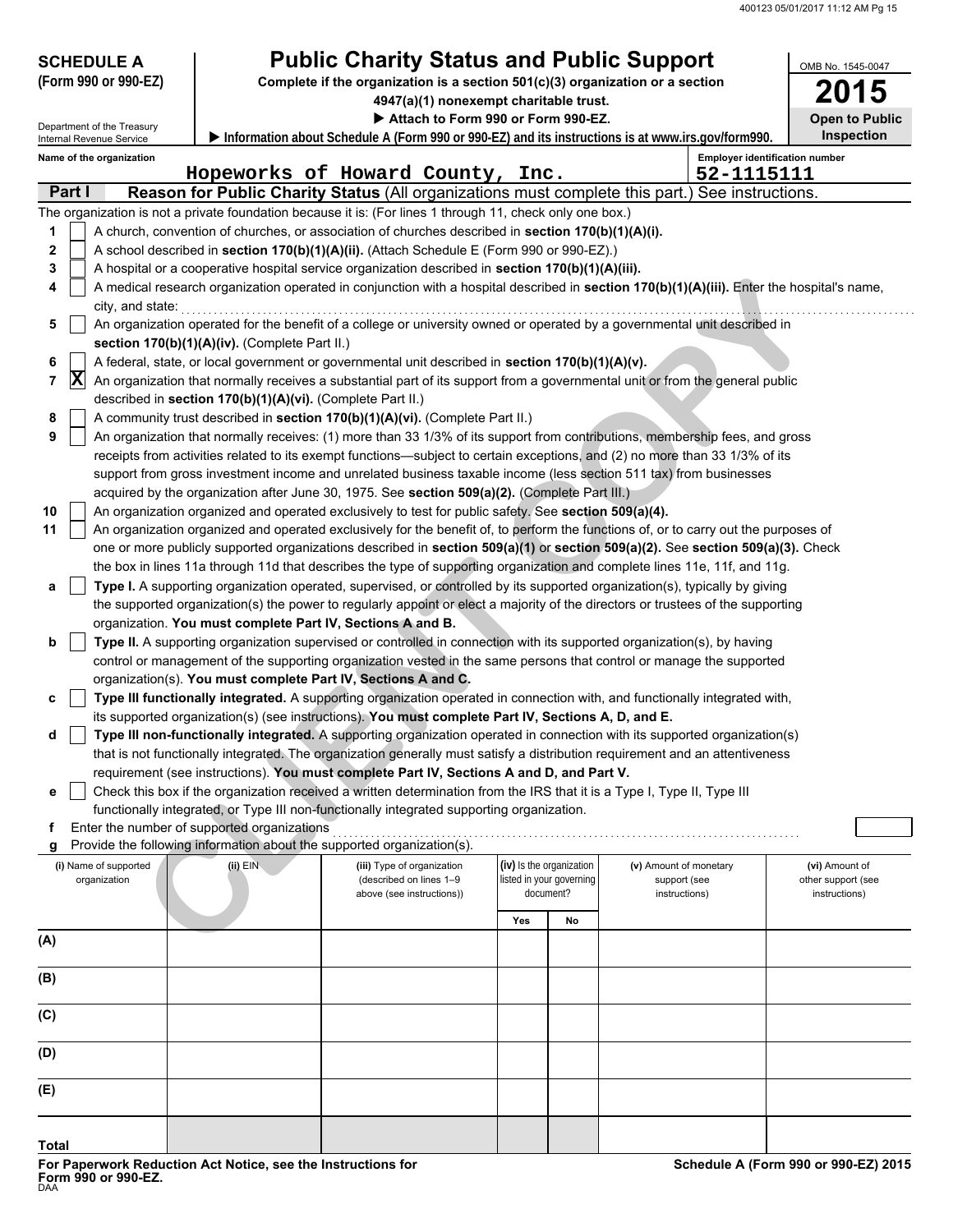|              | Schedule A (Form 990 or 990-EZ) 2015 Hopeworks of Howard County, Inc.                                                                                                                                                          |           |           |            |            | 52-1115111 | Page 2                                        |
|--------------|--------------------------------------------------------------------------------------------------------------------------------------------------------------------------------------------------------------------------------|-----------|-----------|------------|------------|------------|-----------------------------------------------|
|              | Support Schedule for Organizations Described in Sections 170(b)(1)(A)(iv) and 170(b)(1)(A)(vi)<br>Part II                                                                                                                      |           |           |            |            |            |                                               |
|              | (Complete only if you checked the box on line 5, 7, or 8 of Part I or if the organization failed to qualify under                                                                                                              |           |           |            |            |            |                                               |
|              | Part III. If the organization fails to qualify under the tests listed below, please complete Part III.)                                                                                                                        |           |           |            |            |            |                                               |
|              | <b>Section A. Public Support</b>                                                                                                                                                                                               |           |           |            |            |            |                                               |
|              | Calendar year (or fiscal year beginning in)                                                                                                                                                                                    | (a) 2011  | (b) 2012  | $(c)$ 2013 | $(d)$ 2014 | (e) 2015   | (f) Total                                     |
|              |                                                                                                                                                                                                                                |           |           |            |            |            |                                               |
| 1            | Gifts, grants, contributions, and<br>membership fees received. (Do not                                                                                                                                                         |           |           |            |            |            |                                               |
|              | include any "unusual grants.")                                                                                                                                                                                                 | 1,670,003 | 1,773,405 | 2,189,004  | 1,797,911  | 2,163,762  | 9,594,085                                     |
|              |                                                                                                                                                                                                                                |           |           |            |            |            |                                               |
| $\mathbf{2}$ | Tax revenues levied for the<br>organization's benefit and either paid                                                                                                                                                          |           |           |            |            |            |                                               |
|              | to or expended on its behalf                                                                                                                                                                                                   |           |           |            |            |            |                                               |
|              |                                                                                                                                                                                                                                |           |           |            |            |            |                                               |
| 3            | The value of services or facilities<br>furnished by a governmental unit to the                                                                                                                                                 |           |           |            |            |            |                                               |
|              | organization without charge                                                                                                                                                                                                    |           |           | 24,000     | 24,000     | 24,000     | 72,000                                        |
| 4            | Total. Add lines 1 through 3                                                                                                                                                                                                   | 1,670,003 | 1,773,405 | 2,213,004  | 1,821,911  | 2,187,762  | 9,666,085                                     |
| 5            | The portion of total contributions by                                                                                                                                                                                          |           |           |            |            |            |                                               |
|              | each person (other than a                                                                                                                                                                                                      |           |           |            |            |            |                                               |
|              | governmental unit or publicly                                                                                                                                                                                                  |           |           |            |            |            |                                               |
|              | supported organization) included on<br>line 1 that exceeds 2% of the amount                                                                                                                                                    |           |           |            |            |            |                                               |
|              | shown on line 11, column (f)                                                                                                                                                                                                   |           |           |            |            |            |                                               |
| 6            | Public support. Subtract line 5 from line 4.                                                                                                                                                                                   |           |           |            |            |            | 9,666,085                                     |
|              | <b>Section B. Total Support</b>                                                                                                                                                                                                |           |           |            |            |            |                                               |
|              | Calendar year (or fiscal year beginning in)                                                                                                                                                                                    | (a) 2011  | (b) 2012  | $(c)$ 2013 | $(d)$ 2014 | (e) 2015   | (f) Total                                     |
| 7            | Amounts from line 4                                                                                                                                                                                                            | 1,670,003 | 1,773,405 | 2,213,004  | 1,821,911  | 2,187,762  | 9,666,085                                     |
| 8            | Gross income from interest, dividends,                                                                                                                                                                                         |           |           |            |            |            |                                               |
|              | payments received on securities loans,                                                                                                                                                                                         |           |           |            |            |            |                                               |
|              | rents, royalties and income from similar<br><b>SOUICES</b>                                                                                                                                                                     |           |           |            |            |            |                                               |
|              |                                                                                                                                                                                                                                |           |           |            |            |            |                                               |
| 9            | Net income from unrelated business<br>activities, whether or not the business                                                                                                                                                  |           |           |            |            |            |                                               |
|              | is regularly carried on                                                                                                                                                                                                        |           |           |            |            |            |                                               |
|              |                                                                                                                                                                                                                                |           |           |            |            |            |                                               |
| 10           | Other income. Do not include gain or<br>loss from the sale of capital assets                                                                                                                                                   |           |           |            |            |            |                                               |
|              | (Explain in Part VI.)                                                                                                                                                                                                          | 65,056    | 19,754    | 17,917     | 6,380      | 1,276      | 110,383                                       |
| 11           | Total support. Add lines 7 through 10                                                                                                                                                                                          |           |           |            |            |            | 9,776,468                                     |
| 12           | Gross receipts from related activities, etc. (see instructions)                                                                                                                                                                |           |           |            |            | 12         | 30,076                                        |
| 13           | First five years. If the Form 990 is for the organization's first, second, third, fourth, or fifth tax year as a section 501(c)(3)                                                                                             |           |           |            |            |            |                                               |
|              | organization, check this box and stop here entitled and stop and stop here are all the state of the state of the state of the state of the state of the state of the state of the state of the state of the state of the state |           |           |            |            |            |                                               |
|              | <b>Section C. Computation of Public Support Percentage</b>                                                                                                                                                                     |           |           |            |            |            |                                               |
| 14           | Public support percentage for 2015 (line 6, column (f) divided by line 11, column (f)) [[[[[[[[[[[[[[[[[[[[[[                                                                                                                  |           |           |            |            | 14         | 98.87%                                        |
| 15           | Public support percentage from 2014 Schedule A, Part II, line 14                                                                                                                                                               |           |           |            |            | 15         | 98.82%                                        |
| 16a          | 33 1/3% support test-2015. If the organization did not check the box on line 13, and line 14 is 33 1/3% or more, check this                                                                                                    |           |           |            |            |            |                                               |
|              | box and stop here. The organization qualifies as a publicly supported organization                                                                                                                                             |           |           |            |            |            | $\blacktriangleright$ $\overline{\mathbf{X}}$ |
| b            | 33 1/3% support test-2014. If the organization did not check a box on line 13 or 16a, and line 15 is 33 1/3% or more,                                                                                                          |           |           |            |            |            |                                               |
|              | check this box and stop here. The organization qualifies as a publicly supported organization                                                                                                                                  |           |           |            |            |            |                                               |
|              | 17a 10%-facts-and-circumstances test-2015. If the organization did not check a box on line 13, 16a, or 16b, and line 14 is                                                                                                     |           |           |            |            |            |                                               |
|              | 10% or more, and if the organization meets the "facts-and-circumstances" test, check this box and stop here. Explain in                                                                                                        |           |           |            |            |            |                                               |
|              | Part VI how the organization meets the "facts-and-circumstances" test. The organization qualifies as a publicly supported                                                                                                      |           |           |            |            |            |                                               |
|              | organization                                                                                                                                                                                                                   |           |           |            |            |            |                                               |
| b            | 10%-facts-and-circumstances test-2014. If the organization did not check a box on line 13, 16a, 16b, or 17a, and line                                                                                                          |           |           |            |            |            |                                               |
|              | 15 is 10% or more, and if the organization meets the "facts-and-circumstances" test, check this box and stop here.                                                                                                             |           |           |            |            |            |                                               |
|              | Explain in Part VI how the organization meets the "facts-and-circumstances" test. The organization qualifies as a publicly                                                                                                     |           |           |            |            |            |                                               |
|              | supported organization                                                                                                                                                                                                         |           |           |            |            |            |                                               |
| 18           | Private foundation. If the organization did not check a box on line 13, 16a, 16b, 17a, or 17b, check this box and see                                                                                                          |           |           |            |            |            |                                               |
|              | instructions                                                                                                                                                                                                                   |           |           |            |            |            |                                               |
|              |                                                                                                                                                                                                                                |           |           |            |            |            |                                               |

**Schedule A (Form 990 or 990-EZ) 2015**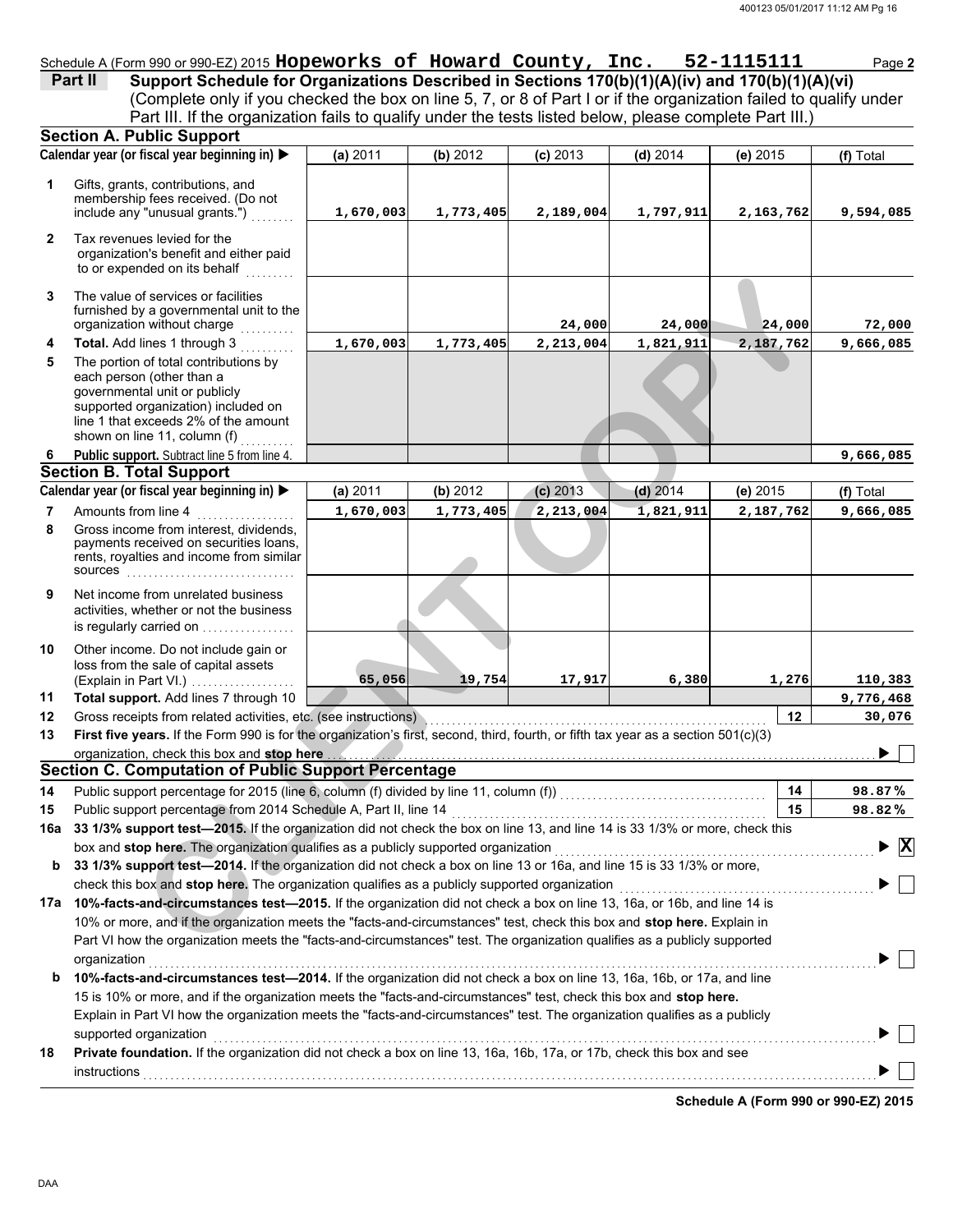|              | Schedule A (Form 990 or 990-EZ) 2015 Hopeworks of Howard County, Inc.                                                                                                             |          |          |            |            | 52-1115111 | Page 3    |
|--------------|-----------------------------------------------------------------------------------------------------------------------------------------------------------------------------------|----------|----------|------------|------------|------------|-----------|
|              | Support Schedule for Organizations Described in Section 509(a)(2)<br>Part III                                                                                                     |          |          |            |            |            |           |
|              | (Complete only if you checked the box on line 9 of Part I or if the organization failed to qualify under Part II.                                                                 |          |          |            |            |            |           |
|              | If the organization fails to qualify under the tests listed below, please complete Part II.)                                                                                      |          |          |            |            |            |           |
|              | <b>Section A. Public Support</b>                                                                                                                                                  |          |          |            |            |            |           |
|              | Calendar year (or fiscal year beginning in)                                                                                                                                       | (a) 2011 | (b) 2012 | $(c)$ 2013 | $(d)$ 2014 | (e) 2015   | (f) Total |
| 1            | Gifts, grants, contributions, and membership<br>fees received. (Do not include any "unusual                                                                                       |          |          |            |            |            |           |
| $\mathbf{2}$ | Gross receipts from admissions, merchandise<br>sold or services performed, or facilities<br>furnished in any activity that is related to the<br>organization's tax-exempt purpose |          |          |            |            |            |           |
| 3            | Gross receipts from activities that are not an<br>unrelated trade or business under section 513                                                                                   |          |          |            |            |            |           |
| 4            | Tax revenues levied for the<br>organization's benefit and either paid<br>to or expended on its behalf                                                                             |          |          |            |            |            |           |
| 5            | The value of services or facilities<br>furnished by a governmental unit to the<br>organization without charge                                                                     |          |          |            |            |            |           |
| 6            | Total. Add lines 1 through 5                                                                                                                                                      |          |          |            |            |            |           |
|              | <b>7a</b> Amounts included on lines 1, 2, and 3<br>received from disqualified persons                                                                                             |          |          |            |            |            |           |
| b            | Amounts included on lines 2 and 3<br>received from other than disqualified<br>persons that exceed the greater of \$5,000<br>or 1% of the amount on line 13 for the year           |          |          |            |            |            |           |
| c            | Add lines 7a and 7b                                                                                                                                                               |          |          |            |            |            |           |
| 8            | Public support. (Subtract line 7c from<br>line $6.$ )                                                                                                                             |          |          |            |            |            |           |
|              | <b>Section B. Total Support</b>                                                                                                                                                   |          |          |            |            |            |           |
|              | Calendar year (or fiscal year beginning in)                                                                                                                                       | (a) 2011 | (b) 2012 | $(c)$ 2013 | $(d)$ 2014 | (e) 2015   | (f) Total |
| 9            | Amounts from line 6                                                                                                                                                               |          |          |            |            |            |           |
| 10a          | Gross income from interest, dividends,<br>payments received on securities loans, rents,<br>royalties and income from similar sources                                              |          |          |            |            |            |           |
| b            | Unrelated business taxable income (less<br>section 511 taxes) from businesses<br>acquired after June 30, 1975<br>.                                                                |          |          |            |            |            |           |
| c            | Add lines 10a and 10b                                                                                                                                                             |          |          |            |            |            |           |
| 11           | Net income from unrelated business<br>activities not included in line 10b, whether<br>or not the business is regularly carried on                                                 |          |          |            |            |            |           |
| 12           | Other income. Do not include gain or<br>loss from the sale of capital assets<br>(Explain in Part VI)                                                                              |          |          |            |            |            |           |
| 13           | Total support. (Add lines 9, 10c, 11,<br>and 12.)                                                                                                                                 |          |          |            |            |            |           |
| 14           | First five years. If the Form 990 is for the organization's first, second, third, fourth, or fifth tax year as a section 501(c)(3)<br>organization, check this box and stop here  |          |          |            |            |            |           |
|              | <b>Section C. Computation of Public Support Percentage</b>                                                                                                                        |          |          |            |            |            |           |
| 15           |                                                                                                                                                                                   |          |          |            |            | 15         | %         |
| 16           |                                                                                                                                                                                   |          |          |            |            | 16         | $\%$      |
|              | Section D. Computation of Investment Income Percentage                                                                                                                            |          |          |            |            |            |           |
| 17           |                                                                                                                                                                                   |          |          |            |            | 17         | $\%$      |
| 18           | Investment income percentage from 2014 Schedule A, Part III, line 17                                                                                                              |          |          |            |            | 18         | $\%$      |
| 19а          | 33 1/3% support tests-2015. If the organization did not check the box on line 14, and line 15 is more than 33 1/3%, and line                                                      |          |          |            |            |            |           |
|              | 17 is not more than 33 1/3%, check this box and stop here. The organization qualifies as a publicly supported organization                                                        |          |          |            |            |            |           |
| b            | 33 1/3% support tests-2014. If the organization did not check a box on line 14 or line 19a, and line 16 is more than 33 1/3%, and                                                 |          |          |            |            |            |           |
|              | line 18 is not more than 33 1/3%, check this box and stop here. The organization qualifies as a publicly supported organization                                                   |          |          |            |            |            |           |
| 20           | Private foundation. If the organization did not check a box on line 14, 19a, or 19b, check this box and see instructions                                                          |          |          |            |            |            |           |

**Schedule A (Form 990 or 990-EZ) 2015**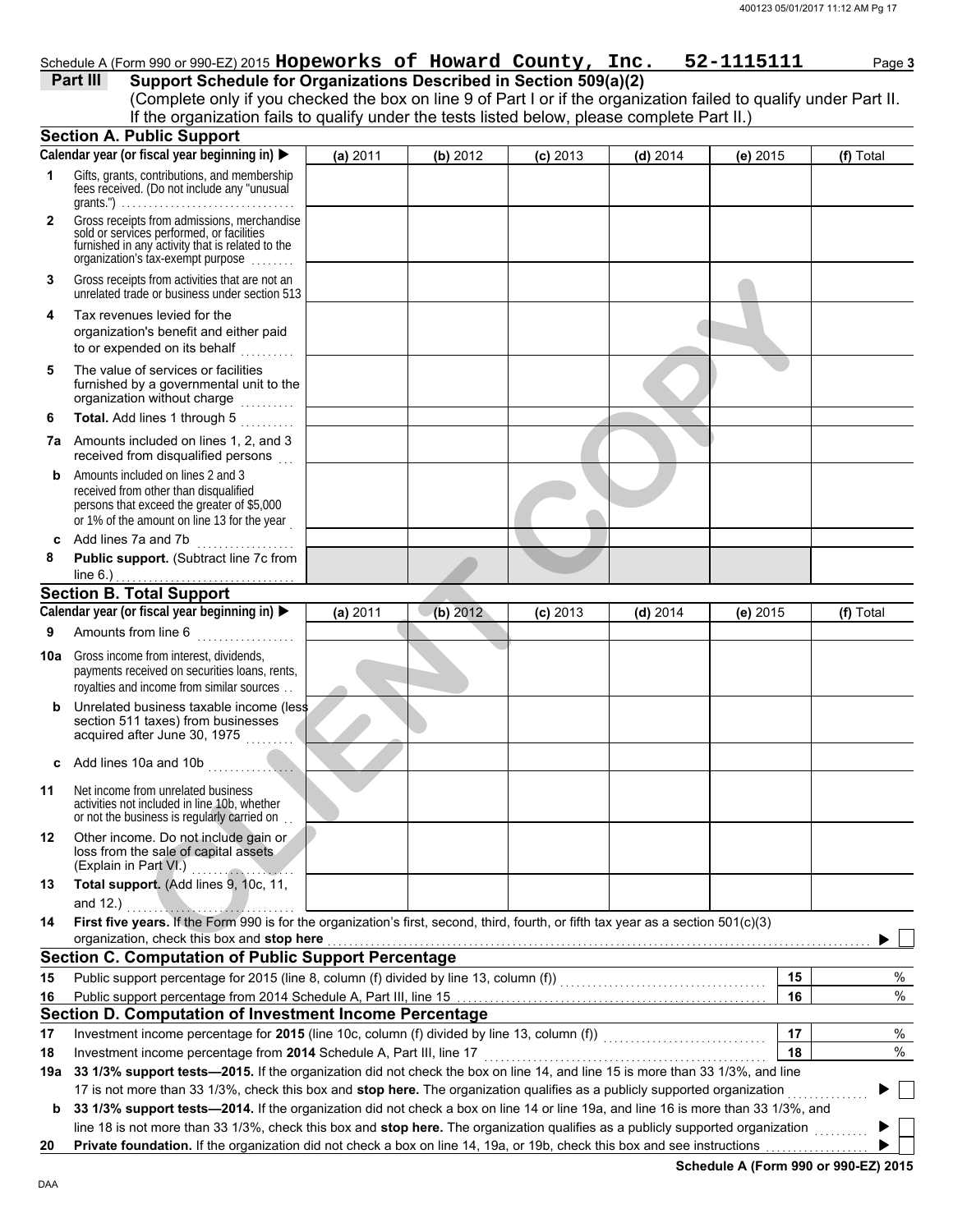### Schedule A (Form 990 or 990-EZ) 2015 **Hopeworks of Howard County, Inc.** 52-1115111 Page 4

**Part IV Supporting Organizations** Sections A, D, and E. If you checked 11d of Part I, complete Sections A and D, and complete Part V.) (Complete only if you checked a box in line 11 on Part I. If you checked 11a of Part I, complete Sections A and B. If you checked 11b of Part I, complete Sections A and C. If you checked 11c of Part I, complete

#### **Section A. All Supporting Organizations**

- Are all of the organization's supported organizations listed by name in the organization's governing documents? If "No," describe in **Part VI** how the supported organizations are designated. If designated by class or purpose, describe the designation. If historic and continuing relationship, explain. **1**
- Did the organization have any supported organization that does not have an IRS determination of status under section 509(a)(1) or (2)? If "Yes," explain in **Part VI** how the organization determined that the supported organization was described in section 509(a)(1) or (2). **2**
- **3a** Did the organization have a supported organization described in section 501(c)(4), (5), or (6)? If "Yes," answer (b) and (c) below.
- **b** Did the organization confirm that each supported organization qualified under section 501(c)(4), (5), or (6) and satisfied the public support tests under section 509(a)(2)? If "Yes," describe in **Part VI** when and how the organization made the determination.
- **c** Did the organization ensure that all support to such organizations was used exclusively for section 170(c)(2)(B) purposes? If "Yes," explain in **Part VI** what controls the organization put in place to ensure such use.
- **4a** Was any supported organization not organized in the United States ("foreign supported organization")? If "Yes," and if you checked 11a or 11b in Part I, answer (b) and (c) below.
- **b** Did the organization have ultimate control and discretion in deciding whether to make grants to the foreign supported organization? If "Yes," describe in **Part VI** how the organization had such control and discretion despite being controlled or supervised by or in connection with its supported organizations.
- **c** Did the organization support any foreign supported organization that does not have an IRS determination under sections 501(c)(3) and 509(a)(1) or (2)? If "Yes," explain in **Part VI** what controls the organization used to ensure that all support to the foreign supported organization was used exclusively for section 170(c)(2)(B) purposes.
- **5a** Did the organization add, substitute, or remove any supported organizations during the tax year? If "Yes," answer (b) and (c) below (if applicable). Also, provide detail in **Part VI,** including (i) the names and EIN numbers of the supported organizations added, substituted, or removed; (ii) the reasons for each such action; (iii) the authority under the organization's organizing document authorizing such action; and (iv) how the action was accomplished (such as by amendment to the organizing document). on was described in section for proportional particular control and the matter of the matter of the control and the computer of the control of the control of the control of the control of the control of the control of the
- **b Type I or Type II only.** Was any added or substituted supported organization part of a class already designated in the organization's organizing document?
- **c Substitutions only.** Was the substitution the result of an event beyond the organization's control?
- **6** Did the organization provide support (whether in the form of grants or the provision of services or facilities) to anyone other than (i) its supported organizations, (ii) individuals that are part of the charitable class benefited by one or more of its supported organizations, or (iii) other supporting organizations that also support or benefit one or more of the filing organization's supported organizations? If "Yes," provide detail in **Part VI.**
- **7** Did the organization provide a grant, loan, compensation, or other similar payment to a substantial contributor (defined in section 4958(c)(3)(C)), a family member of a substantial contributor, or a 35% controlled entity with regard to a substantial contributor? If "Yes," complete Part I of Schedule L (Form 990 or 990-EZ).
- **8** Did the organization make a loan to a disqualified person (as defined in section 4958) not described in line 7? If "Yes," complete Part I of Schedule L (Form 990 or 990-EZ).
- **9a** Was the organization controlled directly or indirectly at any time during the tax year by one or more disqualified persons as defined in section 4946 (other than foundation managers and organizations described in section 509(a)(1) or (2))? If "Yes," provide detail in **Part VI.**
- **b** Did one or more disqualified persons (as defined in line 9a) hold a controlling interest in any entity in which the supporting organization had an interest? If "Yes," provide detail in **Part VI.**
- **c** Did a disqualified person (as defined in line 9a) have an ownership interest in, or derive any personal benefit from, assets in which the supporting organization also had an interest? If "Yes," provide detail in **Part VI.**
- **10a** Was the organization subject to the excess business holdings rules of section 4943 because of section 4943(f) (regarding certain Type II supporting organizations, and all Type III non-functionally integrated supporting organizations)? If "Yes," answer 10b below.
- **b** Did the organization have any excess business holdings in the tax year? (Use Schedule C, Form 4720, to determine whether the organization had excess business holdings.)

**Yes No 1 2 3a 3b 3c 4a 4b 4c 5a 5b 5c 6 7 8 9a 9b 9c 10a 10b**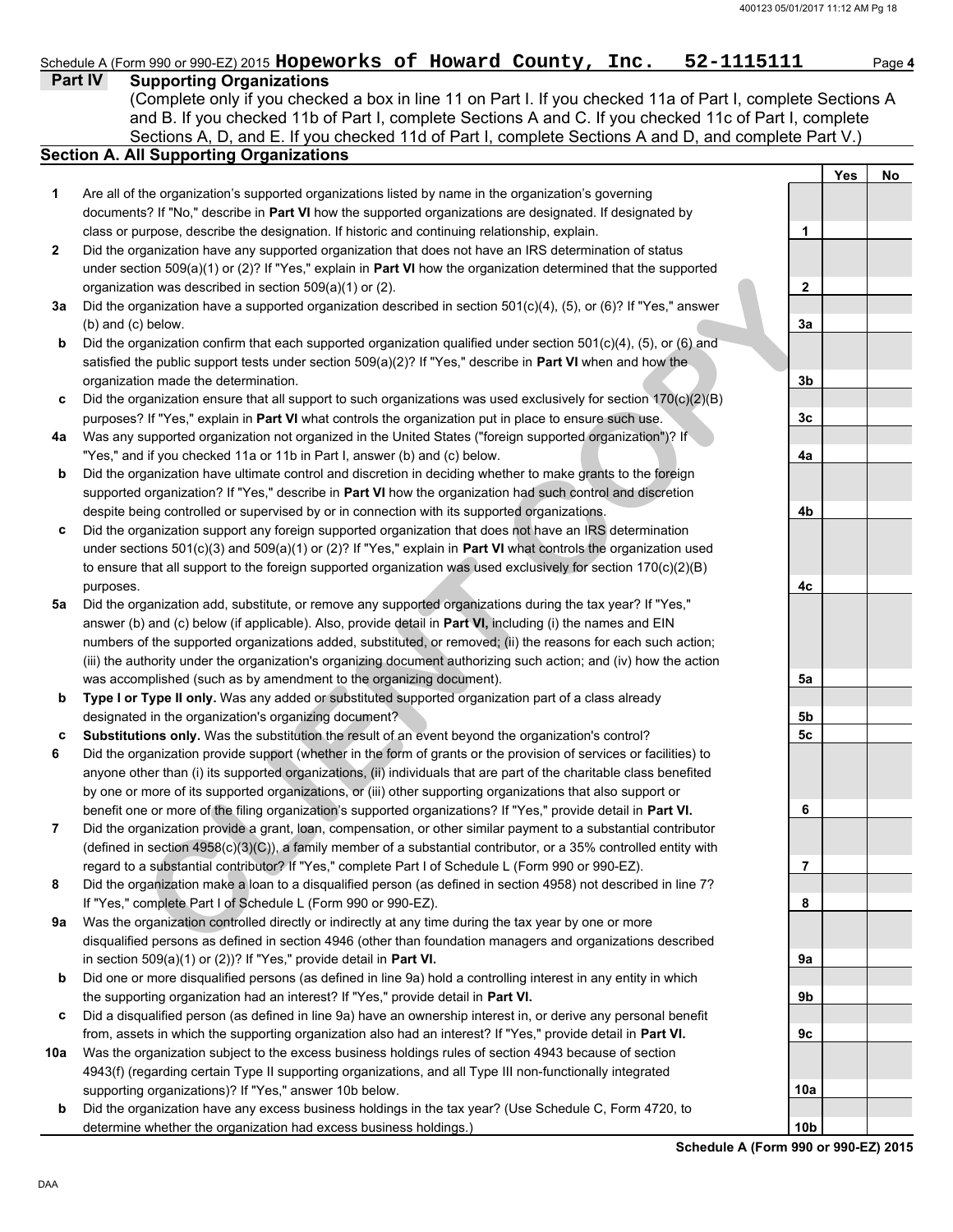| Part IV<br>Yes<br>No<br>11<br>Has the organization accepted a gift or contribution from any of the following persons?<br>A person who directly or indirectly controls, either alone or together with persons described in (b) and (c)<br>а<br>below, the governing body of a supported organization?<br>11a<br>11 <sub>b</sub><br><b>b</b> A family member of a person described in (a) above?<br>11c<br>c A 35% controlled entity of a person described in (a) or (b) above? If "Yes" to a, b, or c, provide detail in Part VI.<br><b>Section B. Type I Supporting Organizations</b><br>Yes<br>No<br>1<br>Did the directors, trustees, or membership of one or more supported organizations have the power to<br>regularly appoint or elect at least a majority of the organization's directors or trustees at all times during the<br>tax year? If "No," describe in Part VI how the supported organization(s) effectively operated, supervised, or<br>controlled the organization's activities. If the organization had more than one supported organization,<br>describe how the powers to appoint and/or remove directors or trustees were allocated among the supported<br>organizations and what conditions or restrictions, if any, applied to such powers during the tax year.<br>1<br>$\mathbf{2}$<br>Did the organization operate for the benefit of any supported organization other than the supported<br>organization(s) that operated, supervised, or controlled the supporting organization? If "Yes," explain in Part<br>VI how providing such benefit carried out the purposes of the supported organization(s) that operated,<br>$\mathbf{2}$<br>supervised, or controlled the supporting organization.<br><b>Section C. Type II Supporting Organizations</b><br>Yes<br>No<br>1<br>Were a majority of the organization's directors or trustees during the tax year also a majority of the directors<br>or trustees of each of the organization's supported organization(s)? If "No," describe in Part VI how control<br>or management of the supporting organization was vested in the same persons that controlled or managed<br>the supported organization(s).<br>1<br><b>Section D. All Type III Supporting Organizations</b><br>Yes<br>No<br>Did the organization provide to each of its supported organizations, by the last day of the fifth month of the<br>1<br>organization's tax year, (i) a written notice describing the type and amount of support provided during the prior tax<br>year, (ii) a copy of the Form 990 that was most recently filed as of the date of notification, and (iii) copies of the<br>organization's governing documents in effect on the date of notification, to the extent not previously provided?<br>1<br>Were any of the organization's officers, directors, or trustees either (i) appointed or elected by the supported<br>$\mathbf{2}$<br>organization(s) or (ii) serving on the governing body of a supported organization? If "No," explain in Part VI how<br>the organization maintained a close and continuous working relationship with the supported organization(s).<br>2<br>By reason of the relationship described in (2), did the organization's supported organizations have a<br>3<br>significant voice in the organization's investment policies and in directing the use of the organization's<br>income or assets at all times during the tax year? If "Yes," describe in Part VI the role the organization's<br>3<br>supported organizations played in this regard.<br>Section E. Type III Functionally-Integrated Supporting Organizations<br>Check the box next to the method that the organization used to satisfy the Integral Part Test during the year (see instructions):<br>1<br>The organization satisfied the Activities Test. Complete line 2 below.<br>a<br>b<br>The organization is the parent of each of its supported organizations. Complete line 3 below.<br>The organization supported a governmental entity. Describe in Part VI how you supported a government entity (see instructions).<br>c<br>Activities Test. Answer (a) and (b) below.<br>Yes<br>No<br>2<br>Did substantially all of the organization's activities during the tax year directly further the exempt purposes of<br>а<br>the supported organization(s) to which the organization was responsive? If "Yes," then in Part VI identify<br>those supported organizations and explain how these activities directly furthered their exempt purposes,<br>how the organization was responsive to those supported organizations, and how the organization determined<br>that these activities constituted substantially all of its activities.<br>2a<br>Did the activities described in (a) constitute activities that, but for the organization's involvement, one or more<br>b<br>of the organization's supported organization(s) would have been engaged in? If "Yes," explain in Part VI the<br>reasons for the organization's position that its supported organization(s) would have engaged in these<br>activities but for the organization's involvement.<br>2b<br>Parent of Supported Organizations. Answer (a) and (b) below.<br>3<br>Did the organization have the power to regularly appoint or elect a majority of the officers, directors, or<br>а<br>trustees of each of the supported organizations? Provide details in Part VI.<br>За<br>b<br>Did the organization exercise a substantial degree of direction over the policies, programs, and activities of each<br>3b<br>of its supported organizations? If "Yes," describe in Part VI the role played by the organization in this regard. | 52-1115111<br>Schedule A (Form 990 or 990-EZ) 2015 Hopeworks of Howard County, Inc. |  | Page 5 |
|-------------------------------------------------------------------------------------------------------------------------------------------------------------------------------------------------------------------------------------------------------------------------------------------------------------------------------------------------------------------------------------------------------------------------------------------------------------------------------------------------------------------------------------------------------------------------------------------------------------------------------------------------------------------------------------------------------------------------------------------------------------------------------------------------------------------------------------------------------------------------------------------------------------------------------------------------------------------------------------------------------------------------------------------------------------------------------------------------------------------------------------------------------------------------------------------------------------------------------------------------------------------------------------------------------------------------------------------------------------------------------------------------------------------------------------------------------------------------------------------------------------------------------------------------------------------------------------------------------------------------------------------------------------------------------------------------------------------------------------------------------------------------------------------------------------------------------------------------------------------------------------------------------------------------------------------------------------------------------------------------------------------------------------------------------------------------------------------------------------------------------------------------------------------------------------------------------------------------------------------------------------------------------------------------------------------------------------------------------------------------------------------------------------------------------------------------------------------------------------------------------------------------------------------------------------------------------------------------------------------------------------------------------------------------------------------------------------------------------------------------------------------------------------------------------------------------------------------------------------------------------------------------------------------------------------------------------------------------------------------------------------------------------------------------------------------------------------------------------------------------------------------------------------------------------------------------------------------------------------------------------------------------------------------------------------------------------------------------------------------------------------------------------------------------------------------------------------------------------------------------------------------------------------------------------------------------------------------------------------------------------------------------------------------------------------------------------------------------------------------------------------------------------------------------------------------------------------------------------------------------------------------------------------------------------------------------------------------------------------------------------------------------------------------------------------------------------------------------------------------------------------------------------------------------------------------------------------------------------------------------------------------------------------------------------------------------------------------------------------------------------------------------------------------------------------------------------------------------------------------------------------------------------------------------------------------------------------------------------------------------------------------------------------------------------------------------------------------------------------------------------------------------------------------------------------------------------------------------------------------------------------------------------------------------------------------------------------------------------------------------------------------------------------------------------------------------------------------------------------------------------------------------------------------------------------------------------------------------------------------------------------------------------------------------------------------------------------------------------------------------------------------------------------------------------------------------------------------------------------------------------------------------------------------------------------------------------------------------------------------------------------------------------------------------------|-------------------------------------------------------------------------------------|--|--------|
|                                                                                                                                                                                                                                                                                                                                                                                                                                                                                                                                                                                                                                                                                                                                                                                                                                                                                                                                                                                                                                                                                                                                                                                                                                                                                                                                                                                                                                                                                                                                                                                                                                                                                                                                                                                                                                                                                                                                                                                                                                                                                                                                                                                                                                                                                                                                                                                                                                                                                                                                                                                                                                                                                                                                                                                                                                                                                                                                                                                                                                                                                                                                                                                                                                                                                                                                                                                                                                                                                                                                                                                                                                                                                                                                                                                                                                                                                                                                                                                                                                                                                                                                                                                                                                                                                                                                                                                                                                                                                                                                                                                                                                                                                                                                                                                                                                                                                                                                                                                                                                                                                                                                                                                                                                                                                                                                                                                                                                                                                                                                                                                                                                                                               | <b>Supporting Organizations (continued)</b>                                         |  |        |
|                                                                                                                                                                                                                                                                                                                                                                                                                                                                                                                                                                                                                                                                                                                                                                                                                                                                                                                                                                                                                                                                                                                                                                                                                                                                                                                                                                                                                                                                                                                                                                                                                                                                                                                                                                                                                                                                                                                                                                                                                                                                                                                                                                                                                                                                                                                                                                                                                                                                                                                                                                                                                                                                                                                                                                                                                                                                                                                                                                                                                                                                                                                                                                                                                                                                                                                                                                                                                                                                                                                                                                                                                                                                                                                                                                                                                                                                                                                                                                                                                                                                                                                                                                                                                                                                                                                                                                                                                                                                                                                                                                                                                                                                                                                                                                                                                                                                                                                                                                                                                                                                                                                                                                                                                                                                                                                                                                                                                                                                                                                                                                                                                                                                               |                                                                                     |  |        |
|                                                                                                                                                                                                                                                                                                                                                                                                                                                                                                                                                                                                                                                                                                                                                                                                                                                                                                                                                                                                                                                                                                                                                                                                                                                                                                                                                                                                                                                                                                                                                                                                                                                                                                                                                                                                                                                                                                                                                                                                                                                                                                                                                                                                                                                                                                                                                                                                                                                                                                                                                                                                                                                                                                                                                                                                                                                                                                                                                                                                                                                                                                                                                                                                                                                                                                                                                                                                                                                                                                                                                                                                                                                                                                                                                                                                                                                                                                                                                                                                                                                                                                                                                                                                                                                                                                                                                                                                                                                                                                                                                                                                                                                                                                                                                                                                                                                                                                                                                                                                                                                                                                                                                                                                                                                                                                                                                                                                                                                                                                                                                                                                                                                                               |                                                                                     |  |        |
|                                                                                                                                                                                                                                                                                                                                                                                                                                                                                                                                                                                                                                                                                                                                                                                                                                                                                                                                                                                                                                                                                                                                                                                                                                                                                                                                                                                                                                                                                                                                                                                                                                                                                                                                                                                                                                                                                                                                                                                                                                                                                                                                                                                                                                                                                                                                                                                                                                                                                                                                                                                                                                                                                                                                                                                                                                                                                                                                                                                                                                                                                                                                                                                                                                                                                                                                                                                                                                                                                                                                                                                                                                                                                                                                                                                                                                                                                                                                                                                                                                                                                                                                                                                                                                                                                                                                                                                                                                                                                                                                                                                                                                                                                                                                                                                                                                                                                                                                                                                                                                                                                                                                                                                                                                                                                                                                                                                                                                                                                                                                                                                                                                                                               |                                                                                     |  |        |
|                                                                                                                                                                                                                                                                                                                                                                                                                                                                                                                                                                                                                                                                                                                                                                                                                                                                                                                                                                                                                                                                                                                                                                                                                                                                                                                                                                                                                                                                                                                                                                                                                                                                                                                                                                                                                                                                                                                                                                                                                                                                                                                                                                                                                                                                                                                                                                                                                                                                                                                                                                                                                                                                                                                                                                                                                                                                                                                                                                                                                                                                                                                                                                                                                                                                                                                                                                                                                                                                                                                                                                                                                                                                                                                                                                                                                                                                                                                                                                                                                                                                                                                                                                                                                                                                                                                                                                                                                                                                                                                                                                                                                                                                                                                                                                                                                                                                                                                                                                                                                                                                                                                                                                                                                                                                                                                                                                                                                                                                                                                                                                                                                                                                               |                                                                                     |  |        |
|                                                                                                                                                                                                                                                                                                                                                                                                                                                                                                                                                                                                                                                                                                                                                                                                                                                                                                                                                                                                                                                                                                                                                                                                                                                                                                                                                                                                                                                                                                                                                                                                                                                                                                                                                                                                                                                                                                                                                                                                                                                                                                                                                                                                                                                                                                                                                                                                                                                                                                                                                                                                                                                                                                                                                                                                                                                                                                                                                                                                                                                                                                                                                                                                                                                                                                                                                                                                                                                                                                                                                                                                                                                                                                                                                                                                                                                                                                                                                                                                                                                                                                                                                                                                                                                                                                                                                                                                                                                                                                                                                                                                                                                                                                                                                                                                                                                                                                                                                                                                                                                                                                                                                                                                                                                                                                                                                                                                                                                                                                                                                                                                                                                                               |                                                                                     |  |        |
|                                                                                                                                                                                                                                                                                                                                                                                                                                                                                                                                                                                                                                                                                                                                                                                                                                                                                                                                                                                                                                                                                                                                                                                                                                                                                                                                                                                                                                                                                                                                                                                                                                                                                                                                                                                                                                                                                                                                                                                                                                                                                                                                                                                                                                                                                                                                                                                                                                                                                                                                                                                                                                                                                                                                                                                                                                                                                                                                                                                                                                                                                                                                                                                                                                                                                                                                                                                                                                                                                                                                                                                                                                                                                                                                                                                                                                                                                                                                                                                                                                                                                                                                                                                                                                                                                                                                                                                                                                                                                                                                                                                                                                                                                                                                                                                                                                                                                                                                                                                                                                                                                                                                                                                                                                                                                                                                                                                                                                                                                                                                                                                                                                                                               |                                                                                     |  |        |
|                                                                                                                                                                                                                                                                                                                                                                                                                                                                                                                                                                                                                                                                                                                                                                                                                                                                                                                                                                                                                                                                                                                                                                                                                                                                                                                                                                                                                                                                                                                                                                                                                                                                                                                                                                                                                                                                                                                                                                                                                                                                                                                                                                                                                                                                                                                                                                                                                                                                                                                                                                                                                                                                                                                                                                                                                                                                                                                                                                                                                                                                                                                                                                                                                                                                                                                                                                                                                                                                                                                                                                                                                                                                                                                                                                                                                                                                                                                                                                                                                                                                                                                                                                                                                                                                                                                                                                                                                                                                                                                                                                                                                                                                                                                                                                                                                                                                                                                                                                                                                                                                                                                                                                                                                                                                                                                                                                                                                                                                                                                                                                                                                                                                               |                                                                                     |  |        |
|                                                                                                                                                                                                                                                                                                                                                                                                                                                                                                                                                                                                                                                                                                                                                                                                                                                                                                                                                                                                                                                                                                                                                                                                                                                                                                                                                                                                                                                                                                                                                                                                                                                                                                                                                                                                                                                                                                                                                                                                                                                                                                                                                                                                                                                                                                                                                                                                                                                                                                                                                                                                                                                                                                                                                                                                                                                                                                                                                                                                                                                                                                                                                                                                                                                                                                                                                                                                                                                                                                                                                                                                                                                                                                                                                                                                                                                                                                                                                                                                                                                                                                                                                                                                                                                                                                                                                                                                                                                                                                                                                                                                                                                                                                                                                                                                                                                                                                                                                                                                                                                                                                                                                                                                                                                                                                                                                                                                                                                                                                                                                                                                                                                                               |                                                                                     |  |        |
|                                                                                                                                                                                                                                                                                                                                                                                                                                                                                                                                                                                                                                                                                                                                                                                                                                                                                                                                                                                                                                                                                                                                                                                                                                                                                                                                                                                                                                                                                                                                                                                                                                                                                                                                                                                                                                                                                                                                                                                                                                                                                                                                                                                                                                                                                                                                                                                                                                                                                                                                                                                                                                                                                                                                                                                                                                                                                                                                                                                                                                                                                                                                                                                                                                                                                                                                                                                                                                                                                                                                                                                                                                                                                                                                                                                                                                                                                                                                                                                                                                                                                                                                                                                                                                                                                                                                                                                                                                                                                                                                                                                                                                                                                                                                                                                                                                                                                                                                                                                                                                                                                                                                                                                                                                                                                                                                                                                                                                                                                                                                                                                                                                                                               |                                                                                     |  |        |
|                                                                                                                                                                                                                                                                                                                                                                                                                                                                                                                                                                                                                                                                                                                                                                                                                                                                                                                                                                                                                                                                                                                                                                                                                                                                                                                                                                                                                                                                                                                                                                                                                                                                                                                                                                                                                                                                                                                                                                                                                                                                                                                                                                                                                                                                                                                                                                                                                                                                                                                                                                                                                                                                                                                                                                                                                                                                                                                                                                                                                                                                                                                                                                                                                                                                                                                                                                                                                                                                                                                                                                                                                                                                                                                                                                                                                                                                                                                                                                                                                                                                                                                                                                                                                                                                                                                                                                                                                                                                                                                                                                                                                                                                                                                                                                                                                                                                                                                                                                                                                                                                                                                                                                                                                                                                                                                                                                                                                                                                                                                                                                                                                                                                               |                                                                                     |  |        |
|                                                                                                                                                                                                                                                                                                                                                                                                                                                                                                                                                                                                                                                                                                                                                                                                                                                                                                                                                                                                                                                                                                                                                                                                                                                                                                                                                                                                                                                                                                                                                                                                                                                                                                                                                                                                                                                                                                                                                                                                                                                                                                                                                                                                                                                                                                                                                                                                                                                                                                                                                                                                                                                                                                                                                                                                                                                                                                                                                                                                                                                                                                                                                                                                                                                                                                                                                                                                                                                                                                                                                                                                                                                                                                                                                                                                                                                                                                                                                                                                                                                                                                                                                                                                                                                                                                                                                                                                                                                                                                                                                                                                                                                                                                                                                                                                                                                                                                                                                                                                                                                                                                                                                                                                                                                                                                                                                                                                                                                                                                                                                                                                                                                                               |                                                                                     |  |        |
|                                                                                                                                                                                                                                                                                                                                                                                                                                                                                                                                                                                                                                                                                                                                                                                                                                                                                                                                                                                                                                                                                                                                                                                                                                                                                                                                                                                                                                                                                                                                                                                                                                                                                                                                                                                                                                                                                                                                                                                                                                                                                                                                                                                                                                                                                                                                                                                                                                                                                                                                                                                                                                                                                                                                                                                                                                                                                                                                                                                                                                                                                                                                                                                                                                                                                                                                                                                                                                                                                                                                                                                                                                                                                                                                                                                                                                                                                                                                                                                                                                                                                                                                                                                                                                                                                                                                                                                                                                                                                                                                                                                                                                                                                                                                                                                                                                                                                                                                                                                                                                                                                                                                                                                                                                                                                                                                                                                                                                                                                                                                                                                                                                                                               |                                                                                     |  |        |
|                                                                                                                                                                                                                                                                                                                                                                                                                                                                                                                                                                                                                                                                                                                                                                                                                                                                                                                                                                                                                                                                                                                                                                                                                                                                                                                                                                                                                                                                                                                                                                                                                                                                                                                                                                                                                                                                                                                                                                                                                                                                                                                                                                                                                                                                                                                                                                                                                                                                                                                                                                                                                                                                                                                                                                                                                                                                                                                                                                                                                                                                                                                                                                                                                                                                                                                                                                                                                                                                                                                                                                                                                                                                                                                                                                                                                                                                                                                                                                                                                                                                                                                                                                                                                                                                                                                                                                                                                                                                                                                                                                                                                                                                                                                                                                                                                                                                                                                                                                                                                                                                                                                                                                                                                                                                                                                                                                                                                                                                                                                                                                                                                                                                               |                                                                                     |  |        |
|                                                                                                                                                                                                                                                                                                                                                                                                                                                                                                                                                                                                                                                                                                                                                                                                                                                                                                                                                                                                                                                                                                                                                                                                                                                                                                                                                                                                                                                                                                                                                                                                                                                                                                                                                                                                                                                                                                                                                                                                                                                                                                                                                                                                                                                                                                                                                                                                                                                                                                                                                                                                                                                                                                                                                                                                                                                                                                                                                                                                                                                                                                                                                                                                                                                                                                                                                                                                                                                                                                                                                                                                                                                                                                                                                                                                                                                                                                                                                                                                                                                                                                                                                                                                                                                                                                                                                                                                                                                                                                                                                                                                                                                                                                                                                                                                                                                                                                                                                                                                                                                                                                                                                                                                                                                                                                                                                                                                                                                                                                                                                                                                                                                                               |                                                                                     |  |        |
|                                                                                                                                                                                                                                                                                                                                                                                                                                                                                                                                                                                                                                                                                                                                                                                                                                                                                                                                                                                                                                                                                                                                                                                                                                                                                                                                                                                                                                                                                                                                                                                                                                                                                                                                                                                                                                                                                                                                                                                                                                                                                                                                                                                                                                                                                                                                                                                                                                                                                                                                                                                                                                                                                                                                                                                                                                                                                                                                                                                                                                                                                                                                                                                                                                                                                                                                                                                                                                                                                                                                                                                                                                                                                                                                                                                                                                                                                                                                                                                                                                                                                                                                                                                                                                                                                                                                                                                                                                                                                                                                                                                                                                                                                                                                                                                                                                                                                                                                                                                                                                                                                                                                                                                                                                                                                                                                                                                                                                                                                                                                                                                                                                                                               |                                                                                     |  |        |
|                                                                                                                                                                                                                                                                                                                                                                                                                                                                                                                                                                                                                                                                                                                                                                                                                                                                                                                                                                                                                                                                                                                                                                                                                                                                                                                                                                                                                                                                                                                                                                                                                                                                                                                                                                                                                                                                                                                                                                                                                                                                                                                                                                                                                                                                                                                                                                                                                                                                                                                                                                                                                                                                                                                                                                                                                                                                                                                                                                                                                                                                                                                                                                                                                                                                                                                                                                                                                                                                                                                                                                                                                                                                                                                                                                                                                                                                                                                                                                                                                                                                                                                                                                                                                                                                                                                                                                                                                                                                                                                                                                                                                                                                                                                                                                                                                                                                                                                                                                                                                                                                                                                                                                                                                                                                                                                                                                                                                                                                                                                                                                                                                                                                               |                                                                                     |  |        |
|                                                                                                                                                                                                                                                                                                                                                                                                                                                                                                                                                                                                                                                                                                                                                                                                                                                                                                                                                                                                                                                                                                                                                                                                                                                                                                                                                                                                                                                                                                                                                                                                                                                                                                                                                                                                                                                                                                                                                                                                                                                                                                                                                                                                                                                                                                                                                                                                                                                                                                                                                                                                                                                                                                                                                                                                                                                                                                                                                                                                                                                                                                                                                                                                                                                                                                                                                                                                                                                                                                                                                                                                                                                                                                                                                                                                                                                                                                                                                                                                                                                                                                                                                                                                                                                                                                                                                                                                                                                                                                                                                                                                                                                                                                                                                                                                                                                                                                                                                                                                                                                                                                                                                                                                                                                                                                                                                                                                                                                                                                                                                                                                                                                                               |                                                                                     |  |        |
|                                                                                                                                                                                                                                                                                                                                                                                                                                                                                                                                                                                                                                                                                                                                                                                                                                                                                                                                                                                                                                                                                                                                                                                                                                                                                                                                                                                                                                                                                                                                                                                                                                                                                                                                                                                                                                                                                                                                                                                                                                                                                                                                                                                                                                                                                                                                                                                                                                                                                                                                                                                                                                                                                                                                                                                                                                                                                                                                                                                                                                                                                                                                                                                                                                                                                                                                                                                                                                                                                                                                                                                                                                                                                                                                                                                                                                                                                                                                                                                                                                                                                                                                                                                                                                                                                                                                                                                                                                                                                                                                                                                                                                                                                                                                                                                                                                                                                                                                                                                                                                                                                                                                                                                                                                                                                                                                                                                                                                                                                                                                                                                                                                                                               |                                                                                     |  |        |
|                                                                                                                                                                                                                                                                                                                                                                                                                                                                                                                                                                                                                                                                                                                                                                                                                                                                                                                                                                                                                                                                                                                                                                                                                                                                                                                                                                                                                                                                                                                                                                                                                                                                                                                                                                                                                                                                                                                                                                                                                                                                                                                                                                                                                                                                                                                                                                                                                                                                                                                                                                                                                                                                                                                                                                                                                                                                                                                                                                                                                                                                                                                                                                                                                                                                                                                                                                                                                                                                                                                                                                                                                                                                                                                                                                                                                                                                                                                                                                                                                                                                                                                                                                                                                                                                                                                                                                                                                                                                                                                                                                                                                                                                                                                                                                                                                                                                                                                                                                                                                                                                                                                                                                                                                                                                                                                                                                                                                                                                                                                                                                                                                                                                               |                                                                                     |  |        |
|                                                                                                                                                                                                                                                                                                                                                                                                                                                                                                                                                                                                                                                                                                                                                                                                                                                                                                                                                                                                                                                                                                                                                                                                                                                                                                                                                                                                                                                                                                                                                                                                                                                                                                                                                                                                                                                                                                                                                                                                                                                                                                                                                                                                                                                                                                                                                                                                                                                                                                                                                                                                                                                                                                                                                                                                                                                                                                                                                                                                                                                                                                                                                                                                                                                                                                                                                                                                                                                                                                                                                                                                                                                                                                                                                                                                                                                                                                                                                                                                                                                                                                                                                                                                                                                                                                                                                                                                                                                                                                                                                                                                                                                                                                                                                                                                                                                                                                                                                                                                                                                                                                                                                                                                                                                                                                                                                                                                                                                                                                                                                                                                                                                                               |                                                                                     |  |        |
|                                                                                                                                                                                                                                                                                                                                                                                                                                                                                                                                                                                                                                                                                                                                                                                                                                                                                                                                                                                                                                                                                                                                                                                                                                                                                                                                                                                                                                                                                                                                                                                                                                                                                                                                                                                                                                                                                                                                                                                                                                                                                                                                                                                                                                                                                                                                                                                                                                                                                                                                                                                                                                                                                                                                                                                                                                                                                                                                                                                                                                                                                                                                                                                                                                                                                                                                                                                                                                                                                                                                                                                                                                                                                                                                                                                                                                                                                                                                                                                                                                                                                                                                                                                                                                                                                                                                                                                                                                                                                                                                                                                                                                                                                                                                                                                                                                                                                                                                                                                                                                                                                                                                                                                                                                                                                                                                                                                                                                                                                                                                                                                                                                                                               |                                                                                     |  |        |
|                                                                                                                                                                                                                                                                                                                                                                                                                                                                                                                                                                                                                                                                                                                                                                                                                                                                                                                                                                                                                                                                                                                                                                                                                                                                                                                                                                                                                                                                                                                                                                                                                                                                                                                                                                                                                                                                                                                                                                                                                                                                                                                                                                                                                                                                                                                                                                                                                                                                                                                                                                                                                                                                                                                                                                                                                                                                                                                                                                                                                                                                                                                                                                                                                                                                                                                                                                                                                                                                                                                                                                                                                                                                                                                                                                                                                                                                                                                                                                                                                                                                                                                                                                                                                                                                                                                                                                                                                                                                                                                                                                                                                                                                                                                                                                                                                                                                                                                                                                                                                                                                                                                                                                                                                                                                                                                                                                                                                                                                                                                                                                                                                                                                               |                                                                                     |  |        |
|                                                                                                                                                                                                                                                                                                                                                                                                                                                                                                                                                                                                                                                                                                                                                                                                                                                                                                                                                                                                                                                                                                                                                                                                                                                                                                                                                                                                                                                                                                                                                                                                                                                                                                                                                                                                                                                                                                                                                                                                                                                                                                                                                                                                                                                                                                                                                                                                                                                                                                                                                                                                                                                                                                                                                                                                                                                                                                                                                                                                                                                                                                                                                                                                                                                                                                                                                                                                                                                                                                                                                                                                                                                                                                                                                                                                                                                                                                                                                                                                                                                                                                                                                                                                                                                                                                                                                                                                                                                                                                                                                                                                                                                                                                                                                                                                                                                                                                                                                                                                                                                                                                                                                                                                                                                                                                                                                                                                                                                                                                                                                                                                                                                                               |                                                                                     |  |        |
|                                                                                                                                                                                                                                                                                                                                                                                                                                                                                                                                                                                                                                                                                                                                                                                                                                                                                                                                                                                                                                                                                                                                                                                                                                                                                                                                                                                                                                                                                                                                                                                                                                                                                                                                                                                                                                                                                                                                                                                                                                                                                                                                                                                                                                                                                                                                                                                                                                                                                                                                                                                                                                                                                                                                                                                                                                                                                                                                                                                                                                                                                                                                                                                                                                                                                                                                                                                                                                                                                                                                                                                                                                                                                                                                                                                                                                                                                                                                                                                                                                                                                                                                                                                                                                                                                                                                                                                                                                                                                                                                                                                                                                                                                                                                                                                                                                                                                                                                                                                                                                                                                                                                                                                                                                                                                                                                                                                                                                                                                                                                                                                                                                                                               |                                                                                     |  |        |
|                                                                                                                                                                                                                                                                                                                                                                                                                                                                                                                                                                                                                                                                                                                                                                                                                                                                                                                                                                                                                                                                                                                                                                                                                                                                                                                                                                                                                                                                                                                                                                                                                                                                                                                                                                                                                                                                                                                                                                                                                                                                                                                                                                                                                                                                                                                                                                                                                                                                                                                                                                                                                                                                                                                                                                                                                                                                                                                                                                                                                                                                                                                                                                                                                                                                                                                                                                                                                                                                                                                                                                                                                                                                                                                                                                                                                                                                                                                                                                                                                                                                                                                                                                                                                                                                                                                                                                                                                                                                                                                                                                                                                                                                                                                                                                                                                                                                                                                                                                                                                                                                                                                                                                                                                                                                                                                                                                                                                                                                                                                                                                                                                                                                               |                                                                                     |  |        |
|                                                                                                                                                                                                                                                                                                                                                                                                                                                                                                                                                                                                                                                                                                                                                                                                                                                                                                                                                                                                                                                                                                                                                                                                                                                                                                                                                                                                                                                                                                                                                                                                                                                                                                                                                                                                                                                                                                                                                                                                                                                                                                                                                                                                                                                                                                                                                                                                                                                                                                                                                                                                                                                                                                                                                                                                                                                                                                                                                                                                                                                                                                                                                                                                                                                                                                                                                                                                                                                                                                                                                                                                                                                                                                                                                                                                                                                                                                                                                                                                                                                                                                                                                                                                                                                                                                                                                                                                                                                                                                                                                                                                                                                                                                                                                                                                                                                                                                                                                                                                                                                                                                                                                                                                                                                                                                                                                                                                                                                                                                                                                                                                                                                                               |                                                                                     |  |        |
|                                                                                                                                                                                                                                                                                                                                                                                                                                                                                                                                                                                                                                                                                                                                                                                                                                                                                                                                                                                                                                                                                                                                                                                                                                                                                                                                                                                                                                                                                                                                                                                                                                                                                                                                                                                                                                                                                                                                                                                                                                                                                                                                                                                                                                                                                                                                                                                                                                                                                                                                                                                                                                                                                                                                                                                                                                                                                                                                                                                                                                                                                                                                                                                                                                                                                                                                                                                                                                                                                                                                                                                                                                                                                                                                                                                                                                                                                                                                                                                                                                                                                                                                                                                                                                                                                                                                                                                                                                                                                                                                                                                                                                                                                                                                                                                                                                                                                                                                                                                                                                                                                                                                                                                                                                                                                                                                                                                                                                                                                                                                                                                                                                                                               |                                                                                     |  |        |
|                                                                                                                                                                                                                                                                                                                                                                                                                                                                                                                                                                                                                                                                                                                                                                                                                                                                                                                                                                                                                                                                                                                                                                                                                                                                                                                                                                                                                                                                                                                                                                                                                                                                                                                                                                                                                                                                                                                                                                                                                                                                                                                                                                                                                                                                                                                                                                                                                                                                                                                                                                                                                                                                                                                                                                                                                                                                                                                                                                                                                                                                                                                                                                                                                                                                                                                                                                                                                                                                                                                                                                                                                                                                                                                                                                                                                                                                                                                                                                                                                                                                                                                                                                                                                                                                                                                                                                                                                                                                                                                                                                                                                                                                                                                                                                                                                                                                                                                                                                                                                                                                                                                                                                                                                                                                                                                                                                                                                                                                                                                                                                                                                                                                               |                                                                                     |  |        |
|                                                                                                                                                                                                                                                                                                                                                                                                                                                                                                                                                                                                                                                                                                                                                                                                                                                                                                                                                                                                                                                                                                                                                                                                                                                                                                                                                                                                                                                                                                                                                                                                                                                                                                                                                                                                                                                                                                                                                                                                                                                                                                                                                                                                                                                                                                                                                                                                                                                                                                                                                                                                                                                                                                                                                                                                                                                                                                                                                                                                                                                                                                                                                                                                                                                                                                                                                                                                                                                                                                                                                                                                                                                                                                                                                                                                                                                                                                                                                                                                                                                                                                                                                                                                                                                                                                                                                                                                                                                                                                                                                                                                                                                                                                                                                                                                                                                                                                                                                                                                                                                                                                                                                                                                                                                                                                                                                                                                                                                                                                                                                                                                                                                                               |                                                                                     |  |        |
|                                                                                                                                                                                                                                                                                                                                                                                                                                                                                                                                                                                                                                                                                                                                                                                                                                                                                                                                                                                                                                                                                                                                                                                                                                                                                                                                                                                                                                                                                                                                                                                                                                                                                                                                                                                                                                                                                                                                                                                                                                                                                                                                                                                                                                                                                                                                                                                                                                                                                                                                                                                                                                                                                                                                                                                                                                                                                                                                                                                                                                                                                                                                                                                                                                                                                                                                                                                                                                                                                                                                                                                                                                                                                                                                                                                                                                                                                                                                                                                                                                                                                                                                                                                                                                                                                                                                                                                                                                                                                                                                                                                                                                                                                                                                                                                                                                                                                                                                                                                                                                                                                                                                                                                                                                                                                                                                                                                                                                                                                                                                                                                                                                                                               |                                                                                     |  |        |
|                                                                                                                                                                                                                                                                                                                                                                                                                                                                                                                                                                                                                                                                                                                                                                                                                                                                                                                                                                                                                                                                                                                                                                                                                                                                                                                                                                                                                                                                                                                                                                                                                                                                                                                                                                                                                                                                                                                                                                                                                                                                                                                                                                                                                                                                                                                                                                                                                                                                                                                                                                                                                                                                                                                                                                                                                                                                                                                                                                                                                                                                                                                                                                                                                                                                                                                                                                                                                                                                                                                                                                                                                                                                                                                                                                                                                                                                                                                                                                                                                                                                                                                                                                                                                                                                                                                                                                                                                                                                                                                                                                                                                                                                                                                                                                                                                                                                                                                                                                                                                                                                                                                                                                                                                                                                                                                                                                                                                                                                                                                                                                                                                                                                               |                                                                                     |  |        |
|                                                                                                                                                                                                                                                                                                                                                                                                                                                                                                                                                                                                                                                                                                                                                                                                                                                                                                                                                                                                                                                                                                                                                                                                                                                                                                                                                                                                                                                                                                                                                                                                                                                                                                                                                                                                                                                                                                                                                                                                                                                                                                                                                                                                                                                                                                                                                                                                                                                                                                                                                                                                                                                                                                                                                                                                                                                                                                                                                                                                                                                                                                                                                                                                                                                                                                                                                                                                                                                                                                                                                                                                                                                                                                                                                                                                                                                                                                                                                                                                                                                                                                                                                                                                                                                                                                                                                                                                                                                                                                                                                                                                                                                                                                                                                                                                                                                                                                                                                                                                                                                                                                                                                                                                                                                                                                                                                                                                                                                                                                                                                                                                                                                                               |                                                                                     |  |        |
|                                                                                                                                                                                                                                                                                                                                                                                                                                                                                                                                                                                                                                                                                                                                                                                                                                                                                                                                                                                                                                                                                                                                                                                                                                                                                                                                                                                                                                                                                                                                                                                                                                                                                                                                                                                                                                                                                                                                                                                                                                                                                                                                                                                                                                                                                                                                                                                                                                                                                                                                                                                                                                                                                                                                                                                                                                                                                                                                                                                                                                                                                                                                                                                                                                                                                                                                                                                                                                                                                                                                                                                                                                                                                                                                                                                                                                                                                                                                                                                                                                                                                                                                                                                                                                                                                                                                                                                                                                                                                                                                                                                                                                                                                                                                                                                                                                                                                                                                                                                                                                                                                                                                                                                                                                                                                                                                                                                                                                                                                                                                                                                                                                                                               |                                                                                     |  |        |
|                                                                                                                                                                                                                                                                                                                                                                                                                                                                                                                                                                                                                                                                                                                                                                                                                                                                                                                                                                                                                                                                                                                                                                                                                                                                                                                                                                                                                                                                                                                                                                                                                                                                                                                                                                                                                                                                                                                                                                                                                                                                                                                                                                                                                                                                                                                                                                                                                                                                                                                                                                                                                                                                                                                                                                                                                                                                                                                                                                                                                                                                                                                                                                                                                                                                                                                                                                                                                                                                                                                                                                                                                                                                                                                                                                                                                                                                                                                                                                                                                                                                                                                                                                                                                                                                                                                                                                                                                                                                                                                                                                                                                                                                                                                                                                                                                                                                                                                                                                                                                                                                                                                                                                                                                                                                                                                                                                                                                                                                                                                                                                                                                                                                               |                                                                                     |  |        |
|                                                                                                                                                                                                                                                                                                                                                                                                                                                                                                                                                                                                                                                                                                                                                                                                                                                                                                                                                                                                                                                                                                                                                                                                                                                                                                                                                                                                                                                                                                                                                                                                                                                                                                                                                                                                                                                                                                                                                                                                                                                                                                                                                                                                                                                                                                                                                                                                                                                                                                                                                                                                                                                                                                                                                                                                                                                                                                                                                                                                                                                                                                                                                                                                                                                                                                                                                                                                                                                                                                                                                                                                                                                                                                                                                                                                                                                                                                                                                                                                                                                                                                                                                                                                                                                                                                                                                                                                                                                                                                                                                                                                                                                                                                                                                                                                                                                                                                                                                                                                                                                                                                                                                                                                                                                                                                                                                                                                                                                                                                                                                                                                                                                                               |                                                                                     |  |        |
|                                                                                                                                                                                                                                                                                                                                                                                                                                                                                                                                                                                                                                                                                                                                                                                                                                                                                                                                                                                                                                                                                                                                                                                                                                                                                                                                                                                                                                                                                                                                                                                                                                                                                                                                                                                                                                                                                                                                                                                                                                                                                                                                                                                                                                                                                                                                                                                                                                                                                                                                                                                                                                                                                                                                                                                                                                                                                                                                                                                                                                                                                                                                                                                                                                                                                                                                                                                                                                                                                                                                                                                                                                                                                                                                                                                                                                                                                                                                                                                                                                                                                                                                                                                                                                                                                                                                                                                                                                                                                                                                                                                                                                                                                                                                                                                                                                                                                                                                                                                                                                                                                                                                                                                                                                                                                                                                                                                                                                                                                                                                                                                                                                                                               |                                                                                     |  |        |
|                                                                                                                                                                                                                                                                                                                                                                                                                                                                                                                                                                                                                                                                                                                                                                                                                                                                                                                                                                                                                                                                                                                                                                                                                                                                                                                                                                                                                                                                                                                                                                                                                                                                                                                                                                                                                                                                                                                                                                                                                                                                                                                                                                                                                                                                                                                                                                                                                                                                                                                                                                                                                                                                                                                                                                                                                                                                                                                                                                                                                                                                                                                                                                                                                                                                                                                                                                                                                                                                                                                                                                                                                                                                                                                                                                                                                                                                                                                                                                                                                                                                                                                                                                                                                                                                                                                                                                                                                                                                                                                                                                                                                                                                                                                                                                                                                                                                                                                                                                                                                                                                                                                                                                                                                                                                                                                                                                                                                                                                                                                                                                                                                                                                               |                                                                                     |  |        |
|                                                                                                                                                                                                                                                                                                                                                                                                                                                                                                                                                                                                                                                                                                                                                                                                                                                                                                                                                                                                                                                                                                                                                                                                                                                                                                                                                                                                                                                                                                                                                                                                                                                                                                                                                                                                                                                                                                                                                                                                                                                                                                                                                                                                                                                                                                                                                                                                                                                                                                                                                                                                                                                                                                                                                                                                                                                                                                                                                                                                                                                                                                                                                                                                                                                                                                                                                                                                                                                                                                                                                                                                                                                                                                                                                                                                                                                                                                                                                                                                                                                                                                                                                                                                                                                                                                                                                                                                                                                                                                                                                                                                                                                                                                                                                                                                                                                                                                                                                                                                                                                                                                                                                                                                                                                                                                                                                                                                                                                                                                                                                                                                                                                                               |                                                                                     |  |        |
|                                                                                                                                                                                                                                                                                                                                                                                                                                                                                                                                                                                                                                                                                                                                                                                                                                                                                                                                                                                                                                                                                                                                                                                                                                                                                                                                                                                                                                                                                                                                                                                                                                                                                                                                                                                                                                                                                                                                                                                                                                                                                                                                                                                                                                                                                                                                                                                                                                                                                                                                                                                                                                                                                                                                                                                                                                                                                                                                                                                                                                                                                                                                                                                                                                                                                                                                                                                                                                                                                                                                                                                                                                                                                                                                                                                                                                                                                                                                                                                                                                                                                                                                                                                                                                                                                                                                                                                                                                                                                                                                                                                                                                                                                                                                                                                                                                                                                                                                                                                                                                                                                                                                                                                                                                                                                                                                                                                                                                                                                                                                                                                                                                                                               |                                                                                     |  |        |
|                                                                                                                                                                                                                                                                                                                                                                                                                                                                                                                                                                                                                                                                                                                                                                                                                                                                                                                                                                                                                                                                                                                                                                                                                                                                                                                                                                                                                                                                                                                                                                                                                                                                                                                                                                                                                                                                                                                                                                                                                                                                                                                                                                                                                                                                                                                                                                                                                                                                                                                                                                                                                                                                                                                                                                                                                                                                                                                                                                                                                                                                                                                                                                                                                                                                                                                                                                                                                                                                                                                                                                                                                                                                                                                                                                                                                                                                                                                                                                                                                                                                                                                                                                                                                                                                                                                                                                                                                                                                                                                                                                                                                                                                                                                                                                                                                                                                                                                                                                                                                                                                                                                                                                                                                                                                                                                                                                                                                                                                                                                                                                                                                                                                               |                                                                                     |  |        |
|                                                                                                                                                                                                                                                                                                                                                                                                                                                                                                                                                                                                                                                                                                                                                                                                                                                                                                                                                                                                                                                                                                                                                                                                                                                                                                                                                                                                                                                                                                                                                                                                                                                                                                                                                                                                                                                                                                                                                                                                                                                                                                                                                                                                                                                                                                                                                                                                                                                                                                                                                                                                                                                                                                                                                                                                                                                                                                                                                                                                                                                                                                                                                                                                                                                                                                                                                                                                                                                                                                                                                                                                                                                                                                                                                                                                                                                                                                                                                                                                                                                                                                                                                                                                                                                                                                                                                                                                                                                                                                                                                                                                                                                                                                                                                                                                                                                                                                                                                                                                                                                                                                                                                                                                                                                                                                                                                                                                                                                                                                                                                                                                                                                                               |                                                                                     |  |        |
|                                                                                                                                                                                                                                                                                                                                                                                                                                                                                                                                                                                                                                                                                                                                                                                                                                                                                                                                                                                                                                                                                                                                                                                                                                                                                                                                                                                                                                                                                                                                                                                                                                                                                                                                                                                                                                                                                                                                                                                                                                                                                                                                                                                                                                                                                                                                                                                                                                                                                                                                                                                                                                                                                                                                                                                                                                                                                                                                                                                                                                                                                                                                                                                                                                                                                                                                                                                                                                                                                                                                                                                                                                                                                                                                                                                                                                                                                                                                                                                                                                                                                                                                                                                                                                                                                                                                                                                                                                                                                                                                                                                                                                                                                                                                                                                                                                                                                                                                                                                                                                                                                                                                                                                                                                                                                                                                                                                                                                                                                                                                                                                                                                                                               |                                                                                     |  |        |
|                                                                                                                                                                                                                                                                                                                                                                                                                                                                                                                                                                                                                                                                                                                                                                                                                                                                                                                                                                                                                                                                                                                                                                                                                                                                                                                                                                                                                                                                                                                                                                                                                                                                                                                                                                                                                                                                                                                                                                                                                                                                                                                                                                                                                                                                                                                                                                                                                                                                                                                                                                                                                                                                                                                                                                                                                                                                                                                                                                                                                                                                                                                                                                                                                                                                                                                                                                                                                                                                                                                                                                                                                                                                                                                                                                                                                                                                                                                                                                                                                                                                                                                                                                                                                                                                                                                                                                                                                                                                                                                                                                                                                                                                                                                                                                                                                                                                                                                                                                                                                                                                                                                                                                                                                                                                                                                                                                                                                                                                                                                                                                                                                                                                               |                                                                                     |  |        |
|                                                                                                                                                                                                                                                                                                                                                                                                                                                                                                                                                                                                                                                                                                                                                                                                                                                                                                                                                                                                                                                                                                                                                                                                                                                                                                                                                                                                                                                                                                                                                                                                                                                                                                                                                                                                                                                                                                                                                                                                                                                                                                                                                                                                                                                                                                                                                                                                                                                                                                                                                                                                                                                                                                                                                                                                                                                                                                                                                                                                                                                                                                                                                                                                                                                                                                                                                                                                                                                                                                                                                                                                                                                                                                                                                                                                                                                                                                                                                                                                                                                                                                                                                                                                                                                                                                                                                                                                                                                                                                                                                                                                                                                                                                                                                                                                                                                                                                                                                                                                                                                                                                                                                                                                                                                                                                                                                                                                                                                                                                                                                                                                                                                                               |                                                                                     |  |        |
|                                                                                                                                                                                                                                                                                                                                                                                                                                                                                                                                                                                                                                                                                                                                                                                                                                                                                                                                                                                                                                                                                                                                                                                                                                                                                                                                                                                                                                                                                                                                                                                                                                                                                                                                                                                                                                                                                                                                                                                                                                                                                                                                                                                                                                                                                                                                                                                                                                                                                                                                                                                                                                                                                                                                                                                                                                                                                                                                                                                                                                                                                                                                                                                                                                                                                                                                                                                                                                                                                                                                                                                                                                                                                                                                                                                                                                                                                                                                                                                                                                                                                                                                                                                                                                                                                                                                                                                                                                                                                                                                                                                                                                                                                                                                                                                                                                                                                                                                                                                                                                                                                                                                                                                                                                                                                                                                                                                                                                                                                                                                                                                                                                                                               |                                                                                     |  |        |
|                                                                                                                                                                                                                                                                                                                                                                                                                                                                                                                                                                                                                                                                                                                                                                                                                                                                                                                                                                                                                                                                                                                                                                                                                                                                                                                                                                                                                                                                                                                                                                                                                                                                                                                                                                                                                                                                                                                                                                                                                                                                                                                                                                                                                                                                                                                                                                                                                                                                                                                                                                                                                                                                                                                                                                                                                                                                                                                                                                                                                                                                                                                                                                                                                                                                                                                                                                                                                                                                                                                                                                                                                                                                                                                                                                                                                                                                                                                                                                                                                                                                                                                                                                                                                                                                                                                                                                                                                                                                                                                                                                                                                                                                                                                                                                                                                                                                                                                                                                                                                                                                                                                                                                                                                                                                                                                                                                                                                                                                                                                                                                                                                                                                               |                                                                                     |  |        |
|                                                                                                                                                                                                                                                                                                                                                                                                                                                                                                                                                                                                                                                                                                                                                                                                                                                                                                                                                                                                                                                                                                                                                                                                                                                                                                                                                                                                                                                                                                                                                                                                                                                                                                                                                                                                                                                                                                                                                                                                                                                                                                                                                                                                                                                                                                                                                                                                                                                                                                                                                                                                                                                                                                                                                                                                                                                                                                                                                                                                                                                                                                                                                                                                                                                                                                                                                                                                                                                                                                                                                                                                                                                                                                                                                                                                                                                                                                                                                                                                                                                                                                                                                                                                                                                                                                                                                                                                                                                                                                                                                                                                                                                                                                                                                                                                                                                                                                                                                                                                                                                                                                                                                                                                                                                                                                                                                                                                                                                                                                                                                                                                                                                                               |                                                                                     |  |        |
|                                                                                                                                                                                                                                                                                                                                                                                                                                                                                                                                                                                                                                                                                                                                                                                                                                                                                                                                                                                                                                                                                                                                                                                                                                                                                                                                                                                                                                                                                                                                                                                                                                                                                                                                                                                                                                                                                                                                                                                                                                                                                                                                                                                                                                                                                                                                                                                                                                                                                                                                                                                                                                                                                                                                                                                                                                                                                                                                                                                                                                                                                                                                                                                                                                                                                                                                                                                                                                                                                                                                                                                                                                                                                                                                                                                                                                                                                                                                                                                                                                                                                                                                                                                                                                                                                                                                                                                                                                                                                                                                                                                                                                                                                                                                                                                                                                                                                                                                                                                                                                                                                                                                                                                                                                                                                                                                                                                                                                                                                                                                                                                                                                                                               |                                                                                     |  |        |
|                                                                                                                                                                                                                                                                                                                                                                                                                                                                                                                                                                                                                                                                                                                                                                                                                                                                                                                                                                                                                                                                                                                                                                                                                                                                                                                                                                                                                                                                                                                                                                                                                                                                                                                                                                                                                                                                                                                                                                                                                                                                                                                                                                                                                                                                                                                                                                                                                                                                                                                                                                                                                                                                                                                                                                                                                                                                                                                                                                                                                                                                                                                                                                                                                                                                                                                                                                                                                                                                                                                                                                                                                                                                                                                                                                                                                                                                                                                                                                                                                                                                                                                                                                                                                                                                                                                                                                                                                                                                                                                                                                                                                                                                                                                                                                                                                                                                                                                                                                                                                                                                                                                                                                                                                                                                                                                                                                                                                                                                                                                                                                                                                                                                               |                                                                                     |  |        |
|                                                                                                                                                                                                                                                                                                                                                                                                                                                                                                                                                                                                                                                                                                                                                                                                                                                                                                                                                                                                                                                                                                                                                                                                                                                                                                                                                                                                                                                                                                                                                                                                                                                                                                                                                                                                                                                                                                                                                                                                                                                                                                                                                                                                                                                                                                                                                                                                                                                                                                                                                                                                                                                                                                                                                                                                                                                                                                                                                                                                                                                                                                                                                                                                                                                                                                                                                                                                                                                                                                                                                                                                                                                                                                                                                                                                                                                                                                                                                                                                                                                                                                                                                                                                                                                                                                                                                                                                                                                                                                                                                                                                                                                                                                                                                                                                                                                                                                                                                                                                                                                                                                                                                                                                                                                                                                                                                                                                                                                                                                                                                                                                                                                                               |                                                                                     |  |        |
|                                                                                                                                                                                                                                                                                                                                                                                                                                                                                                                                                                                                                                                                                                                                                                                                                                                                                                                                                                                                                                                                                                                                                                                                                                                                                                                                                                                                                                                                                                                                                                                                                                                                                                                                                                                                                                                                                                                                                                                                                                                                                                                                                                                                                                                                                                                                                                                                                                                                                                                                                                                                                                                                                                                                                                                                                                                                                                                                                                                                                                                                                                                                                                                                                                                                                                                                                                                                                                                                                                                                                                                                                                                                                                                                                                                                                                                                                                                                                                                                                                                                                                                                                                                                                                                                                                                                                                                                                                                                                                                                                                                                                                                                                                                                                                                                                                                                                                                                                                                                                                                                                                                                                                                                                                                                                                                                                                                                                                                                                                                                                                                                                                                                               |                                                                                     |  |        |
|                                                                                                                                                                                                                                                                                                                                                                                                                                                                                                                                                                                                                                                                                                                                                                                                                                                                                                                                                                                                                                                                                                                                                                                                                                                                                                                                                                                                                                                                                                                                                                                                                                                                                                                                                                                                                                                                                                                                                                                                                                                                                                                                                                                                                                                                                                                                                                                                                                                                                                                                                                                                                                                                                                                                                                                                                                                                                                                                                                                                                                                                                                                                                                                                                                                                                                                                                                                                                                                                                                                                                                                                                                                                                                                                                                                                                                                                                                                                                                                                                                                                                                                                                                                                                                                                                                                                                                                                                                                                                                                                                                                                                                                                                                                                                                                                                                                                                                                                                                                                                                                                                                                                                                                                                                                                                                                                                                                                                                                                                                                                                                                                                                                                               |                                                                                     |  |        |
| Schedule A (Form 990 or 990-EZ) 2015<br>DAA                                                                                                                                                                                                                                                                                                                                                                                                                                                                                                                                                                                                                                                                                                                                                                                                                                                                                                                                                                                                                                                                                                                                                                                                                                                                                                                                                                                                                                                                                                                                                                                                                                                                                                                                                                                                                                                                                                                                                                                                                                                                                                                                                                                                                                                                                                                                                                                                                                                                                                                                                                                                                                                                                                                                                                                                                                                                                                                                                                                                                                                                                                                                                                                                                                                                                                                                                                                                                                                                                                                                                                                                                                                                                                                                                                                                                                                                                                                                                                                                                                                                                                                                                                                                                                                                                                                                                                                                                                                                                                                                                                                                                                                                                                                                                                                                                                                                                                                                                                                                                                                                                                                                                                                                                                                                                                                                                                                                                                                                                                                                                                                                                                   |                                                                                     |  |        |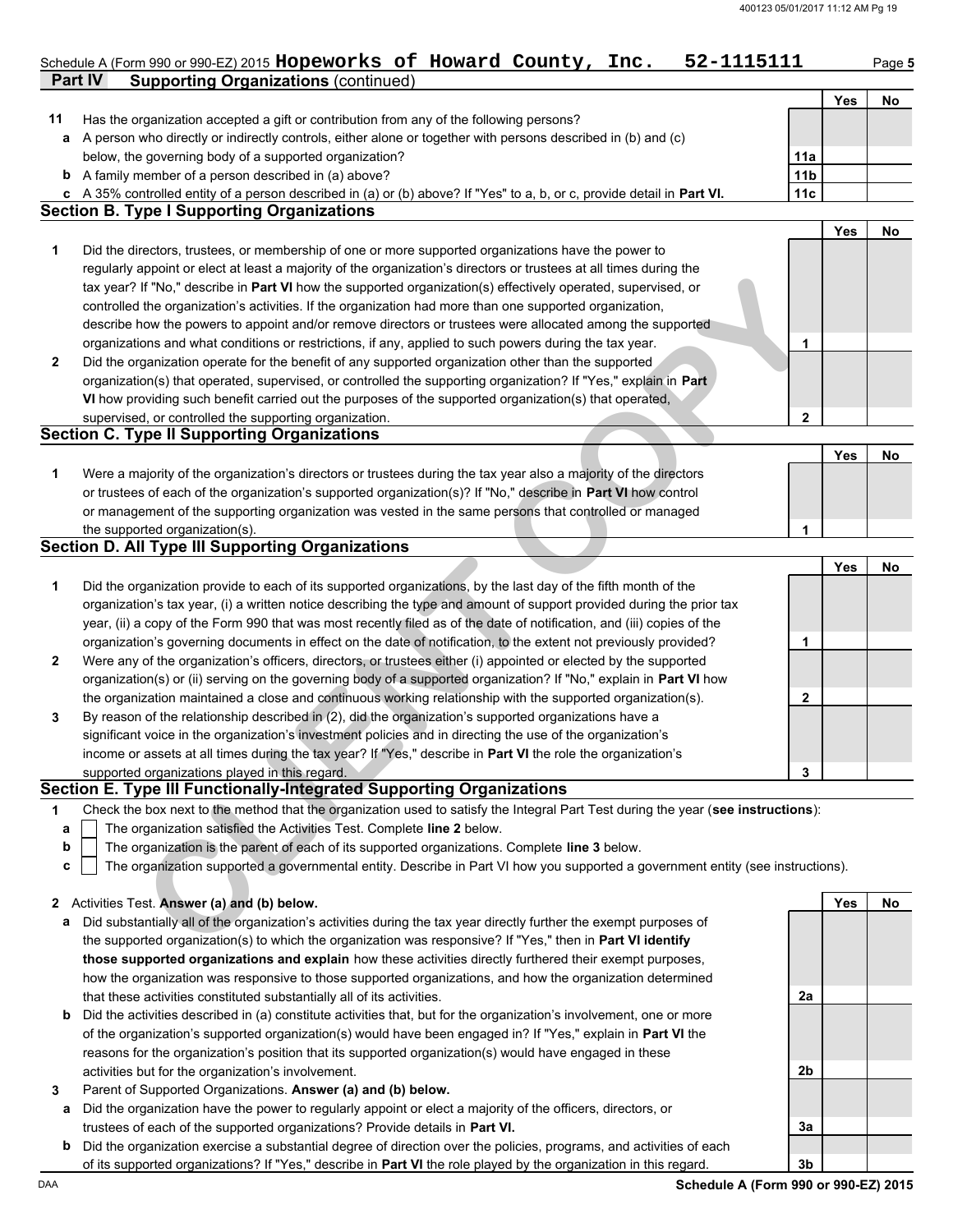| Type III Non-Functionally Integrated 509(a)(3) Supporting Organizations<br><b>Part V</b><br>Check here if the organization satisfied the Integral Part Test as a qualifying trust on Nov. 20, 1970. See instructions. All<br>1<br>other Type III non-functionally integrated supporting organizations must complete Sections A through E. |                |                |                                      |
|-------------------------------------------------------------------------------------------------------------------------------------------------------------------------------------------------------------------------------------------------------------------------------------------------------------------------------------------|----------------|----------------|--------------------------------------|
| <b>Section A - Adjusted Net Income</b>                                                                                                                                                                                                                                                                                                    |                | (A) Prior Year | (B) Current Year<br>(optional)       |
| Net short-term capital gain<br>1                                                                                                                                                                                                                                                                                                          | 1              |                |                                      |
| $\mathbf{2}$<br>Recoveries of prior-year distributions                                                                                                                                                                                                                                                                                    | $\mathbf 2$    |                |                                      |
| 3<br>Other gross income (see instructions)                                                                                                                                                                                                                                                                                                | 3              |                |                                      |
| Add lines 1 through 3<br>4                                                                                                                                                                                                                                                                                                                | 4              |                |                                      |
| 5<br>Depreciation and depletion                                                                                                                                                                                                                                                                                                           | 5              |                |                                      |
| Portion of operating expenses paid or incurred for production or<br>6                                                                                                                                                                                                                                                                     |                |                |                                      |
| collection of gross income or for management, conservation, or                                                                                                                                                                                                                                                                            |                |                |                                      |
| maintenance of property held for production of income (see instructions)                                                                                                                                                                                                                                                                  | 6              |                |                                      |
| Other expenses (see instructions)<br>$\overline{7}$                                                                                                                                                                                                                                                                                       | 7              |                |                                      |
| Adjusted Net Income (subtract lines 5, 6 and 7 from line 4)<br>8                                                                                                                                                                                                                                                                          | 8              |                |                                      |
| <b>Section B - Minimum Asset Amount</b>                                                                                                                                                                                                                                                                                                   |                | (A) Prior Year | (B) Current Year<br>(optional)       |
| Aggregate fair market value of all non-exempt-use assets (see<br>1                                                                                                                                                                                                                                                                        |                |                |                                      |
| instructions for short tax year or assets held for part of year):                                                                                                                                                                                                                                                                         |                |                |                                      |
| a Average monthly value of securities                                                                                                                                                                                                                                                                                                     | 1a             |                |                                      |
| <b>b</b> Average monthly cash balances                                                                                                                                                                                                                                                                                                    | 1 <sub>b</sub> |                |                                      |
| c Fair market value of other non-exempt-use assets                                                                                                                                                                                                                                                                                        | 1 <sub>c</sub> |                |                                      |
| Total (add lines 1a, 1b, and 1c)<br>d                                                                                                                                                                                                                                                                                                     | 1 <sub>d</sub> |                |                                      |
| Discount claimed for blockage or other<br>е                                                                                                                                                                                                                                                                                               |                |                |                                      |
| factors (explain in detail in Part VI):                                                                                                                                                                                                                                                                                                   |                |                |                                      |
| Acquisition indebtedness applicable to non-exempt-use assets<br>$\mathbf{2}$                                                                                                                                                                                                                                                              | $\overline{2}$ |                |                                      |
| Subtract line 2 from line 1d<br>3                                                                                                                                                                                                                                                                                                         | 3              |                |                                      |
| Cash deemed held for exempt use. Enter 1-1/2% of line 3 (for greater amount,<br>4                                                                                                                                                                                                                                                         |                |                |                                      |
| see instructions).                                                                                                                                                                                                                                                                                                                        | 4              |                |                                      |
| Net value of non-exempt-use assets (subtract line 4 from line 3)<br>5                                                                                                                                                                                                                                                                     | 5              |                |                                      |
| Multiply line 5 by .035<br>6                                                                                                                                                                                                                                                                                                              | 6              |                |                                      |
| 7<br>Recoveries of prior-year distributions                                                                                                                                                                                                                                                                                               | 7              |                |                                      |
| Minimum Asset Amount (add line 7 to line 6)<br>8                                                                                                                                                                                                                                                                                          | 8              |                |                                      |
| <b>Section C - Distributable Amount</b>                                                                                                                                                                                                                                                                                                   |                |                | <b>Current Year</b>                  |
| Adjusted net income for prior year (from Section A, line 8, Column A)<br>1                                                                                                                                                                                                                                                                | 1              |                |                                      |
| Enter 85% of line 1<br>$\mathbf{2}$                                                                                                                                                                                                                                                                                                       | 2              |                |                                      |
| Minimum asset amount for prior year (from Section B, line 8, Column A)<br>3                                                                                                                                                                                                                                                               | 3              |                |                                      |
| Enter greater of line 2 or line 3<br>4                                                                                                                                                                                                                                                                                                    | 4              |                |                                      |
| 5<br>Income tax imposed in prior year                                                                                                                                                                                                                                                                                                     | 5              |                |                                      |
| 6<br>Distributable Amount. Subtract line 5 from line 4, unless subject to                                                                                                                                                                                                                                                                 |                |                |                                      |
| emergency temporary reduction (see instructions)                                                                                                                                                                                                                                                                                          | 6              |                |                                      |
| $\overline{7}$<br>Check here if the current year is the organization's first as a non-functionally-integrated Type III supporting organization (see<br>instructions)                                                                                                                                                                      |                |                |                                      |
|                                                                                                                                                                                                                                                                                                                                           |                |                | Schedule A (Form 990 or 990-EZ) 2015 |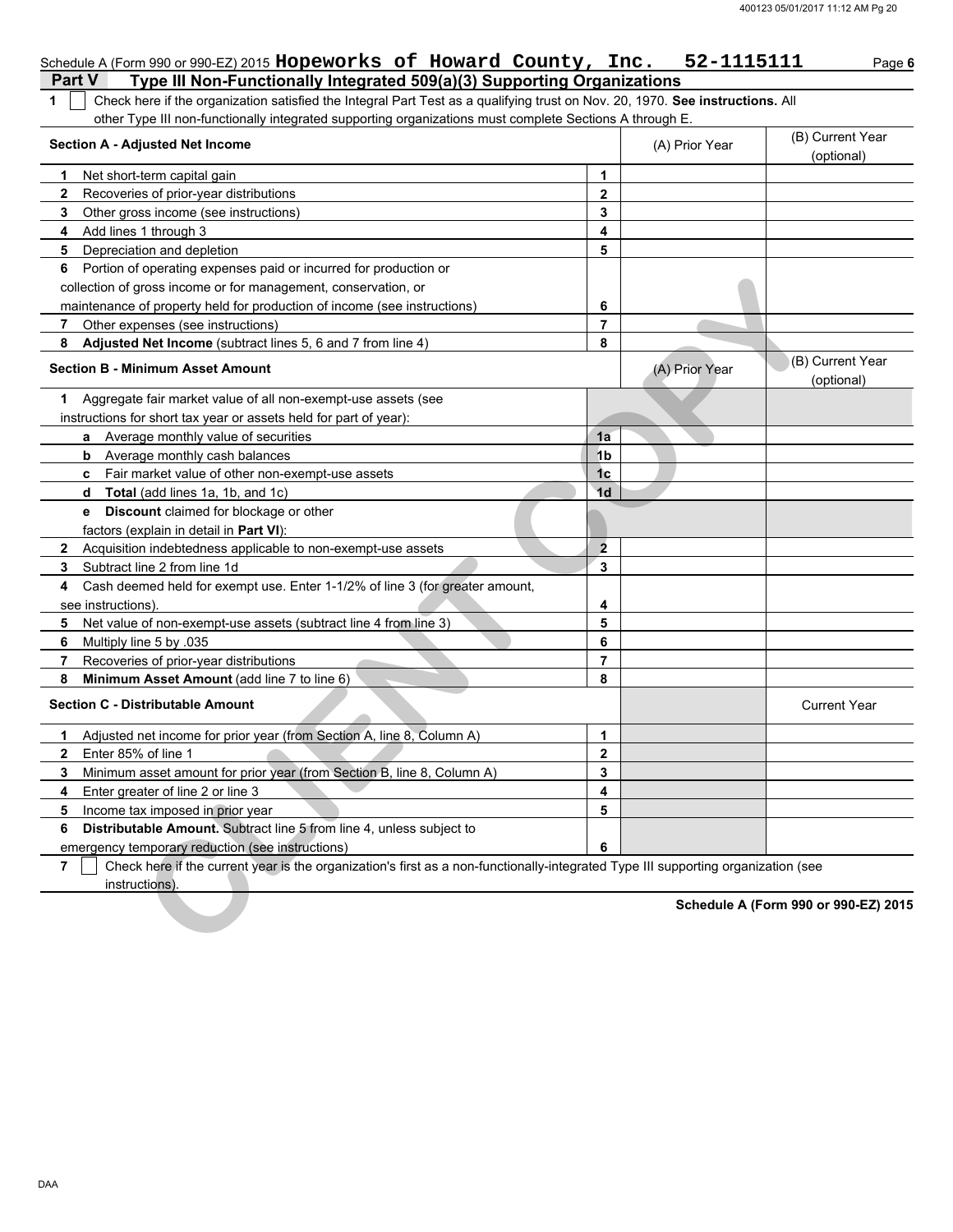|        | Schedule A (Form 990 or 990-EZ) 2015 Hopeworks of Howard County, Inc.                            |                             | 52-1115111                | Page 7                 |
|--------|--------------------------------------------------------------------------------------------------|-----------------------------|---------------------------|------------------------|
| Part V | Type III Non-Functionally Integrated 509(a)(3) Supporting Organizations (continued)              |                             |                           |                        |
|        | <b>Section D - Distributions</b>                                                                 |                             |                           | <b>Current Year</b>    |
| 1      | Amounts paid to supported organizations to accomplish exempt purposes                            |                             |                           |                        |
| 2      | Amounts paid to perform activity that directly furthers exempt purposes of supported             |                             |                           |                        |
|        | organizations, in excess of income from activity                                                 |                             |                           |                        |
| 3      | Administrative expenses paid to accomplish exempt purposes of supported organizations            |                             |                           |                        |
| 4      | Amounts paid to acquire exempt-use assets                                                        |                             |                           |                        |
| 5      | Qualified set-aside amounts (prior IRS approval required)                                        |                             |                           |                        |
| 6      | Other distributions (describe in Part VI). See instructions.                                     |                             |                           |                        |
| 7      | Total annual distributions. Add lines 1 through 6.                                               |                             |                           |                        |
| 8      | Distributions to attentive supported organizations to which the organization is responsive       |                             |                           |                        |
|        | (provide details in Part VI). See instructions.                                                  |                             |                           |                        |
| 9      | Distributable amount for 2015 from Section C, line 6                                             |                             |                           |                        |
| 10     | Line 8 amount divided by Line 9 amount                                                           |                             |                           |                        |
|        |                                                                                                  | (i)                         | (ii)                      | (iii)                  |
|        | <b>Section E - Distribution Allocations (see instructions)</b>                                   | <b>Excess Distributions</b> | <b>Underdistributions</b> | <b>Distributable</b>   |
|        |                                                                                                  |                             | Pre-2015                  | <b>Amount for 2015</b> |
| 1      | Distributable amount for 2015 from Section C, line 6                                             |                             |                           |                        |
| 2      | Underdistributions, if any, for years prior to 2015                                              |                             |                           |                        |
| 3      | (reasonable cause required-see instructions)<br>Excess distributions carryover, if any, to 2015: |                             |                           |                        |
| a      |                                                                                                  |                             |                           |                        |
| b      |                                                                                                  |                             |                           |                        |
| c      |                                                                                                  |                             |                           |                        |
|        | d From 2013                                                                                      |                             |                           |                        |
|        | e From 2014                                                                                      |                             |                           |                        |
|        | f Total of lines 3a through e                                                                    |                             |                           |                        |
|        | g Applied to underdistributions of prior years                                                   |                             |                           |                        |
|        | h Applied to 2015 distributable amount                                                           |                             |                           |                        |
|        | Carryover from 2010 not applied (see instructions)                                               |                             |                           |                        |
|        | Remainder. Subtract lines 3g, 3h, and 3i from 3f.                                                |                             |                           |                        |
| 4      | Distributions for 2015 from Section                                                              |                             |                           |                        |
|        | D, line 7:<br>\$                                                                                 |                             |                           |                        |
|        | a Applied to underdistributions of prior years                                                   |                             |                           |                        |
|        | <b>b</b> Applied to 2015 distributable amount                                                    |                             |                           |                        |
|        | c Remainder. Subtract lines 4a and 4b from 4.                                                    |                             |                           |                        |
| 5      | Remaining underdistributions for years prior to 2015, if                                         |                             |                           |                        |
|        | any. Subtract lines 3g and 4a from line 2 (if amount                                             |                             |                           |                        |
|        | greater than zero, see instructions).                                                            |                             |                           |                        |
| 6      | Remaining underdistributions for 2015. Subtract lines 3h                                         |                             |                           |                        |
|        | and 4b from line 1 (if amount greater than zero, see                                             |                             |                           |                        |
|        | instructions)                                                                                    |                             |                           |                        |
| 7      | Excess distributions carryover to 2016. Add lines 3j                                             |                             |                           |                        |
|        | and 4c.                                                                                          |                             |                           |                        |
| 8      | Breakdown of line 7:                                                                             |                             |                           |                        |
| а      |                                                                                                  |                             |                           |                        |
| b      |                                                                                                  |                             |                           |                        |
|        | c Excess from 2013                                                                               |                             |                           |                        |
|        | d Excess from 2014                                                                               |                             |                           |                        |
|        | e Excess from 2015                                                                               |                             |                           |                        |

**Schedule A (Form 990 or 990-EZ) 2015**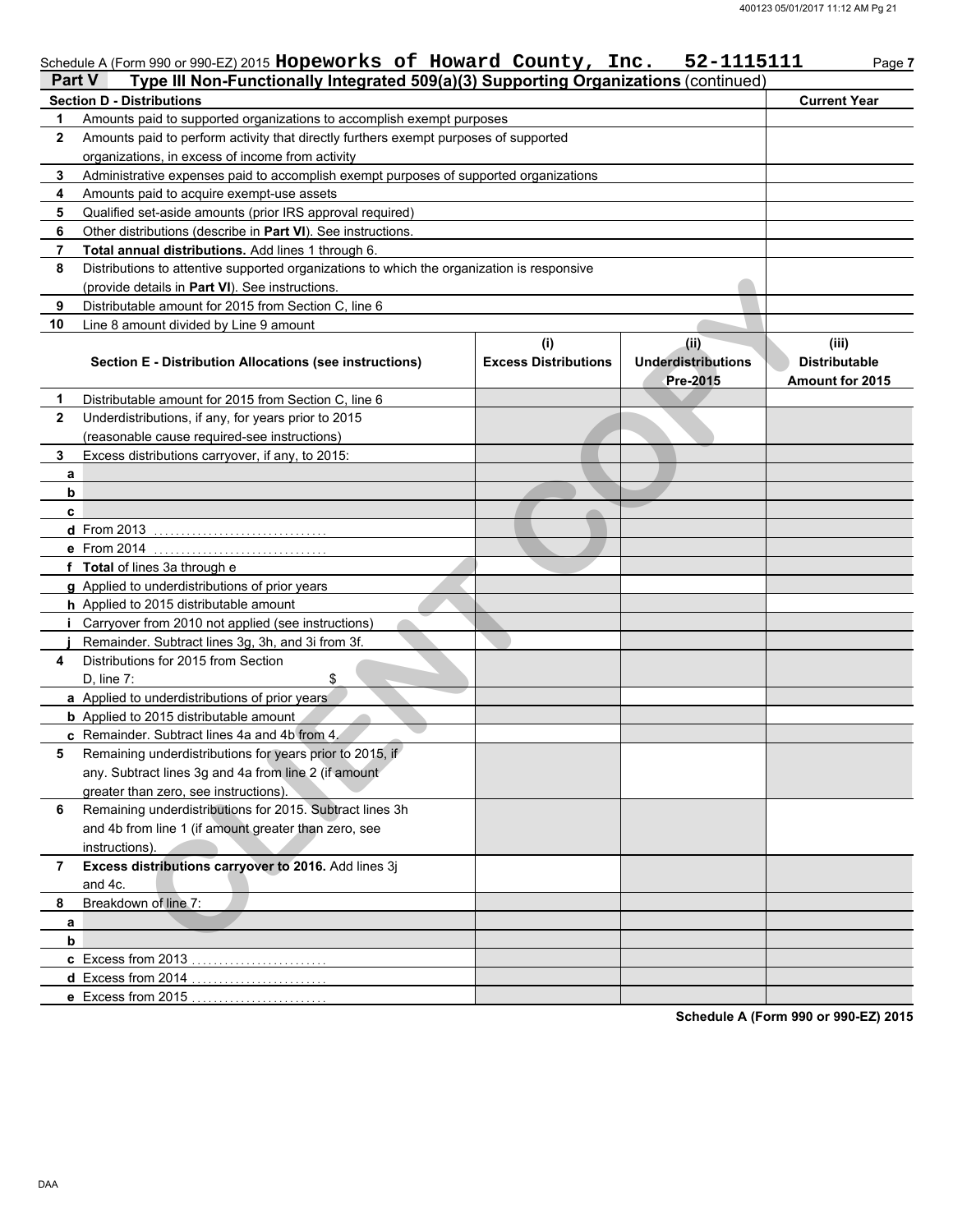|         | Schedule A (Form 990 or 990-EZ) 2015 Hopeworks of Howard County, Inc. 52-1115111<br>Page 8                             |
|---------|------------------------------------------------------------------------------------------------------------------------|
| Part VI | Supplemental Information. Provide the explanations required by Part II, line 10; Part II, line 17a or 17b; Part        |
|         | III, line 12; Part IV, Section A, lines 1, 2, 3b, 3c, 4b, 4c, 5a, 6, 9a, 9b, 9c, 11a, 11b, and 11c; Part IV, Section   |
|         | B, lines 1 and 2; Part IV, Section C, line 1; Part IV, Section D, lines 2 and 3; Part IV, Section E, lines 1c, 2a, 2b, |
|         | 3a and 3b; Part V, line 1; Part V, Section B, line 1e; Part V, Section D, lines 5, 6, and 8; and Part V, Section E,    |
|         | lines 2, 5, and 6. Also complete this part for any additional information. (See instructions.)                         |
|         |                                                                                                                        |
|         | Part II, Line 10 - Other Income Detail                                                                                 |
|         |                                                                                                                        |
|         | 110,383<br>\$                                                                                                          |
|         |                                                                                                                        |
|         |                                                                                                                        |
|         |                                                                                                                        |
|         |                                                                                                                        |
|         |                                                                                                                        |
|         |                                                                                                                        |
|         |                                                                                                                        |
|         |                                                                                                                        |
|         |                                                                                                                        |
|         |                                                                                                                        |
|         |                                                                                                                        |
|         |                                                                                                                        |
|         |                                                                                                                        |
|         |                                                                                                                        |
|         |                                                                                                                        |
|         |                                                                                                                        |
|         |                                                                                                                        |
|         |                                                                                                                        |
|         |                                                                                                                        |
|         |                                                                                                                        |
|         |                                                                                                                        |
|         |                                                                                                                        |
|         |                                                                                                                        |
|         |                                                                                                                        |
|         |                                                                                                                        |
|         |                                                                                                                        |
|         |                                                                                                                        |
|         |                                                                                                                        |
|         |                                                                                                                        |
|         |                                                                                                                        |
|         |                                                                                                                        |
|         |                                                                                                                        |
|         |                                                                                                                        |
|         |                                                                                                                        |
|         |                                                                                                                        |
|         |                                                                                                                        |
|         |                                                                                                                        |
|         |                                                                                                                        |
|         |                                                                                                                        |
|         |                                                                                                                        |
|         |                                                                                                                        |
|         |                                                                                                                        |
|         |                                                                                                                        |
|         |                                                                                                                        |
|         |                                                                                                                        |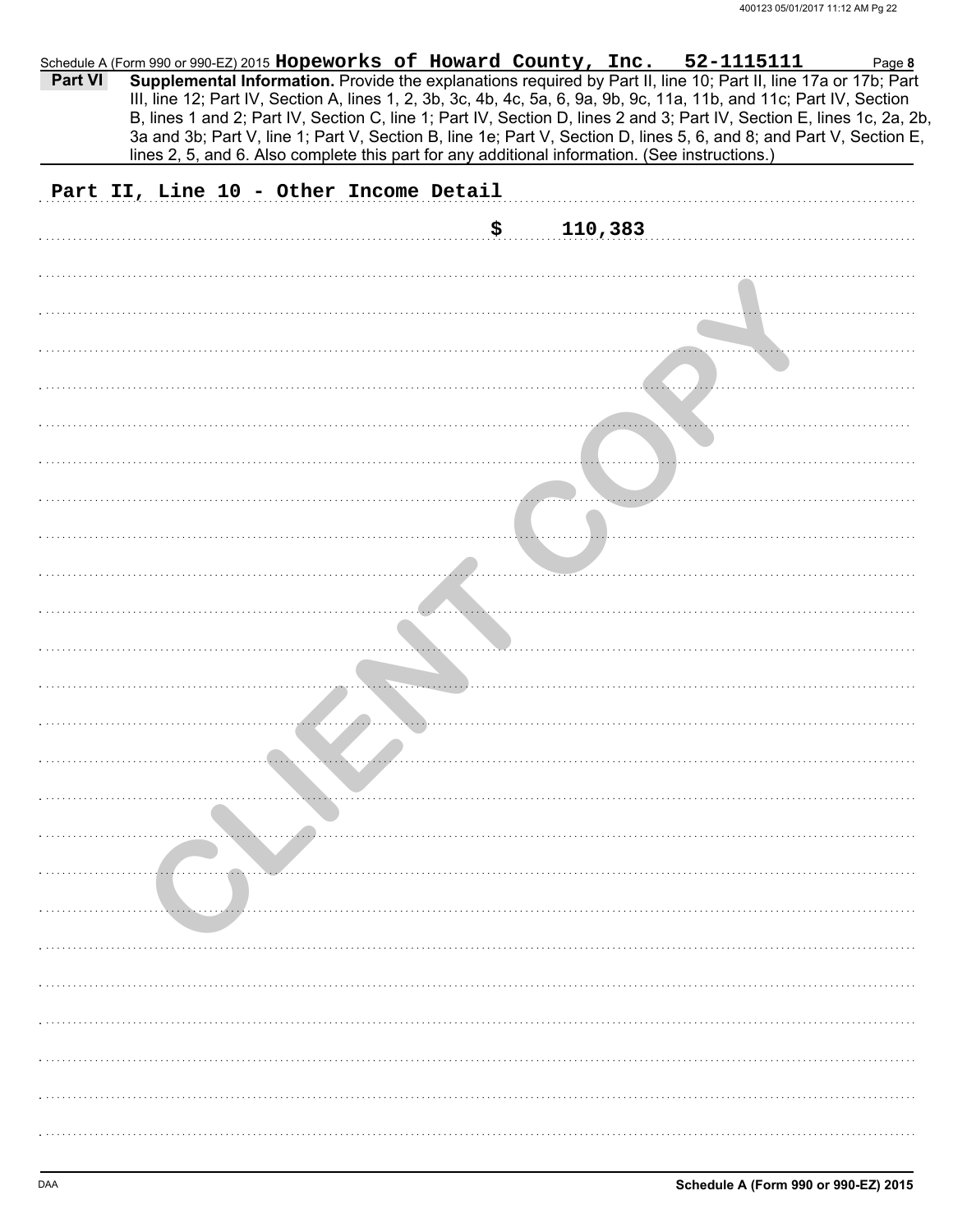| <b>Schedule B</b>                                      |
|--------------------------------------------------------|
| (Form 990, 990-EZ,                                     |
| or 990-PF)                                             |
| Department of the Treasury<br>Internal Revenue Service |

### **Schedule of Contributors**

OMB No. 1545-0047

**2015**

**or 990-PF) Attach to Form 990, Form 990-EZ, or Form 990-PF. Information about Schedule B (Form 990, 990-EZ, or 990-PF) and its instructions is at www.irs.gov/form990.**

**Employer identification number**

|  | Name of the organization |
|--|--------------------------|
|--|--------------------------|

**Organization type** (check one):

**Hopeworks of Howard County, Inc. 52-1115111**

| 12-1115111 |  |  |  |  |
|------------|--|--|--|--|
|            |  |  |  |  |

| Filers of:                                                                                                                                                                                                                                                                          | Section:                                                                                                                                                                                                                                                                                                                                                                                                                                                                                                                          |  |  |  |  |  |
|-------------------------------------------------------------------------------------------------------------------------------------------------------------------------------------------------------------------------------------------------------------------------------------|-----------------------------------------------------------------------------------------------------------------------------------------------------------------------------------------------------------------------------------------------------------------------------------------------------------------------------------------------------------------------------------------------------------------------------------------------------------------------------------------------------------------------------------|--|--|--|--|--|
| Form 990 or 990-EZ                                                                                                                                                                                                                                                                  | $ \mathbf{X} $<br>) (enter number) organization<br>501(c)<br>3                                                                                                                                                                                                                                                                                                                                                                                                                                                                    |  |  |  |  |  |
|                                                                                                                                                                                                                                                                                     | 4947(a)(1) nonexempt charitable trust not treated as a private foundation                                                                                                                                                                                                                                                                                                                                                                                                                                                         |  |  |  |  |  |
|                                                                                                                                                                                                                                                                                     | 527 political organization                                                                                                                                                                                                                                                                                                                                                                                                                                                                                                        |  |  |  |  |  |
| Form 990-PF                                                                                                                                                                                                                                                                         | 501(c)(3) exempt private foundation                                                                                                                                                                                                                                                                                                                                                                                                                                                                                               |  |  |  |  |  |
|                                                                                                                                                                                                                                                                                     | 4947(a)(1) nonexempt charitable trust treated as a private foundation                                                                                                                                                                                                                                                                                                                                                                                                                                                             |  |  |  |  |  |
|                                                                                                                                                                                                                                                                                     | 501(c)(3) taxable private foundation                                                                                                                                                                                                                                                                                                                                                                                                                                                                                              |  |  |  |  |  |
| instructions.<br>General Rule                                                                                                                                                                                                                                                       | Check if your organization is covered by the General Rule or a Special Rule.<br>Note. Only a section 501(c)(7), (8), or (10) organization can check boxes for both the General Rule and a Special Rule. See                                                                                                                                                                                                                                                                                                                       |  |  |  |  |  |
|                                                                                                                                                                                                                                                                                     |                                                                                                                                                                                                                                                                                                                                                                                                                                                                                                                                   |  |  |  |  |  |
| For an organization filing Form 990, 990-EZ, or 990-PF that received, during the year, contributions totaling \$5,000<br>or more (in money or property) from any one contributor. Complete Parts I and II. See instructions for determining a<br>contributor's total contributions. |                                                                                                                                                                                                                                                                                                                                                                                                                                                                                                                                   |  |  |  |  |  |
| Special Rules                                                                                                                                                                                                                                                                       |                                                                                                                                                                                                                                                                                                                                                                                                                                                                                                                                   |  |  |  |  |  |
| X                                                                                                                                                                                                                                                                                   | For an organization described in section 501(c)(3) filing Form 990 or 990-EZ that met the 33 <sup>1</sup> / <sub>3</sub> % support test of the<br>regulations under sections 509(a)(1) and 170(b)(1)(A)(vi), that checked Schedule A (Form 990 or 990-EZ), Part II, line<br>13, 16a, or 16b, and that received from any one contributor, during the year, total contributions of the greater of (1)<br>\$5,000 or (2) 2% of the amount on (i) Form 990, Part VIII, line 1h, or (ii) Form 990-EZ, line 1. Complete Parts I and II. |  |  |  |  |  |
|                                                                                                                                                                                                                                                                                     | For an organization described in section 501(c)(7), (8), or (10) filing Form 990 or 990-EZ that received from any one<br>contributor, during the year, total contributions of more than \$1,000 exclusively for religious, charitable, scientific,<br>literary, or educational purposes, or for the prevention of cruelty to children or animals. Complete Parts I, II, and III.                                                                                                                                                  |  |  |  |  |  |
|                                                                                                                                                                                                                                                                                     | For an organization described in section 501(c)(7), (8), or (10) filing Form 990 or 990-EZ that received from any one<br>contributor, during the year, contributions exclusively for religious, charitable, etc., purposes, but no such<br>contributions totaled more than \$1,000. If this box is checked, enter here the total contributions that were received<br>during the year for an exclusively religious, charitable, etc., purpose. Do not complete any of the parts unless the                                         |  |  |  |  |  |

#### **General Rule**

#### **Special Rules**

For an organization described in section 501(c)(7), (8), or (10) filing Form 990 or 990-EZ that received from any one contributor, during the year, contributions exclusively for religious, charitable, etc., purposes, but no such contributions totaled more than \$1,000. If this box is checked, enter here the total contributions that were received during the year for an exclusively religious, charitable, etc., purpose. Do not complete any of the parts unless the **General Rule** applies to this organization because it received nonexclusively religious, charitable, etc., contributions totaling \$5,000 or more during the year  $\ldots$   $\ldots$   $\ldots$   $\ldots$   $\ldots$   $\ldots$   $\ldots$   $\ldots$   $\ldots$   $\ldots$   $\ldots$ 

990-EZ, or 990-PF), but it **must** answer "No" on Part IV, line 2, of its Form 990; or check the box on line H of its Form 990-EZ or on its Form 990-PF, Part I, line 2, to certify that it does not meet the filing requirements of Schedule B (Form 990, 990-EZ, or 990-PF). **Caution.** An organization that is not covered by the General Rule and/or the Special Rules does not file Schedule B (Form 990,

**For Paperwork Reduction Act Notice, see the Instructions for Form 990, 990-EZ, or 990-PF.**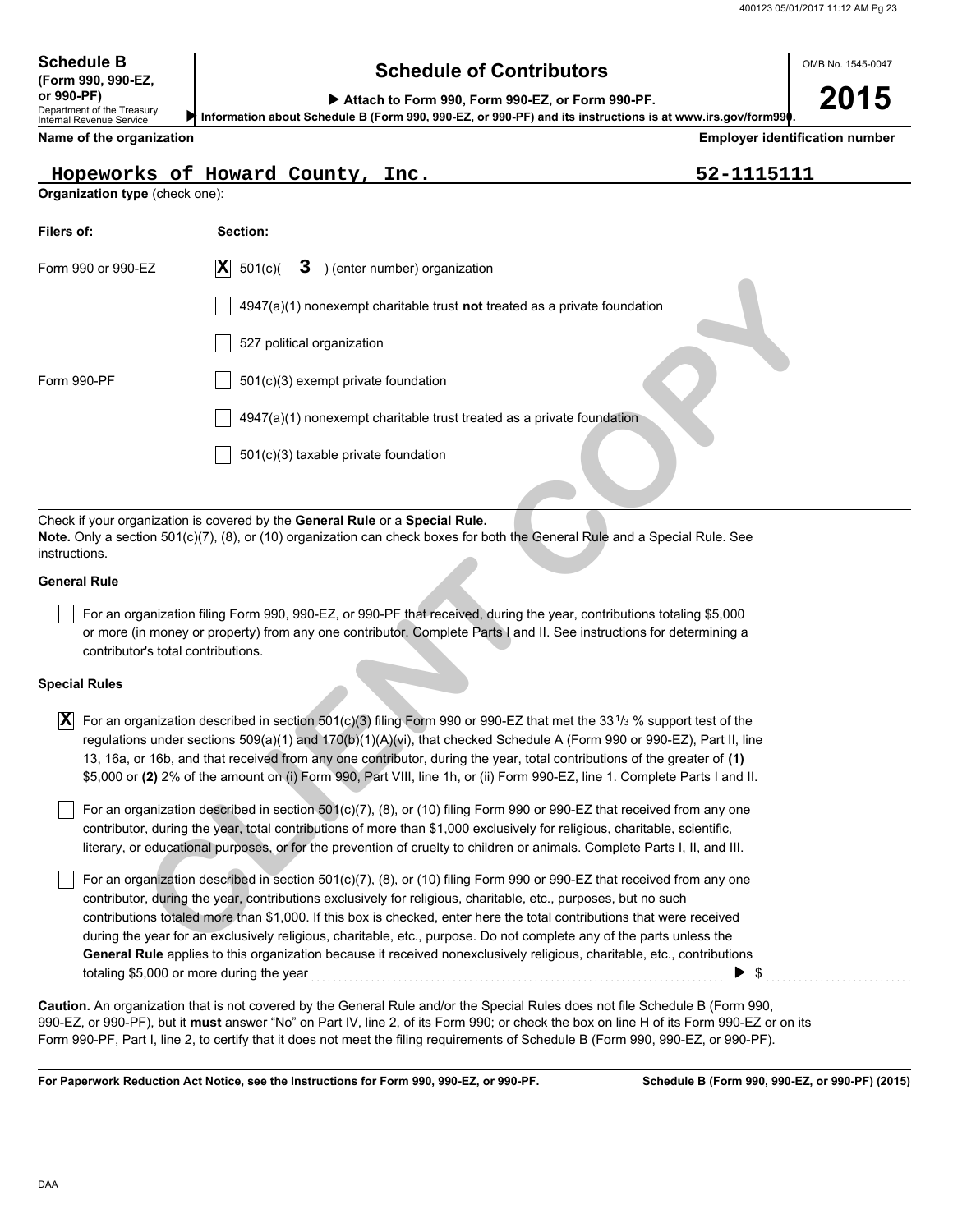|                                | Schedule B (Form 990, 990-EZ, or 990-PF) (2015)                                                                         |                                             | Page 1 of 1<br>Page 2                                                                                                |
|--------------------------------|-------------------------------------------------------------------------------------------------------------------------|---------------------------------------------|----------------------------------------------------------------------------------------------------------------------|
|                                | Name of organization<br>Hopeworks of Howard County, Inc.                                                                |                                             | <b>Employer identification number</b><br>52-1115111                                                                  |
| Part I                         | Contributors (see instructions). Use duplicate copies of Part I if additional space is needed.                          |                                             |                                                                                                                      |
| (a)<br>No.                     | (b)<br>Name, address, and ZIP + 4                                                                                       | (c)<br><b>Total contributions</b>           | (d)<br>Type of contribution                                                                                          |
| $\mathbf{1}$                   | NoVo Foundation<br>535 Fifth Avenue<br>NY 10017<br>New York                                                             | 200,000<br>\$                               | x<br><b>Person</b><br>Payroll<br>Noncash<br>(Complete Part II for<br>noncash contributions.)                         |
| (a)                            | (b)                                                                                                                     | (c)                                         | (d)                                                                                                                  |
| No.                            | Name, address, and ZIP + 4                                                                                              | <b>Total contributions</b>                  | <b>Type of contribution</b>                                                                                          |
| $\mathbf{2}$                   | Carmax<br>12800 Tuckahoe Creek Parkway<br>Richmond<br>VA 23238                                                          | 50,000<br>\$                                | x<br>Person<br>Payroll<br>Noncash<br>(Complete Part II for<br>noncash contributions.)                                |
| (a)<br>No.                     | (b)<br>Name, address, and ZIP + 4                                                                                       | (c)<br><b>Total contributions</b>           | (d)<br>Type of contribution                                                                                          |
| $\mathbf{3}$                   | Governor's Office of Crime Control<br>100 Community Place<br>Crownsville<br>MD 21032                                    | 392,186<br>\$                               | x<br><b>Person</b><br>Payroll<br>Noncash<br>(Complete Part II for<br>noncash contributions.)                         |
| (a)                            | (b)                                                                                                                     | (c)                                         | (d)                                                                                                                  |
| No.<br>$\overline{\mathbf{4}}$ | Name, address, and ZIP + 4<br>Howard Cty. Dept. of Citizen Serv.<br>6751 Columbia Gateway Drive<br>Columbia<br>MD 21046 | <b>Total contributions</b><br>828,599       | Type of contribution<br>x<br><b>Person</b><br>Payroll<br>Noncash<br>(Complete Part II for<br>noncash contributions.) |
| (a)                            | (b)                                                                                                                     | (c)                                         | (d)                                                                                                                  |
| No.                            | Name, address, and ZIP + 4                                                                                              | <b>Total contributions</b>                  | Type of contribution                                                                                                 |
| $\overline{5}$                 | Maryland Legal Services Corp.<br>15 Charles Plaza<br>MD 21201<br>Baltimore                                              | 50,333<br>\$                                | X<br>Person<br>Payroll<br><b>Noncash</b><br>(Complete Part II for<br>noncash contributions.)                         |
| (a)                            | (b)                                                                                                                     | (c)                                         | (d)                                                                                                                  |
| No.<br>$6 \overline{6}$        | Name, address, and ZIP + 4<br>Office for Victims of Crime<br>810 Seventh Street NW<br>DC 20531<br>Washington            | <b>Total contributions</b><br>248,072<br>\$ | Type of contribution<br>X<br>Person<br>Payroll<br><b>Noncash</b><br>(Complete Part II for<br>noncash contributions.) |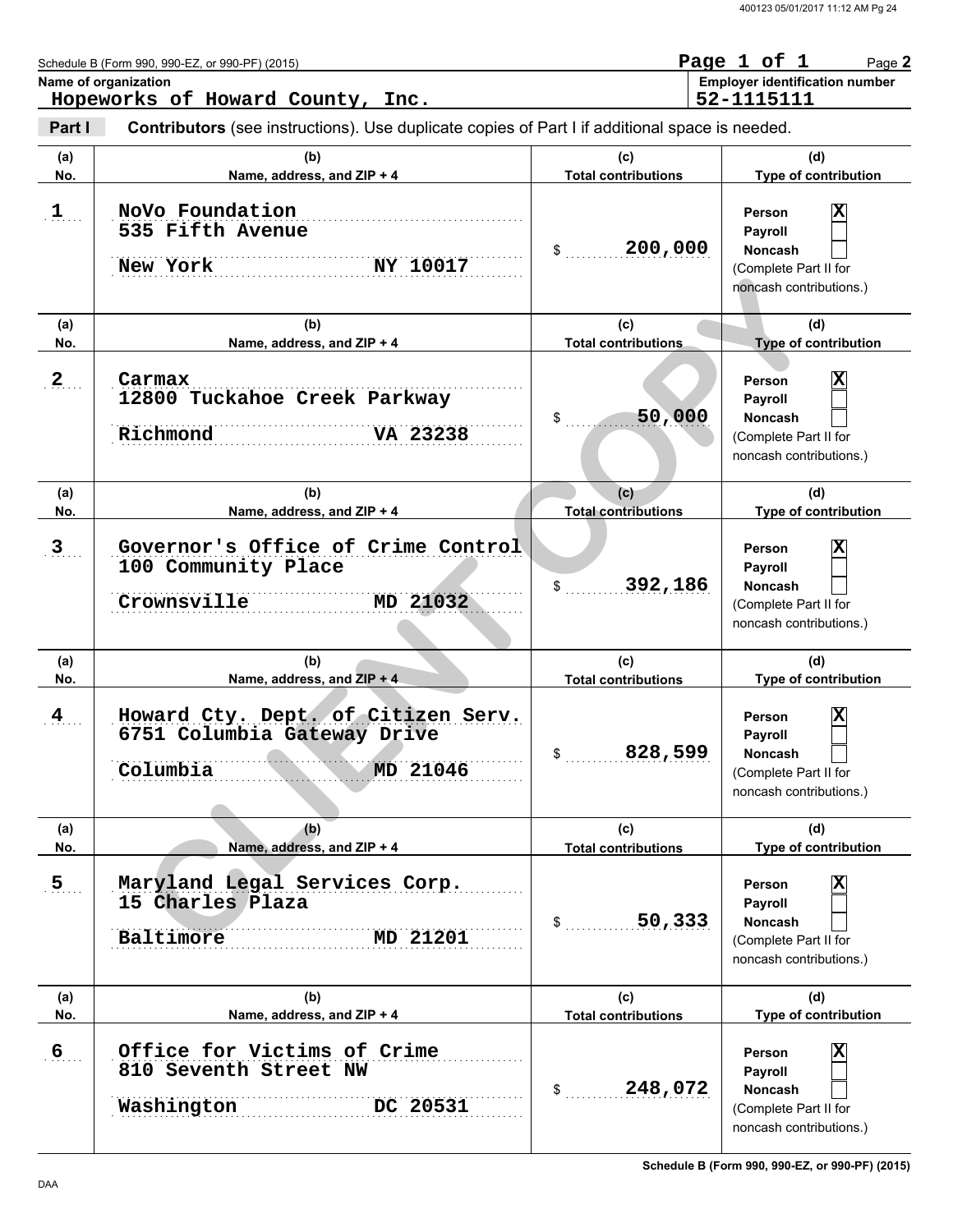|              | <b>SCHEDULE D</b><br>(Form 990)                        |                                                                                                                                                                                                                                 | <b>Supplemental Financial Statements</b><br>Complete if the organization answered "Yes" on Form 990,<br>Part IV, line 6, 7, 8, 9, 10, 11a, 11b, 11c, 11d, 11e, 11f, 12a, or 12b. | OMB No. 1545-0047                     |
|--------------|--------------------------------------------------------|---------------------------------------------------------------------------------------------------------------------------------------------------------------------------------------------------------------------------------|----------------------------------------------------------------------------------------------------------------------------------------------------------------------------------|---------------------------------------|
|              | Department of the Treasury<br>Internal Revenue Service | <b>Open to Public</b><br><b>Inspection</b><br>Information about Schedule D (Form 990) and its instructions is at www.irs.gov/form990.                                                                                           |                                                                                                                                                                                  |                                       |
|              | Name of the organization                               |                                                                                                                                                                                                                                 |                                                                                                                                                                                  | <b>Employer identification number</b> |
|              |                                                        |                                                                                                                                                                                                                                 |                                                                                                                                                                                  |                                       |
|              |                                                        | Hopeworks of Howard County, Inc.                                                                                                                                                                                                |                                                                                                                                                                                  | 52-1115111                            |
|              | Part I                                                 | Organizations Maintaining Donor Advised Funds or Other Similar Funds or Accounts.<br>Complete if the organization answered "Yes" on Form 990, Part IV, line 6.                                                                  |                                                                                                                                                                                  |                                       |
|              |                                                        |                                                                                                                                                                                                                                 | (a) Donor advised funds                                                                                                                                                          | (b) Funds and other accounts          |
| 1            |                                                        |                                                                                                                                                                                                                                 |                                                                                                                                                                                  |                                       |
| 2            |                                                        |                                                                                                                                                                                                                                 |                                                                                                                                                                                  |                                       |
| 3            |                                                        |                                                                                                                                                                                                                                 |                                                                                                                                                                                  |                                       |
| 4            |                                                        |                                                                                                                                                                                                                                 |                                                                                                                                                                                  |                                       |
| 5            |                                                        | Did the organization inform all donors and donor advisors in writing that the assets held in donor advised                                                                                                                      |                                                                                                                                                                                  |                                       |
|              |                                                        |                                                                                                                                                                                                                                 |                                                                                                                                                                                  | Yes<br>No                             |
|              |                                                        | Did the organization inform all grantees, donors, and donor advisors in writing that grant funds can be used                                                                                                                    |                                                                                                                                                                                  |                                       |
|              |                                                        | only for charitable purposes and not for the benefit of the donor or donor advisor, or for any other purpose                                                                                                                    |                                                                                                                                                                                  |                                       |
|              | conferring impermissible private benefit?              |                                                                                                                                                                                                                                 |                                                                                                                                                                                  | Yes<br>No.                            |
|              | Part II                                                | <b>Conservation Easements.</b><br>Complete if the organization answered "Yes" on Form 990, Part IV, line 7.                                                                                                                     |                                                                                                                                                                                  |                                       |
| 1            |                                                        | Purpose(s) of conservation easements held by the organization (check all that apply).                                                                                                                                           |                                                                                                                                                                                  |                                       |
|              |                                                        | Preservation of land for public use (e.g., recreation or education)                                                                                                                                                             | Preservation of a historically important land area                                                                                                                               |                                       |
|              | Protection of natural habitat                          |                                                                                                                                                                                                                                 | Preservation of a certified historic structure                                                                                                                                   |                                       |
|              | Preservation of open space                             |                                                                                                                                                                                                                                 |                                                                                                                                                                                  |                                       |
| 2            |                                                        | Complete lines 2a through 2d if the organization held a qualified conservation contribution in the form of a conservation                                                                                                       |                                                                                                                                                                                  |                                       |
|              | easement on the last day of the tax year.              |                                                                                                                                                                                                                                 |                                                                                                                                                                                  | Held at the End of the Tax Year       |
|              | a Total number of conservation easements               |                                                                                                                                                                                                                                 |                                                                                                                                                                                  | 2a                                    |
|              |                                                        |                                                                                                                                                                                                                                 |                                                                                                                                                                                  | 2 <sub>b</sub>                        |
|              |                                                        | c Number of conservation easements on a certified historic structure included in (a) [11] Number of conservation easements on a certified historic structure included in (a)                                                    |                                                                                                                                                                                  | 2c                                    |
|              |                                                        | d Number of conservation easements included in (c) acquired after 8/17/06, and not on a                                                                                                                                         |                                                                                                                                                                                  |                                       |
|              |                                                        | historic structure listed in the National Register<br>Number of conservation easements modified, transferred, released, extinguished, or terminated by the organization during the                                              |                                                                                                                                                                                  | 2d                                    |
| 3            | tax year $\blacktriangleright$                         |                                                                                                                                                                                                                                 |                                                                                                                                                                                  |                                       |
|              |                                                        | Number of states where property subject to conservation easement is located >                                                                                                                                                   |                                                                                                                                                                                  |                                       |
| 5            |                                                        | Does the organization have a written policy regarding the periodic monitoring, inspection, handling of                                                                                                                          |                                                                                                                                                                                  |                                       |
|              |                                                        |                                                                                                                                                                                                                                 |                                                                                                                                                                                  | Yes<br>No                             |
| 6            |                                                        | Staff and volunteer hours devoted to monitoring, inspecting, handling of violations, and enforcing conservation easements during the year                                                                                       |                                                                                                                                                                                  |                                       |
|              |                                                        |                                                                                                                                                                                                                                 |                                                                                                                                                                                  |                                       |
| 7            |                                                        | Amount of expenses incurred in monitoring, inspecting, handling of violations, and enforcing conservation easements during the year                                                                                             |                                                                                                                                                                                  |                                       |
|              | $\blacktriangleright$ \$                               |                                                                                                                                                                                                                                 |                                                                                                                                                                                  |                                       |
| 8            |                                                        | Does each conservation easement reported on line 2(d) above satisfy the requirements of section 170(h)(4)(B)(i)                                                                                                                 |                                                                                                                                                                                  |                                       |
|              |                                                        | and section $170(h)(4)(B)(ii)$ ?<br>In Part XIII, describe how the organization reports conservation easements in its revenue and expense statement, and                                                                        |                                                                                                                                                                                  | Yes<br>No                             |
| 9            |                                                        | balance sheet, and include, if applicable, the text of the footnote to the organization's financial statements that describes the                                                                                               |                                                                                                                                                                                  |                                       |
|              |                                                        | organization's accounting for conservation easements.                                                                                                                                                                           |                                                                                                                                                                                  |                                       |
|              | Part III                                               | Organizations Maintaining Collections of Art, Historical Treasures, or Other Similar Assets.<br>Complete if the organization answered "Yes" on Form 990, Part IV, line 8.                                                       |                                                                                                                                                                                  |                                       |
|              |                                                        | 1a If the organization elected, as permitted under SFAS 116 (ASC 958), not to report in its revenue statement and balance sheet                                                                                                 |                                                                                                                                                                                  |                                       |
|              |                                                        | works of art, historical treasures, or other similar assets held for public exhibition, education, or research in furtherance of                                                                                                |                                                                                                                                                                                  |                                       |
|              |                                                        | public service, provide, in Part XIII, the text of the footnote to its financial statements that describes these items.                                                                                                         |                                                                                                                                                                                  |                                       |
|              |                                                        | b If the organization elected, as permitted under SFAS 116 (ASC 958), to report in its revenue statement and balance sheet                                                                                                      |                                                                                                                                                                                  |                                       |
|              |                                                        | works of art, historical treasures, or other similar assets held for public exhibition, education, or research in furtherance of                                                                                                |                                                                                                                                                                                  |                                       |
|              |                                                        | public service, provide the following amounts relating to these items:                                                                                                                                                          |                                                                                                                                                                                  |                                       |
|              |                                                        |                                                                                                                                                                                                                                 |                                                                                                                                                                                  |                                       |
|              | (ii) Assets included in Form 990, Part X               |                                                                                                                                                                                                                                 |                                                                                                                                                                                  |                                       |
| $\mathbf{2}$ |                                                        | If the organization received or held works of art, historical treasures, or other similar assets for financial gain, provide the<br>following amounts required to be reported under SFAS 116 (ASC 958) relating to these items: |                                                                                                                                                                                  |                                       |
| а            |                                                        |                                                                                                                                                                                                                                 |                                                                                                                                                                                  |                                       |
|              |                                                        |                                                                                                                                                                                                                                 |                                                                                                                                                                                  | $\blacktriangleright$ \$              |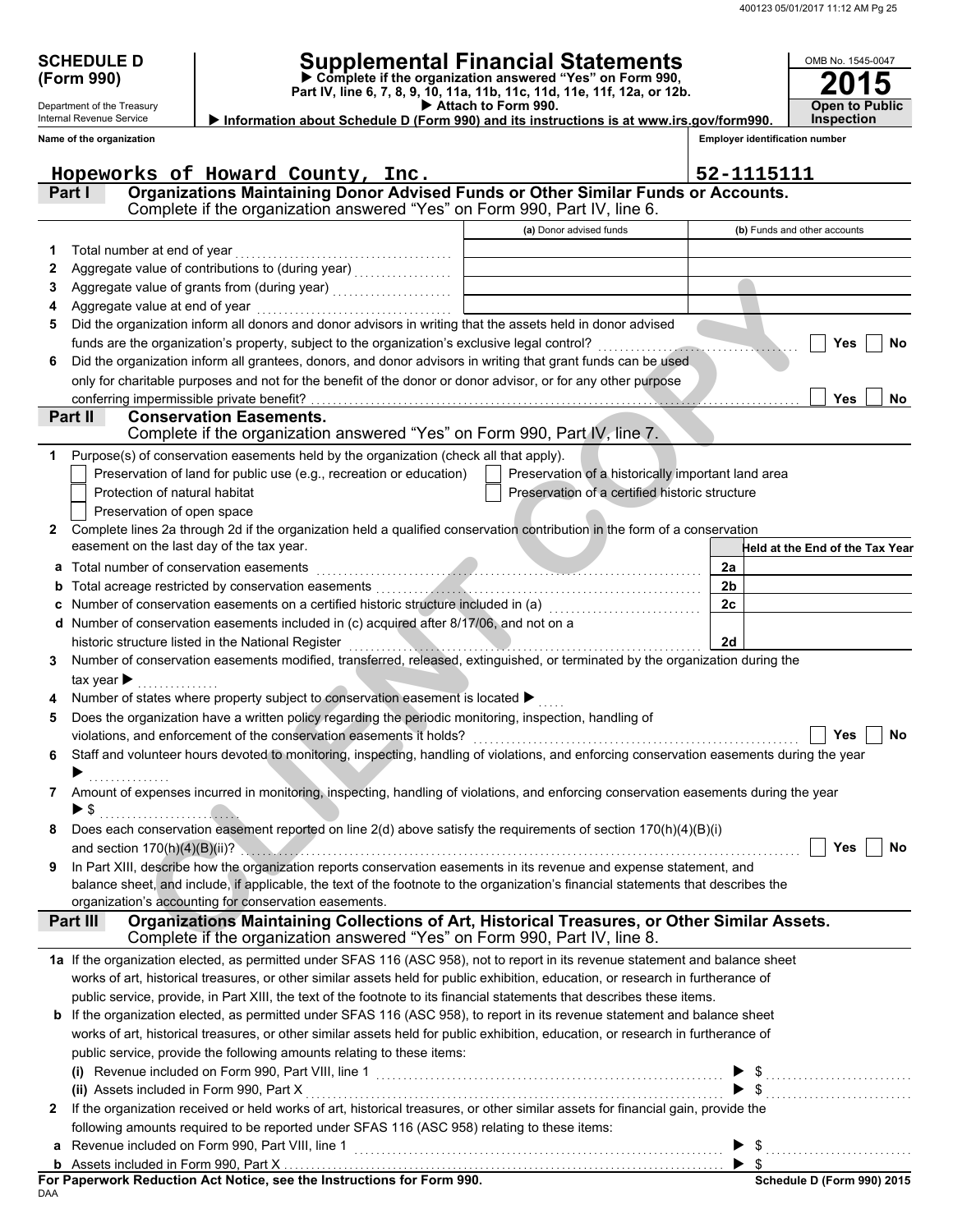|   | Schedule D (Form 990) 2015 Hopeworks of Howard County, Inc. 52-1115111<br>Organizations Maintaining Collections of Art, Historical Treasures, or Other Similar Assets (continued)<br>Part III                                  |                         |                           |                    |                      | Page 2              |
|---|--------------------------------------------------------------------------------------------------------------------------------------------------------------------------------------------------------------------------------|-------------------------|---------------------------|--------------------|----------------------|---------------------|
| 3 | Using the organization's acquisition, accession, and other records, check any of the following that are a significant use of its<br>collection items (check all that apply):                                                   |                         |                           |                    |                      |                     |
| a | Public exhibition                                                                                                                                                                                                              | d                       | Loan or exchange programs |                    |                      |                     |
| b | Scholarly research                                                                                                                                                                                                             | е                       |                           |                    |                      |                     |
| c | Preservation for future generations                                                                                                                                                                                            |                         |                           |                    |                      |                     |
|   | Provide a description of the organization's collections and explain how they further the organization's exempt purpose in Part<br>XIII.                                                                                        |                         |                           |                    |                      |                     |
| 5 | During the year, did the organization solicit or receive donations of art, historical treasures, or other similar                                                                                                              |                         |                           |                    |                      |                     |
|   | assets to be sold to raise funds rather than to be maintained as part of the organization's collection?                                                                                                                        |                         |                           |                    |                      | Yes<br>No.          |
|   | <b>Part IV</b><br><b>Escrow and Custodial Arrangements.</b>                                                                                                                                                                    |                         |                           |                    |                      |                     |
|   | Complete if the organization answered "Yes" on Form 990, Part IV, line 9, or reported an amount on Form<br>990, Part X, line 21.                                                                                               |                         |                           |                    |                      |                     |
|   | 1a Is the organization an agent, trustee, custodian or other intermediary for contributions or other assets not<br>included on Form 990, Part X?                                                                               |                         |                           |                    |                      | Yes<br>No           |
|   | b If "Yes," explain the arrangement in Part XIII and complete the following table:                                                                                                                                             |                         |                           |                    |                      |                     |
|   |                                                                                                                                                                                                                                |                         |                           |                    |                      | Amount              |
|   | c Beginning balance                                                                                                                                                                                                            |                         |                           |                    | 1c                   |                     |
|   | d Additions during the year electron contract the set of the year of the set of the set of the set of the set of the set of the set of the set of the set of the set of the set of the set of the set of the set of the set of |                         |                           |                    | 1d                   |                     |
|   |                                                                                                                                                                                                                                |                         |                           |                    | 1e                   |                     |
|   | f Ending balance encourance and a series of the contract of the contract of the contract of the contract of the contract of the contract of the contract of the contract of the contract of the contract of the contract of th |                         |                           |                    | 1f                   |                     |
|   | 2a Did the organization include an amount on Form 990, Part X, line 21, for escrow or custodial account liability?                                                                                                             |                         |                           |                    |                      | Yes<br>No           |
|   | <b>b</b> If "Yes," explain the arrangement in Part XIII. Check here if the explanation has been provided on Part XIII                                                                                                          |                         |                           |                    |                      |                     |
|   | <b>Endowment Funds.</b><br><b>Part V</b>                                                                                                                                                                                       |                         |                           |                    |                      |                     |
|   | Complete if the organization answered "Yes" on Form 990, Part IV, line 10.                                                                                                                                                     |                         |                           |                    |                      |                     |
|   |                                                                                                                                                                                                                                | (a) Current year        | (b) Prior year            | (c) Two years back | (d) Three years back | (e) Four years back |
|   | 1a Beginning of year balance                                                                                                                                                                                                   |                         |                           |                    |                      |                     |
|   | <b>b</b> Contributions <b>contributions</b>                                                                                                                                                                                    |                         |                           |                    |                      |                     |
|   | c Net investment earnings, gains, and                                                                                                                                                                                          |                         |                           |                    |                      |                     |
|   |                                                                                                                                                                                                                                |                         |                           |                    |                      |                     |
|   | d Grants or scholarships<br>.                                                                                                                                                                                                  |                         |                           |                    |                      |                     |
|   | e Other expenditures for facilities and                                                                                                                                                                                        |                         |                           |                    |                      |                     |
|   |                                                                                                                                                                                                                                |                         |                           |                    |                      |                     |
|   | f Administrative expenses                                                                                                                                                                                                      |                         |                           |                    |                      |                     |
|   |                                                                                                                                                                                                                                |                         |                           |                    |                      |                     |
|   | 2 Provide the estimated percentage of the current year end balance (line 1g, column (a)) held as:                                                                                                                              |                         |                           |                    |                      |                     |
|   | a Board designated or quasi-endowment                                                                                                                                                                                          |                         |                           |                    |                      |                     |
|   | <b>b</b> Permanent endowment $\blacktriangleright$<br>%                                                                                                                                                                        |                         |                           |                    |                      |                     |
|   | c Temporarily restricted endowment >                                                                                                                                                                                           | $-\frac{9}{6}$          |                           |                    |                      |                     |
|   | The percentages on lines 2a, 2b, and 2c should equal 100%.                                                                                                                                                                     |                         |                           |                    |                      |                     |
|   | 3a Are there endowment funds not in the possession of the organization that are held and administered for the                                                                                                                  |                         |                           |                    |                      |                     |
|   | organization by:                                                                                                                                                                                                               |                         |                           |                    |                      | <b>Yes</b><br>No    |
|   | (i) unrelated organizations                                                                                                                                                                                                    |                         |                           |                    |                      | 3a(i)               |
|   | (ii) related organizations <b>contained a contained a contained a contained a contained a contained a contained a</b>                                                                                                          |                         |                           |                    |                      | 3a(ii)              |
|   |                                                                                                                                                                                                                                |                         |                           |                    |                      | 3b                  |
|   | Describe in Part XIII the intended uses of the organization's endowment funds.                                                                                                                                                 |                         |                           |                    |                      |                     |
|   | <b>Part VI</b><br>Land, Buildings, and Equipment.                                                                                                                                                                              |                         |                           |                    |                      |                     |
|   | Complete if the organization answered "Yes" on Form 990, Part IV, line 11a. See Form 990, Part X, line 10.                                                                                                                     |                         |                           |                    |                      |                     |
|   | Description of property                                                                                                                                                                                                        | (a) Cost or other basis | (b) Cost or other basis   |                    | (c) Accumulated      | (d) Book value      |
|   |                                                                                                                                                                                                                                | (investment)            | (other)                   |                    | depreciation         |                     |
|   |                                                                                                                                                                                                                                |                         |                           | 19,759             |                      | 19,759              |
|   | <b>b</b> Buildings                                                                                                                                                                                                             |                         |                           | 589,081            | 143,877              | 445,204             |
|   |                                                                                                                                                                                                                                |                         |                           |                    |                      |                     |
|   |                                                                                                                                                                                                                                |                         |                           | 290,169            | 252,265              | 37,904              |
|   |                                                                                                                                                                                                                                |                         |                           | 26,844             | 19,686               | 7,158               |
|   | Total. Add lines 1a through 1e. (Column (d) must equal Form 990, Part X, column (B), line 10c.)                                                                                                                                |                         |                           |                    |                      | 510,025             |

**Schedule D (Form 990) 2015**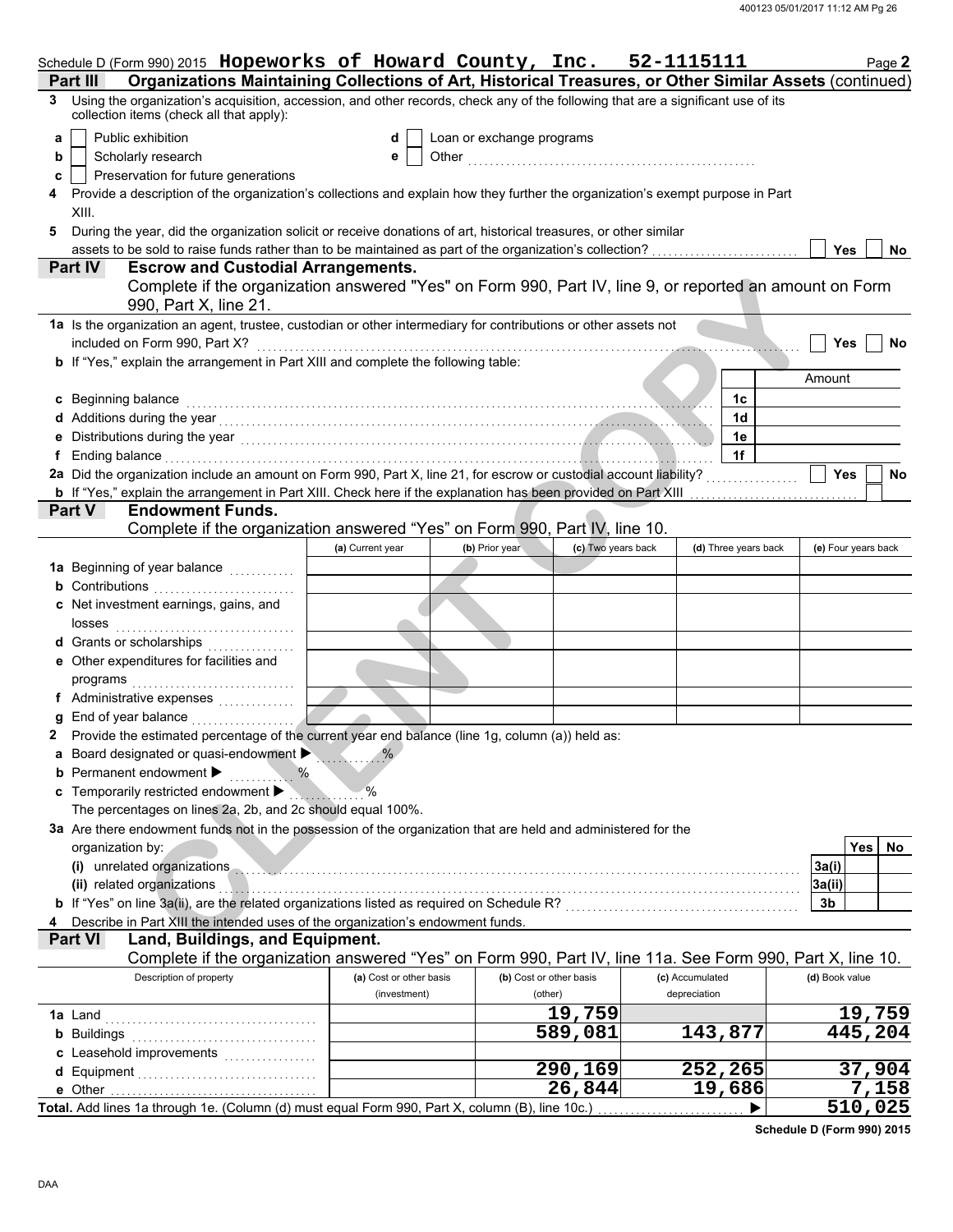|                                                  | Schedule D (Form 990) 2015 Hopeworks of Howard County, Inc.                                                |                | 52-1115111                       | Page 3         |
|--------------------------------------------------|------------------------------------------------------------------------------------------------------------|----------------|----------------------------------|----------------|
| <b>Part VII</b>                                  | <b>Investments-Other Securities.</b>                                                                       |                |                                  |                |
|                                                  | Complete if the organization answered "Yes" on Form 990, Part IV, line 11b. See Form 990, Part X, line 12. |                |                                  |                |
|                                                  | (a) Description of security or category<br>(including name of security)                                    | (b) Book value | (c) Method of valuation:         |                |
|                                                  |                                                                                                            |                | Cost or end-of-year market value |                |
| (1) Financial derivatives                        |                                                                                                            |                |                                  |                |
|                                                  |                                                                                                            |                |                                  |                |
|                                                  | (3) Other $\ldots$ and $\ldots$ and $\ldots$ and $\ldots$ and $\ldots$                                     |                |                                  |                |
|                                                  | (A)                                                                                                        |                |                                  |                |
| $\ldots$ (C) $\ldots$ $\ldots$ $\ldots$ $\ldots$ |                                                                                                            |                |                                  |                |
| $\ldots$ (D) $\ldots$ $\ldots$ $\ldots$ $\ldots$ |                                                                                                            |                |                                  |                |
| $\ldots$ (E) $\ldots$                            |                                                                                                            |                |                                  |                |
| $\ldots$ (F) $\ldots$                            |                                                                                                            |                |                                  |                |
|                                                  |                                                                                                            |                |                                  |                |
| $(H)$ .                                          |                                                                                                            |                |                                  |                |
|                                                  | Total. (Column (b) must equal Form 990, Part X, col. (B) line 12.) ▶                                       |                |                                  |                |
| <b>Part VIII</b>                                 | <b>Investments-Program Related.</b>                                                                        |                |                                  |                |
|                                                  | Complete if the organization answered "Yes" on Form 990, Part IV, line 11c. See Form 990, Part X, line 13. |                |                                  |                |
|                                                  | (a) Description of investment                                                                              | (b) Book value | (c) Method of valuation:         |                |
|                                                  |                                                                                                            |                | Cost or end-of-year market value |                |
| (1)                                              |                                                                                                            |                |                                  |                |
| (2)                                              |                                                                                                            |                |                                  |                |
| (3)                                              |                                                                                                            |                |                                  |                |
| (4)                                              |                                                                                                            |                |                                  |                |
| (5)                                              |                                                                                                            |                |                                  |                |
| (6)                                              |                                                                                                            |                |                                  |                |
| (7)                                              |                                                                                                            |                |                                  |                |
| (8)                                              |                                                                                                            |                |                                  |                |
| (9)                                              | Total. (Column (b) must equal Form 990, Part X, col. (B) line 13.) ▶                                       |                |                                  |                |
| Part IX                                          | <b>Other Assets.</b>                                                                                       |                |                                  |                |
|                                                  | Complete if the organization answered "Yes" on Form 990, Part IV, line 11d. See Form 990, Part X, line 15. |                |                                  |                |
|                                                  | (a) Description                                                                                            |                |                                  | (b) Book value |
| (1)                                              |                                                                                                            |                |                                  |                |
| (2)                                              |                                                                                                            |                |                                  |                |
| (3)                                              |                                                                                                            |                |                                  |                |
| (4)                                              |                                                                                                            |                |                                  |                |
| (5)                                              |                                                                                                            |                |                                  |                |
| (6)                                              |                                                                                                            |                |                                  |                |
| (7)                                              |                                                                                                            |                |                                  |                |
| (8)                                              |                                                                                                            |                |                                  |                |
| (9)                                              |                                                                                                            |                |                                  |                |
| Part X                                           | Total. (Column (b) must equal Form 990, Part X, col. (B) line 15.)<br><b>Other Liabilities.</b>            |                |                                  |                |
|                                                  | Complete if the organization answered "Yes" on Form 990, Part IV, line 11e or 11f. See Form 990, Part X,   |                |                                  |                |
|                                                  | line $25$ .                                                                                                |                |                                  |                |
| 1.                                               | (a) Description of liability                                                                               | (b) Book value |                                  |                |
| (1)                                              | Federal income taxes                                                                                       |                |                                  |                |
| (2)                                              |                                                                                                            |                |                                  |                |
| (3)                                              |                                                                                                            |                |                                  |                |
| (4)                                              |                                                                                                            |                |                                  |                |
| (5)                                              |                                                                                                            |                |                                  |                |
| (6)                                              |                                                                                                            |                |                                  |                |
| (7)                                              |                                                                                                            |                |                                  |                |
| (8)                                              |                                                                                                            |                |                                  |                |
| (9)                                              |                                                                                                            |                |                                  |                |

Total. (Column (b) must equal Form 990, Part X, col. (B) line 25.) ▶

Liability for uncertain tax positions. In Part XIII, provide the text of the footnote to the organization's financial statements that reports the **2.** organization's liability for uncertain tax positions under FIN 48 (ASC 740). Check here if the text of the footnote has been provided in Part XIII

**X**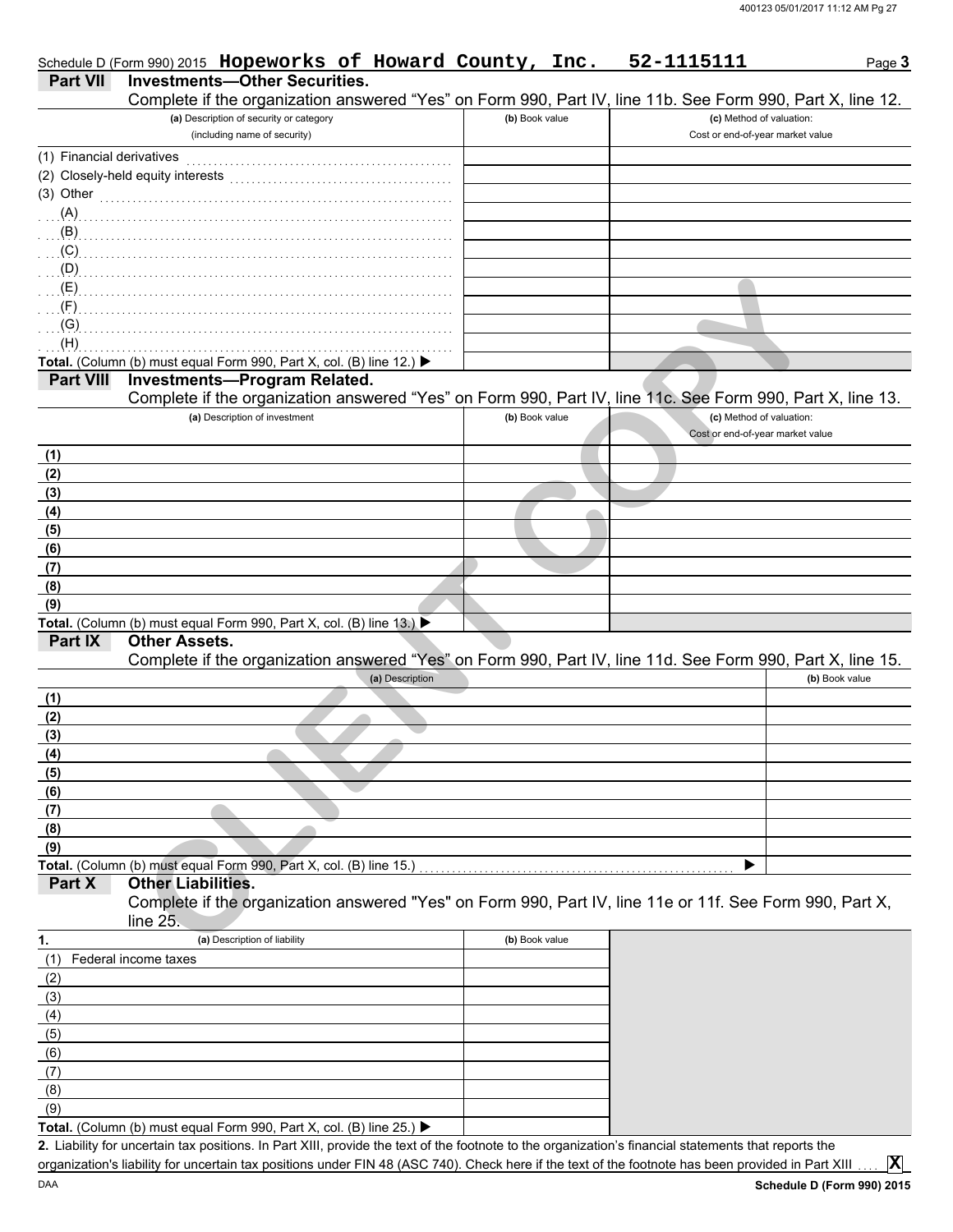| Schedule D (Form 990) 2015 Hopeworks of Howard County, Inc. 52-1115111<br>Reconciliation of Revenue per Audited Financial Statements With Revenue per Return.<br><b>Part XI</b><br>Complete if the organization answered "Yes" on Form 990, Part IV, line 12a.                                               |                                                                    |                      |                | Page 4                 |
|--------------------------------------------------------------------------------------------------------------------------------------------------------------------------------------------------------------------------------------------------------------------------------------------------------------|--------------------------------------------------------------------|----------------------|----------------|------------------------|
|                                                                                                                                                                                                                                                                                                              |                                                                    |                      |                |                        |
| Total revenue, gains, and other support per audited financial statements<br>1                                                                                                                                                                                                                                |                                                                    |                      |                | $\overline{2,220,114}$ |
| Amounts included on line 1 but not on Form 990, Part VIII, line 12:<br>$\mathbf{2}$                                                                                                                                                                                                                          |                                                                    |                      |                |                        |
| a Net unrealized gains (losses) on investments                                                                                                                                                                                                                                                               | 2a                                                                 |                      |                |                        |
|                                                                                                                                                                                                                                                                                                              | 2 <sub>b</sub>                                                     | $\overline{24}$ ,000 |                |                        |
| c Recoveries of prior year grants [11] Recover 10 and 10 and 10 and 10 and 10 and 10 and 10 and 10 and 10 and 10 and 10 and 10 and 10 and 10 and 10 and 10 and 10 and 10 and 10 and 10 and 10 and 10 and 10 and 10 and 10 and                                                                                | 2c                                                                 |                      |                |                        |
|                                                                                                                                                                                                                                                                                                              | 2d                                                                 |                      |                |                        |
|                                                                                                                                                                                                                                                                                                              |                                                                    |                      | 2e             | 24,000                 |
| 3                                                                                                                                                                                                                                                                                                            |                                                                    |                      | 3              | $\overline{2,196,114}$ |
| Amounts included on Form 990, Part VIII, line 12, but not on line 1:<br>4                                                                                                                                                                                                                                    |                                                                    |                      |                |                        |
| a Investment expenses not included on Form 990, Part VIII, line 7b                                                                                                                                                                                                                                           | 4a                                                                 |                      |                |                        |
| <b>b</b> Other (Describe in Part XIII.) <b>CONSIDENT DESCRIPTION DESCRIPTION DESCRIPTION DESCRIPTION DESCRIPTION DESCRIPTION DESCRIPTION DESCRIPTION DESCRIPTION DESCRIPTION DESCRIPTION DESCRIPTION DESCRI</b>                                                                                              | 4 <sub>b</sub>                                                     |                      |                |                        |
| c Add lines 4a and 4b                                                                                                                                                                                                                                                                                        |                                                                    |                      | 4c             |                        |
|                                                                                                                                                                                                                                                                                                              |                                                                    |                      | 5              | 2,196,114              |
| Reconciliation of Expenses per Audited Financial Statements With Expenses per Return.<br><b>Part XII</b><br>Complete if the organization answered "Yes" on Form 990, Part IV, line 12a.                                                                                                                      |                                                                    |                      |                |                        |
| 1 Total expenses and losses per audited financial statements                                                                                                                                                                                                                                                 | <u> 1980 - John Stein, Amerikaansk politik ferhandel (d. 1980)</u> |                      | $\mathbf{1}$   | 1,878,839              |
| Amounts included on line 1 but not on Form 990, Part IX, line 25:<br>$\mathbf{2}$                                                                                                                                                                                                                            |                                                                    |                      |                |                        |
| a Donated services and use of facilities <b>constructs</b> and construct of the service of the Donated Service of the S                                                                                                                                                                                      | 2a                                                                 | 24,000               |                |                        |
| b Prior year adjustments <b>contained</b> and the contained and the contained and contained and prior of the contained and contained and contained and contained and contained and contained and contained and contained and contai                                                                          | 2 <sub>b</sub>                                                     |                      |                |                        |
|                                                                                                                                                                                                                                                                                                              | 2c                                                                 |                      |                |                        |
|                                                                                                                                                                                                                                                                                                              | 2d                                                                 |                      |                |                        |
| e Add lines 2a through 2d [11] March 20 [11] March 20 [11] March 20 [11] March 20 [11] March 20 [11] March 20 [11] March 20 [11] March 20 [11] March 20 [11] March 20 [11] March 20 [11] March 20 [11] March 20 [11] March 20                                                                                |                                                                    |                      | 2е             | 24,000                 |
| 3                                                                                                                                                                                                                                                                                                            |                                                                    |                      | $\overline{3}$ | 1,854,839              |
| Amounts included on Form 990, Part IX, line 25, but not on line 1:<br>4                                                                                                                                                                                                                                      |                                                                    |                      |                |                        |
| a Investment expenses not included on Form 990, Part VIII, line 7b                                                                                                                                                                                                                                           | 4a                                                                 |                      |                |                        |
|                                                                                                                                                                                                                                                                                                              | 4 <sub>b</sub>                                                     |                      |                |                        |
| <b>b</b> Other (Describe in Part XIII.) <b>CONSUMER 2018</b>                                                                                                                                                                                                                                                 |                                                                    |                      |                |                        |
| c Add lines 4a and 4b                                                                                                                                                                                                                                                                                        |                                                                    |                      | 4c<br>5        | 1,854,839              |
|                                                                                                                                                                                                                                                                                                              |                                                                    |                      |                |                        |
| Part XIII Supplemental Information.                                                                                                                                                                                                                                                                          |                                                                    |                      |                |                        |
| Provide the descriptions required for Part II, lines 3, 5, and 9; Part III, lines 1a and 4; Part IV, lines 1b and 2b; Part V, line 4; Part X, line<br>2; Part XI, lines 2d and 4b; and Part XII, lines 2d and 4b. Also complete this part to provide any additional information.<br>Part X - FIN 48 Footnote |                                                                    |                      |                |                        |
| The Internal Revenue Service has not examined (audited) any income tax<br>returns of the Organization thus the previous three (3) years are subject                                                                                                                                                          |                                                                    |                      |                |                        |
| to examination. The Organization has not taken any questionable tax                                                                                                                                                                                                                                          |                                                                    |                      |                |                        |
| positions with respect to unrelated business income tax or anything that                                                                                                                                                                                                                                     |                                                                    |                      |                |                        |
| would jeopardize its 501(c)(3) status.                                                                                                                                                                                                                                                                       |                                                                    |                      |                |                        |
|                                                                                                                                                                                                                                                                                                              |                                                                    |                      |                |                        |
|                                                                                                                                                                                                                                                                                                              |                                                                    |                      |                |                        |
|                                                                                                                                                                                                                                                                                                              |                                                                    |                      |                |                        |
|                                                                                                                                                                                                                                                                                                              |                                                                    |                      |                |                        |
|                                                                                                                                                                                                                                                                                                              |                                                                    |                      |                |                        |
|                                                                                                                                                                                                                                                                                                              |                                                                    |                      |                |                        |
|                                                                                                                                                                                                                                                                                                              |                                                                    |                      |                |                        |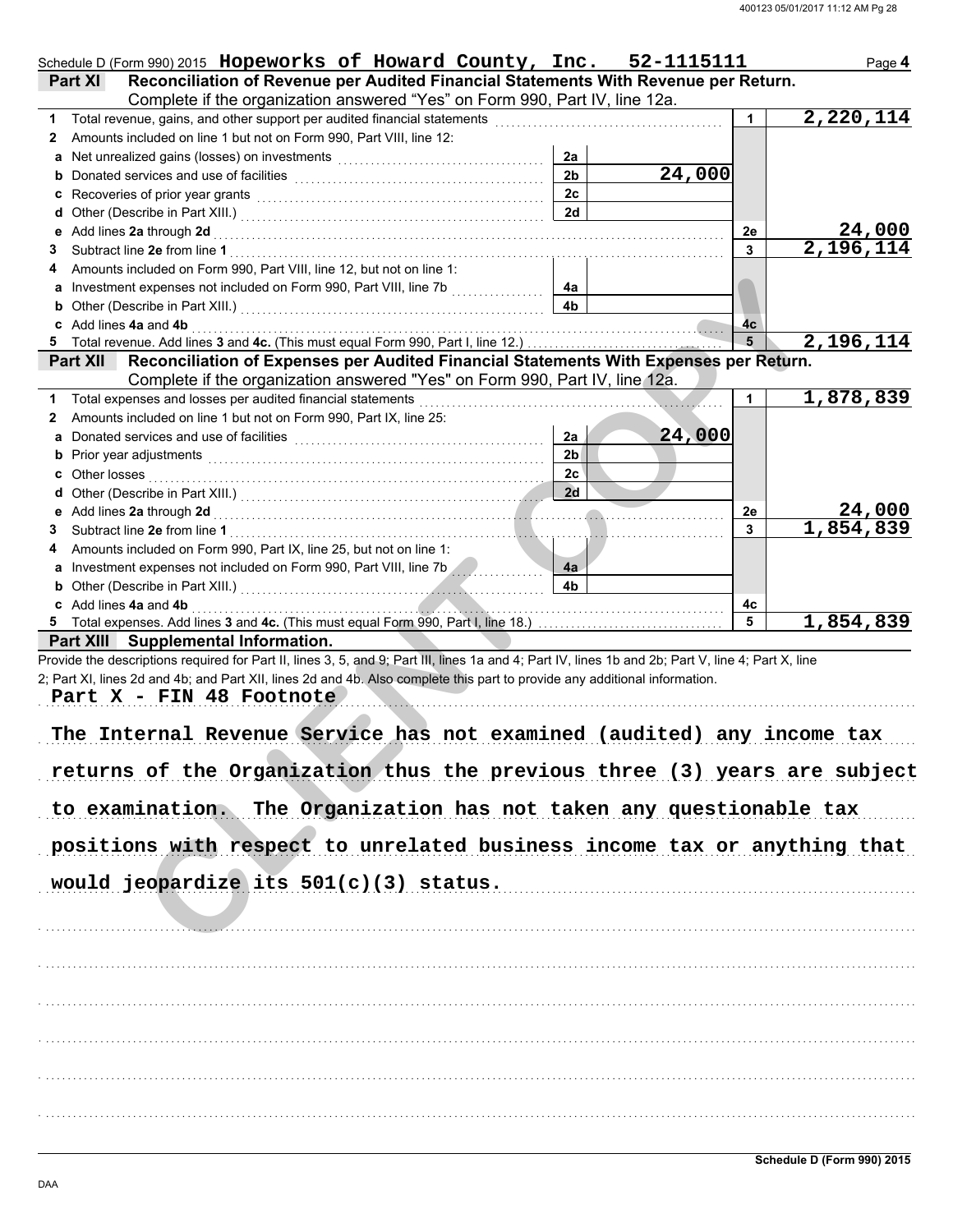|            | Schedule D (Form 990) 2015 Hopeworks of Howard County, Inc.<br>Part XIII Supplemental Information (continued) |  | 52-1115111 | Page 5 |
|------------|---------------------------------------------------------------------------------------------------------------|--|------------|--------|
|            |                                                                                                               |  |            |        |
|            |                                                                                                               |  |            |        |
|            |                                                                                                               |  |            |        |
|            |                                                                                                               |  |            |        |
|            |                                                                                                               |  |            |        |
|            |                                                                                                               |  |            |        |
|            |                                                                                                               |  |            |        |
|            |                                                                                                               |  |            |        |
|            |                                                                                                               |  |            |        |
|            |                                                                                                               |  |            |        |
|            |                                                                                                               |  |            |        |
|            |                                                                                                               |  |            |        |
|            |                                                                                                               |  |            |        |
|            |                                                                                                               |  |            |        |
|            |                                                                                                               |  |            |        |
|            |                                                                                                               |  |            |        |
|            |                                                                                                               |  |            |        |
|            |                                                                                                               |  |            |        |
|            |                                                                                                               |  |            |        |
|            |                                                                                                               |  |            |        |
|            | .                                                                                                             |  |            |        |
|            | .                                                                                                             |  |            |        |
|            |                                                                                                               |  |            |        |
| . <i>.</i> |                                                                                                               |  |            |        |
|            |                                                                                                               |  |            |        |
|            |                                                                                                               |  |            |        |
|            |                                                                                                               |  |            |        |
|            |                                                                                                               |  |            |        |
|            |                                                                                                               |  |            |        |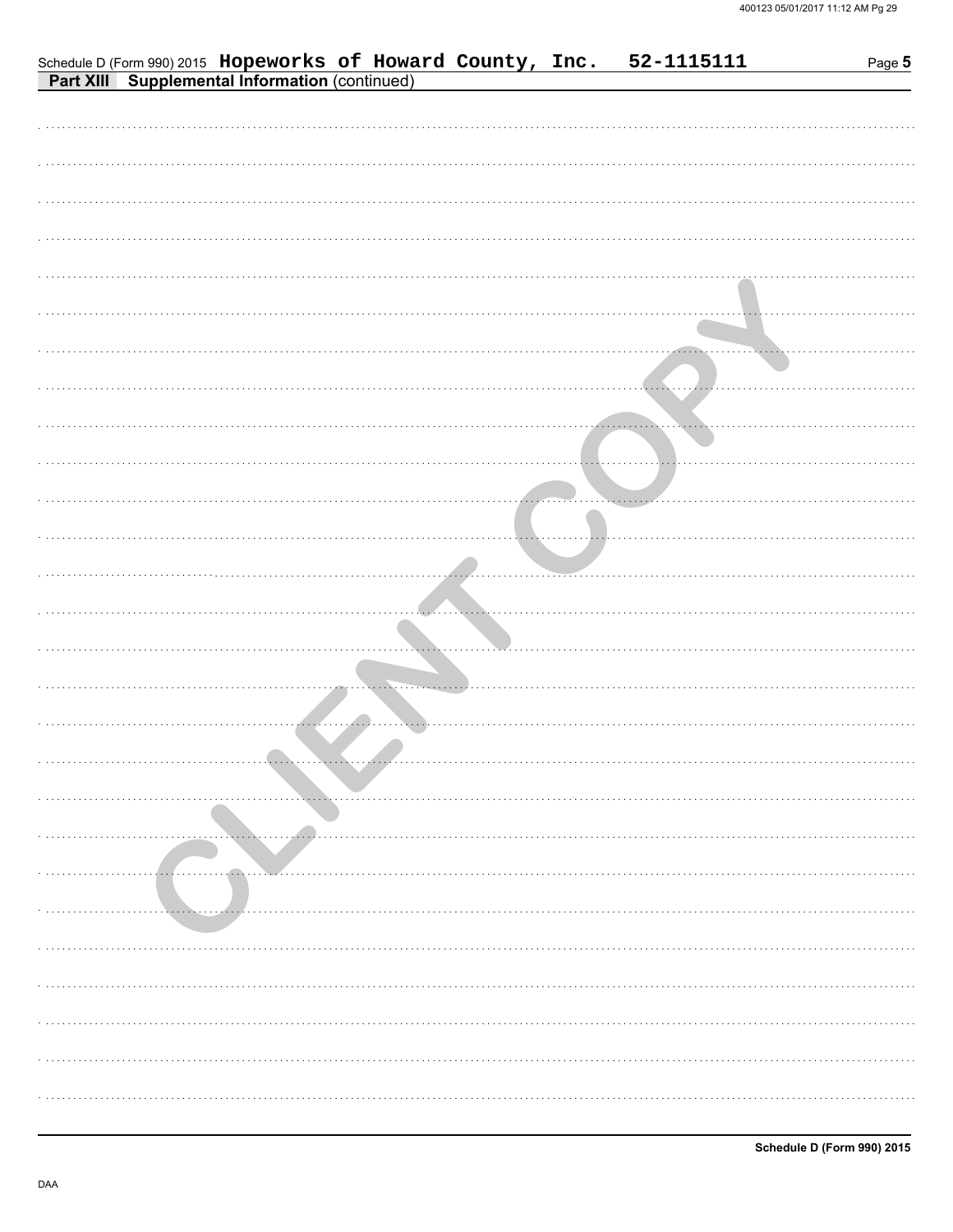| <b>SCHEDULE G</b><br><b>Supplemental Information Regarding Fundraising or Gaming Activities</b><br>Complete if the organization answered "Yes" on Form 990, Part IV, lines 17, 18, or 19, or if the<br>(Form 990 or 990-EZ)<br>organization entered more than \$15,000 on Form 990-EZ, line 6a.<br>Attach to Form 990 or Form 990-EZ. |                                                                                                                                                                  |                                 |                 |                              |                                                                                                   | OMB No. 1545-0047                     |                                     |
|---------------------------------------------------------------------------------------------------------------------------------------------------------------------------------------------------------------------------------------------------------------------------------------------------------------------------------------|------------------------------------------------------------------------------------------------------------------------------------------------------------------|---------------------------------|-----------------|------------------------------|---------------------------------------------------------------------------------------------------|---------------------------------------|-------------------------------------|
| Department of the Treasury<br>Internal Revenue Service                                                                                                                                                                                                                                                                                |                                                                                                                                                                  |                                 |                 |                              | Information about Schedule G (Form 990 or 990-EZ) and its instructions is at www.irs.gov/form990. |                                       | <b>Open to Public</b><br>Inspection |
| Name of the organization                                                                                                                                                                                                                                                                                                              |                                                                                                                                                                  |                                 |                 |                              |                                                                                                   | <b>Employer identification number</b> |                                     |
|                                                                                                                                                                                                                                                                                                                                       | Hopeworks of Howard County, Inc.                                                                                                                                 |                                 |                 |                              |                                                                                                   | 52-1115111                            |                                     |
| Part I                                                                                                                                                                                                                                                                                                                                | Fundraising Activities. Complete if the organization answered "Yes" on Form 990, Part IV, line 17.<br>Form 990-EZ filers are not required to complete this part. |                                 |                 |                              |                                                                                                   |                                       |                                     |
|                                                                                                                                                                                                                                                                                                                                       | Indicate whether the organization raised funds through any of the following activities. Check all that apply.                                                    |                                 |                 |                              |                                                                                                   |                                       |                                     |
| Mail solicitations<br>a                                                                                                                                                                                                                                                                                                               |                                                                                                                                                                  | e                               |                 |                              | Solicitation of non-government grants                                                             |                                       |                                     |
| Internet and email solicitations<br>b                                                                                                                                                                                                                                                                                                 | f                                                                                                                                                                |                                 |                 |                              | Solicitation of government grants                                                                 |                                       |                                     |
| Phone solicitations                                                                                                                                                                                                                                                                                                                   |                                                                                                                                                                  | Special fundraising events<br>g |                 |                              |                                                                                                   |                                       |                                     |
| In-person solicitations<br>d                                                                                                                                                                                                                                                                                                          |                                                                                                                                                                  |                                 |                 |                              |                                                                                                   |                                       |                                     |
|                                                                                                                                                                                                                                                                                                                                       | 2a Did the organization have a written or oral agreement with any individual (including officers, directors, trustees                                            |                                 |                 |                              |                                                                                                   |                                       |                                     |
|                                                                                                                                                                                                                                                                                                                                       | or key employees listed in Form 990, Part VII) or entity in connection with professional fundraising services?                                                   |                                 |                 |                              |                                                                                                   |                                       | No<br>Yes                           |
|                                                                                                                                                                                                                                                                                                                                       | <b>b</b> If "Yes," list the ten highest paid individuals or entities (fundraisers) pursuant to agreements under which the fundraiser is to be                    |                                 |                 |                              |                                                                                                   |                                       |                                     |
|                                                                                                                                                                                                                                                                                                                                       | compensated at least \$5,000 by the organization.                                                                                                                |                                 | (iii) Did fund- |                              |                                                                                                   | (v) Amount paid to                    | (vi) Amount paid to                 |
|                                                                                                                                                                                                                                                                                                                                       | (i) Name and address of individual                                                                                                                               |                                 |                 | raiser have<br>custody or    | (iv) Gross receipts                                                                               | (or retained by)                      | (or retained by)                    |
|                                                                                                                                                                                                                                                                                                                                       | or entity (fundraiser)                                                                                                                                           | (ii) Activity                   |                 | control of<br>contributions? | from activity                                                                                     | fundraiser listed in<br>col. (i)      | organization                        |
|                                                                                                                                                                                                                                                                                                                                       |                                                                                                                                                                  |                                 | Yes No          |                              |                                                                                                   |                                       |                                     |
| 1                                                                                                                                                                                                                                                                                                                                     |                                                                                                                                                                  |                                 |                 |                              |                                                                                                   |                                       |                                     |
|                                                                                                                                                                                                                                                                                                                                       |                                                                                                                                                                  |                                 |                 |                              |                                                                                                   |                                       |                                     |
| $\mathbf{2}$                                                                                                                                                                                                                                                                                                                          |                                                                                                                                                                  |                                 |                 |                              |                                                                                                   |                                       |                                     |
|                                                                                                                                                                                                                                                                                                                                       |                                                                                                                                                                  |                                 |                 |                              |                                                                                                   |                                       |                                     |
|                                                                                                                                                                                                                                                                                                                                       |                                                                                                                                                                  |                                 |                 |                              |                                                                                                   |                                       |                                     |
| 3                                                                                                                                                                                                                                                                                                                                     |                                                                                                                                                                  |                                 |                 |                              |                                                                                                   |                                       |                                     |
|                                                                                                                                                                                                                                                                                                                                       |                                                                                                                                                                  |                                 |                 |                              |                                                                                                   |                                       |                                     |
| 4                                                                                                                                                                                                                                                                                                                                     |                                                                                                                                                                  |                                 |                 |                              |                                                                                                   |                                       |                                     |
|                                                                                                                                                                                                                                                                                                                                       |                                                                                                                                                                  |                                 |                 |                              |                                                                                                   |                                       |                                     |
|                                                                                                                                                                                                                                                                                                                                       |                                                                                                                                                                  |                                 |                 |                              |                                                                                                   |                                       |                                     |
| 5                                                                                                                                                                                                                                                                                                                                     |                                                                                                                                                                  |                                 |                 |                              |                                                                                                   |                                       |                                     |
| 6                                                                                                                                                                                                                                                                                                                                     |                                                                                                                                                                  |                                 |                 |                              |                                                                                                   |                                       |                                     |
| 7                                                                                                                                                                                                                                                                                                                                     |                                                                                                                                                                  |                                 |                 |                              |                                                                                                   |                                       |                                     |
|                                                                                                                                                                                                                                                                                                                                       |                                                                                                                                                                  |                                 |                 |                              |                                                                                                   |                                       |                                     |
| 8                                                                                                                                                                                                                                                                                                                                     |                                                                                                                                                                  |                                 |                 |                              |                                                                                                   |                                       |                                     |
|                                                                                                                                                                                                                                                                                                                                       |                                                                                                                                                                  |                                 |                 |                              |                                                                                                   |                                       |                                     |
|                                                                                                                                                                                                                                                                                                                                       |                                                                                                                                                                  |                                 |                 |                              |                                                                                                   |                                       |                                     |
| 10                                                                                                                                                                                                                                                                                                                                    |                                                                                                                                                                  |                                 |                 |                              |                                                                                                   |                                       |                                     |
|                                                                                                                                                                                                                                                                                                                                       |                                                                                                                                                                  |                                 |                 |                              |                                                                                                   |                                       |                                     |
| Total<br>3<br>registration or licensing.                                                                                                                                                                                                                                                                                              | List all states in which the organization is registered or licensed to solicit contributions or has been notified it is exempt from                              |                                 |                 |                              |                                                                                                   |                                       |                                     |
|                                                                                                                                                                                                                                                                                                                                       |                                                                                                                                                                  |                                 |                 |                              |                                                                                                   |                                       |                                     |
|                                                                                                                                                                                                                                                                                                                                       |                                                                                                                                                                  |                                 |                 |                              |                                                                                                   |                                       |                                     |
|                                                                                                                                                                                                                                                                                                                                       |                                                                                                                                                                  |                                 |                 |                              |                                                                                                   |                                       |                                     |
|                                                                                                                                                                                                                                                                                                                                       |                                                                                                                                                                  |                                 |                 |                              |                                                                                                   |                                       |                                     |
|                                                                                                                                                                                                                                                                                                                                       |                                                                                                                                                                  |                                 |                 |                              |                                                                                                   |                                       |                                     |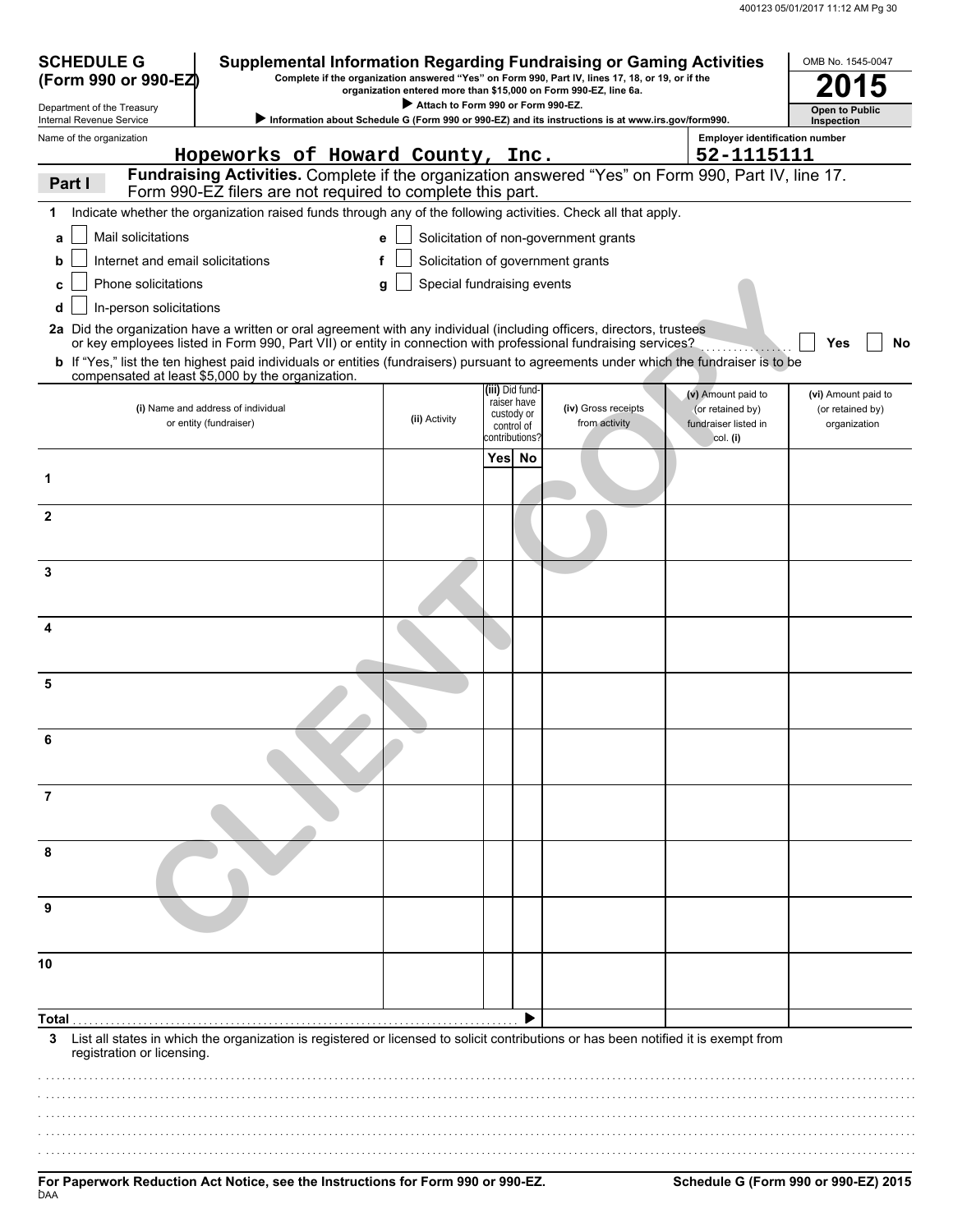|  | Schedule G (Form 990 or 990-EZ) 2015 | Hopeworks of Howard County, Inc. |  |  |  |  | 52-1115111 | Page $\geq$ |
|--|--------------------------------------|----------------------------------|--|--|--|--|------------|-------------|
|--|--------------------------------------|----------------------------------|--|--|--|--|------------|-------------|

**Part II Fundraising Events.** Complete if the organization answered "Yes" on Form 990, Part IV, line 18, or reported more gross receipts greater than \$5,000. than \$15,000 of fundraising event contributions and gross income on Form 990-EZ, lines 1 and 6b. List events with

|                 |                                                       | (a) Event #1<br>Hope Gala<br>(event type)                                            | $(b)$ Event #2<br>(event type)                                                                                                    | (c) Other events<br>None<br>(total number) | (d) Total events<br>(add col. (a) through<br>col. (c) |
|-----------------|-------------------------------------------------------|--------------------------------------------------------------------------------------|-----------------------------------------------------------------------------------------------------------------------------------|--------------------------------------------|-------------------------------------------------------|
| Revenue         |                                                       |                                                                                      |                                                                                                                                   |                                            |                                                       |
|                 | 1 Gross receipts                                      | 20,198                                                                               |                                                                                                                                   |                                            | 20,198                                                |
|                 | 2 Less: Contributions<br>3 Gross income (line 1 minus | 20,198                                                                               |                                                                                                                                   |                                            | 20,198                                                |
|                 | line $2)$<br>. <u>.</u>                               |                                                                                      |                                                                                                                                   |                                            |                                                       |
|                 | 4 Cash prizes                                         |                                                                                      |                                                                                                                                   |                                            |                                                       |
|                 | 5 Noncash prizes                                      |                                                                                      |                                                                                                                                   |                                            |                                                       |
|                 | 6 Rent/facility costs                                 |                                                                                      |                                                                                                                                   |                                            |                                                       |
| Direct Expenses | 7 Food and beverages                                  |                                                                                      |                                                                                                                                   |                                            |                                                       |
|                 |                                                       |                                                                                      |                                                                                                                                   |                                            |                                                       |
|                 | 8 Entertainment                                       |                                                                                      |                                                                                                                                   |                                            |                                                       |
|                 | 9 Other direct expenses                               |                                                                                      |                                                                                                                                   |                                            |                                                       |
|                 |                                                       |                                                                                      | 10 Direct expense summary. Add lines 4 through 9 in column (d)<br>11 Net income summary. Subtract line 10 from line 3, column (d) | $\blacktriangleright$                      |                                                       |
|                 | Part III                                              | than \$15,000 on Form 990-EZ, line 6a.                                               | Gaming. Complete if the organization answered "Yes" on Form 990, Part IV, line 19, or reported more                               |                                            |                                                       |
|                 |                                                       | (a) Bingo                                                                            | (b) Pull tabs/instant<br>bingo/progressive bingo                                                                                  | (c) Other gaming                           | (d) Total gaming (add<br>col. (a) through col. (c))   |
| Revenue         |                                                       |                                                                                      |                                                                                                                                   |                                            |                                                       |
|                 | 1 Gross revenue                                       |                                                                                      |                                                                                                                                   |                                            |                                                       |
|                 | 2 Cash prizes                                         |                                                                                      |                                                                                                                                   |                                            |                                                       |
| Direct Expenses | 3 Noncash prizes                                      |                                                                                      |                                                                                                                                   |                                            |                                                       |
|                 | 4 Rent/facility costs                                 |                                                                                      |                                                                                                                                   |                                            |                                                       |
|                 | 5 Other direct expenses                               |                                                                                      |                                                                                                                                   |                                            |                                                       |
|                 | 6 Volunteer labor                                     | <b>Yes</b><br>%<br>No                                                                | Yes<br>%<br><b>No</b>                                                                                                             | %<br>Yes<br>No                             |                                                       |
|                 |                                                       | 7 Direct expense summary. Add lines 2 through 5 in column (d)                        |                                                                                                                                   | ▶                                          |                                                       |
|                 |                                                       |                                                                                      |                                                                                                                                   | ▶                                          |                                                       |
| 9               |                                                       | Enter the state(s) in which the organization conducts gaming activities:             |                                                                                                                                   |                                            |                                                       |
|                 | b If "No," explain:                                   | a Is the organization licensed to conduct gaming activities in each of these states? |                                                                                                                                   |                                            | Yes<br>No                                             |
|                 | <b>b</b> If "Yes," explain:                           |                                                                                      | 10a Were any of the organization's gaming licenses revoked, suspended or terminated during the tax year?                          |                                            | <b>Yes</b><br>No                                      |
|                 |                                                       |                                                                                      |                                                                                                                                   |                                            |                                                       |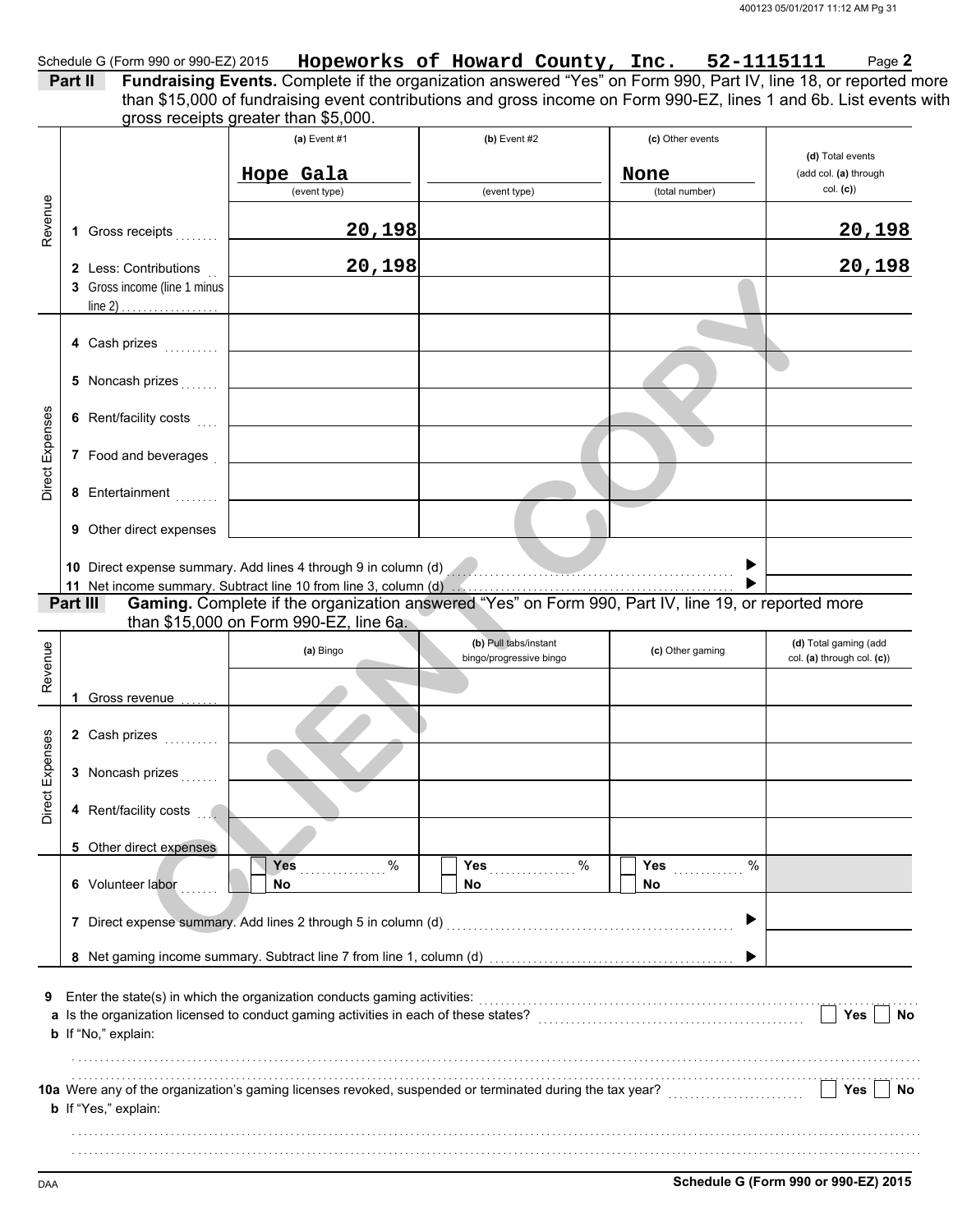|    | Hopeworks of Howard County, Inc. 52-1115111<br>Page 3<br>Schedule G (Form 990 or 990-EZ) 2015                                                                                                                                                             |  |  |  |  |  |  |  |  |
|----|-----------------------------------------------------------------------------------------------------------------------------------------------------------------------------------------------------------------------------------------------------------|--|--|--|--|--|--|--|--|
| 11 | Does the organization conduct gaming activities with nonmembers?<br>Yes<br>No                                                                                                                                                                             |  |  |  |  |  |  |  |  |
| 12 | Is the organization a grantor, beneficiary or trustee of a trust or a member of a partnership or other entity                                                                                                                                             |  |  |  |  |  |  |  |  |
|    | <b>Yes</b><br>No                                                                                                                                                                                                                                          |  |  |  |  |  |  |  |  |
| 13 | Indicate the percentage of gaming activity conducted in:                                                                                                                                                                                                  |  |  |  |  |  |  |  |  |
| а  | The organization's facility [1, 2003] The organization's facility [1, 2004] The organization's facility [1, 2004] The organization's facility [1, 2004] The organization's facility [1, 2004] The organization of the organiza<br>13a<br>%                |  |  |  |  |  |  |  |  |
| b  | $\%$<br>An outside facility encourance and account of the facility of the facility of the set of the set of the set of the set of the set of the set of the set of the set of the set of the set of the set of the set of the set of t<br>13 <sub>b</sub> |  |  |  |  |  |  |  |  |
| 14 | Enter the name and address of the person who prepares the organization's gaming/special events books and                                                                                                                                                  |  |  |  |  |  |  |  |  |
|    | records:                                                                                                                                                                                                                                                  |  |  |  |  |  |  |  |  |
|    |                                                                                                                                                                                                                                                           |  |  |  |  |  |  |  |  |
|    |                                                                                                                                                                                                                                                           |  |  |  |  |  |  |  |  |
|    | Address $\blacktriangleright$                                                                                                                                                                                                                             |  |  |  |  |  |  |  |  |
|    |                                                                                                                                                                                                                                                           |  |  |  |  |  |  |  |  |
|    | 15a Does the organization have a contract with a third party from whom the organization receives gaming                                                                                                                                                   |  |  |  |  |  |  |  |  |
|    | <b>Yes</b><br>revenue?<br>No                                                                                                                                                                                                                              |  |  |  |  |  |  |  |  |
| b  |                                                                                                                                                                                                                                                           |  |  |  |  |  |  |  |  |
|    | amount of gaming revenue retained by the third party ▶ \$                                                                                                                                                                                                 |  |  |  |  |  |  |  |  |
| c  | If "Yes," enter name and address of the third party:                                                                                                                                                                                                      |  |  |  |  |  |  |  |  |
|    |                                                                                                                                                                                                                                                           |  |  |  |  |  |  |  |  |
|    |                                                                                                                                                                                                                                                           |  |  |  |  |  |  |  |  |
|    |                                                                                                                                                                                                                                                           |  |  |  |  |  |  |  |  |
|    | Address $\blacktriangleright$                                                                                                                                                                                                                             |  |  |  |  |  |  |  |  |
|    |                                                                                                                                                                                                                                                           |  |  |  |  |  |  |  |  |
| 16 | Gaming manager information:                                                                                                                                                                                                                               |  |  |  |  |  |  |  |  |
|    |                                                                                                                                                                                                                                                           |  |  |  |  |  |  |  |  |
|    |                                                                                                                                                                                                                                                           |  |  |  |  |  |  |  |  |
|    |                                                                                                                                                                                                                                                           |  |  |  |  |  |  |  |  |
|    |                                                                                                                                                                                                                                                           |  |  |  |  |  |  |  |  |
|    |                                                                                                                                                                                                                                                           |  |  |  |  |  |  |  |  |
|    |                                                                                                                                                                                                                                                           |  |  |  |  |  |  |  |  |
|    | Director/officer<br>Employee<br>Independent contractor                                                                                                                                                                                                    |  |  |  |  |  |  |  |  |
|    |                                                                                                                                                                                                                                                           |  |  |  |  |  |  |  |  |
| 17 | Mandatory distributions:                                                                                                                                                                                                                                  |  |  |  |  |  |  |  |  |
| a  | Is the organization required under state law to make charitable distributions from the gaming proceeds to                                                                                                                                                 |  |  |  |  |  |  |  |  |
|    | retain the state gaming license?<br>Yes<br>No                                                                                                                                                                                                             |  |  |  |  |  |  |  |  |
| b  | Enter the amount of distributions required under state law to be distributed to other exempt organizations or                                                                                                                                             |  |  |  |  |  |  |  |  |
|    | spent in the organization's own exempt activities during the tax year $\blacktriangleright$                                                                                                                                                               |  |  |  |  |  |  |  |  |
|    | Supplemental Information. Provide the explanations required by Part I, line 2b, columns (iii) and (v); and<br>Part IV                                                                                                                                     |  |  |  |  |  |  |  |  |
|    | Part III, lines 9, 9b, 10b, 15b, 15c, 16, and 17b, as applicable. Also provide any additional information (see<br>instructions).                                                                                                                          |  |  |  |  |  |  |  |  |
|    |                                                                                                                                                                                                                                                           |  |  |  |  |  |  |  |  |
|    |                                                                                                                                                                                                                                                           |  |  |  |  |  |  |  |  |
|    |                                                                                                                                                                                                                                                           |  |  |  |  |  |  |  |  |
|    |                                                                                                                                                                                                                                                           |  |  |  |  |  |  |  |  |
|    |                                                                                                                                                                                                                                                           |  |  |  |  |  |  |  |  |
|    |                                                                                                                                                                                                                                                           |  |  |  |  |  |  |  |  |
|    |                                                                                                                                                                                                                                                           |  |  |  |  |  |  |  |  |
|    |                                                                                                                                                                                                                                                           |  |  |  |  |  |  |  |  |
|    |                                                                                                                                                                                                                                                           |  |  |  |  |  |  |  |  |
|    |                                                                                                                                                                                                                                                           |  |  |  |  |  |  |  |  |
|    |                                                                                                                                                                                                                                                           |  |  |  |  |  |  |  |  |
|    |                                                                                                                                                                                                                                                           |  |  |  |  |  |  |  |  |
|    |                                                                                                                                                                                                                                                           |  |  |  |  |  |  |  |  |

Schedule G (Form 990 or 990-EZ) 2015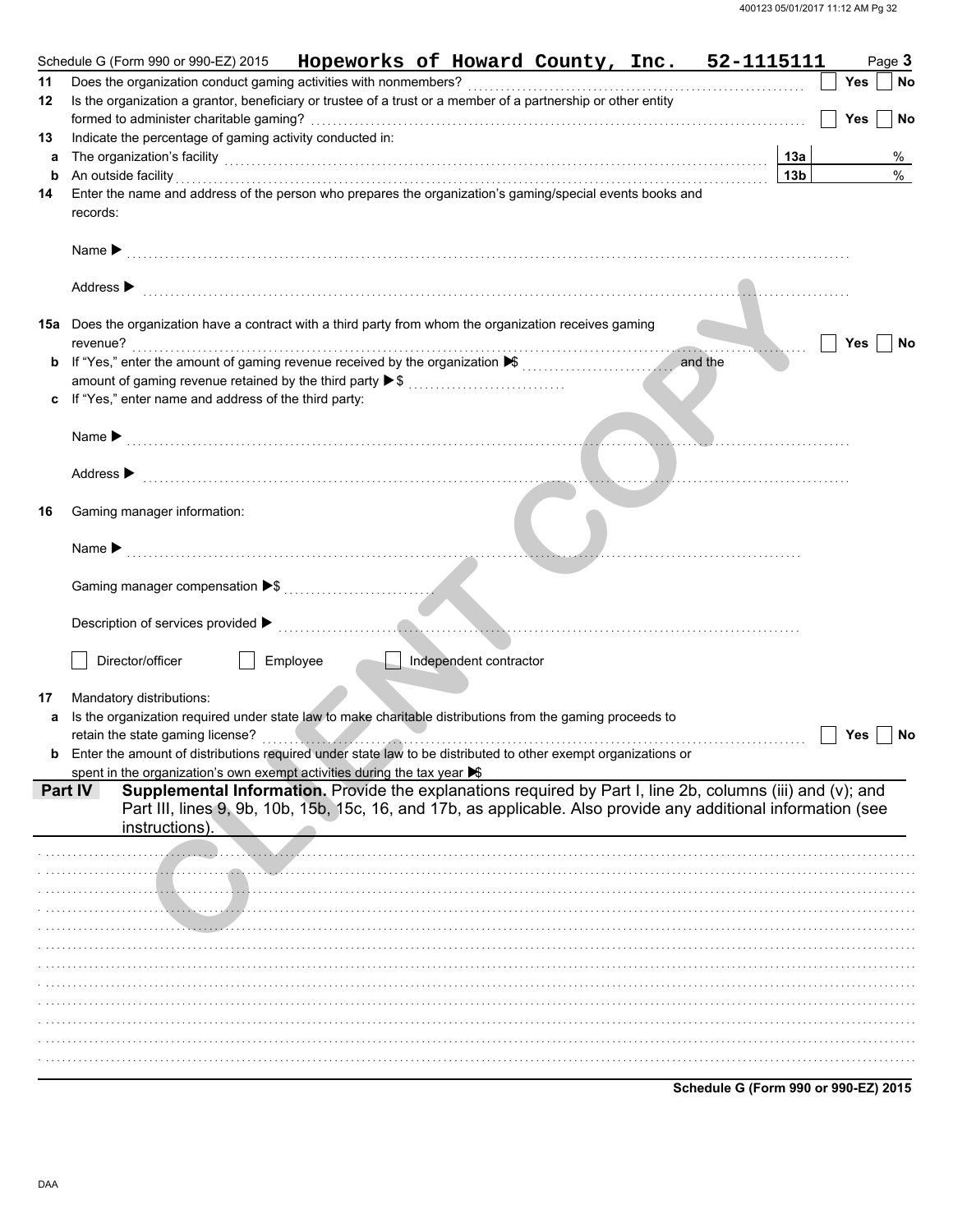OMB No. 1545-0047

**2015**

# **(Form 990)**

Department of the Treasury<br>Internal Revenue Service

## **SCHEDULE M Noncash Contributions**

 **Complete if the organizations answered "Yes" on Form 990, Part IV, lines 29 or 30.**

 **Attach to Form 990.**

 **Information about Schedule M (Form 990) and its instructions is at www.irs.gov/form990.**

**Inspection Open To Public**

| Name<br>.<br>organization<br>Emplover<br>r identification number<br>ി the u. |
|------------------------------------------------------------------------------|

**Hopeworks of Howard County, Inc. 52-1115111**

|     | <b>Types of Property</b><br>Part I                                                                                  |            |                            |                                             |                              |     |     |    |
|-----|---------------------------------------------------------------------------------------------------------------------|------------|----------------------------|---------------------------------------------|------------------------------|-----|-----|----|
|     |                                                                                                                     | (a)        | (b)                        | (c)                                         | (d)                          |     |     |    |
|     |                                                                                                                     | Check if   | Number of contributions or | Noncash contribution<br>amounts reported on | Method of determining        |     |     |    |
|     |                                                                                                                     | applicable | items contributed          | Form 990, Part VIII, line 1g                | noncash contribution amounts |     |     |    |
| 1   | Art - Works of art                                                                                                  |            |                            |                                             |                              |     |     |    |
| 2   | Art - Historical treasures                                                                                          |            |                            |                                             |                              |     |     |    |
| 3   | Art - Fractional interests                                                                                          |            |                            |                                             |                              |     |     |    |
| 4   | Books and publications                                                                                              |            |                            |                                             |                              |     |     |    |
| 5   | Clothing and household                                                                                              |            |                            |                                             |                              |     |     |    |
|     |                                                                                                                     |            |                            |                                             |                              |     |     |    |
| 6   | Cars and other vehicles                                                                                             |            |                            |                                             |                              |     |     |    |
| 7   | Boats and planes<br>                                                                                                |            |                            |                                             |                              |     |     |    |
| 8   |                                                                                                                     |            |                            |                                             |                              |     |     |    |
| 9   | Securities - Publicly traded                                                                                        |            |                            |                                             |                              |     |     |    |
| 10  | Securities - Closely held stock                                                                                     |            |                            |                                             |                              |     |     |    |
| 11  | Securities - Partnership, LLC,                                                                                      |            |                            |                                             |                              |     |     |    |
|     | or trust interests<br>.                                                                                             |            |                            |                                             |                              |     |     |    |
| 12  | Securities - Miscellaneous                                                                                          |            |                            |                                             |                              |     |     |    |
| 13  | Qualified conservation                                                                                              |            |                            |                                             |                              |     |     |    |
|     | contribution - Historic                                                                                             |            |                            |                                             |                              |     |     |    |
|     |                                                                                                                     |            |                            |                                             |                              |     |     |    |
| 14  | Qualified conservation                                                                                              |            |                            |                                             |                              |     |     |    |
|     | contribution - Other<br>.                                                                                           |            |                            |                                             |                              |     |     |    |
| 15  | Real estate - Residential                                                                                           |            |                            |                                             |                              |     |     |    |
| 16  | Real estate - Commercial                                                                                            |            |                            |                                             |                              |     |     |    |
| 17  | Real estate - Other                                                                                                 |            |                            |                                             |                              |     |     |    |
| 18  | Collectibles                                                                                                        |            |                            |                                             |                              |     |     |    |
| 19  |                                                                                                                     |            |                            |                                             |                              |     |     |    |
| 20  | Drugs and medical supplies                                                                                          |            |                            |                                             |                              |     |     |    |
| 21  | Taxidermy                                                                                                           |            |                            |                                             |                              |     |     |    |
| 22  |                                                                                                                     |            |                            |                                             |                              |     |     |    |
| 23  | Scientific specimens<br>                                                                                            |            |                            |                                             |                              |     |     |    |
| 24  | Archeological artifacts                                                                                             |            |                            |                                             |                              |     |     |    |
| 25  | Other C Food & Supplies                                                                                             | X          | 128                        | 29,044                                      | <b>FMV</b>                   |     |     |    |
| 26  |                                                                                                                     |            |                            |                                             |                              |     |     |    |
| 27  |                                                                                                                     |            |                            |                                             |                              |     |     |    |
| 28  | Other $\blacktriangleright$ (                                                                                       |            |                            |                                             |                              |     |     |    |
| 29  | Number of Forms 8283 received by the organization during the tax year for contributions for                         |            |                            |                                             |                              |     |     |    |
|     | which the organization completed Form 8283, Part IV, Donee Acknowledgement                                          |            |                            |                                             | 29                           |     |     |    |
|     |                                                                                                                     |            |                            |                                             |                              |     | Yes | No |
| 30a | During the year, did the organization receive by contribution any property reported in Part I, lines 1 through      |            |                            |                                             |                              |     |     |    |
|     | 28, that it must hold for at least three years from the date of the initial contribution, and which is not required |            |                            |                                             |                              |     |     |    |
|     | to be used for exempt purposes for the entire holding period?                                                       |            |                            |                                             |                              | 30a |     | x  |
| b   | If "Yes," describe the arrangement in Part II.                                                                      |            |                            |                                             |                              |     |     |    |
| 31  | Does the organization have a gift acceptance policy that requires the review of any non-standard                    |            |                            |                                             |                              |     |     |    |
|     | contributions?                                                                                                      |            |                            |                                             |                              | 31  |     | X  |
| 32a | Does the organization hire or use third parties or related organizations to solicit, process, or sell noncash       |            |                            |                                             |                              |     |     |    |
|     | contributions?                                                                                                      |            |                            |                                             |                              | 32a |     | x  |
| b   | If "Yes," describe in Part II.                                                                                      |            |                            |                                             |                              |     |     |    |
| 33  | If the organization did not report an amount in column (c) for a type of property for which column (a) is checked,  |            |                            |                                             |                              |     |     |    |
|     | describe in Part II.                                                                                                |            |                            |                                             |                              |     |     |    |

**For Paperwork Reduction Act Notice, see the Instructions for Form 990. Schedule M (Form 990) (2015)**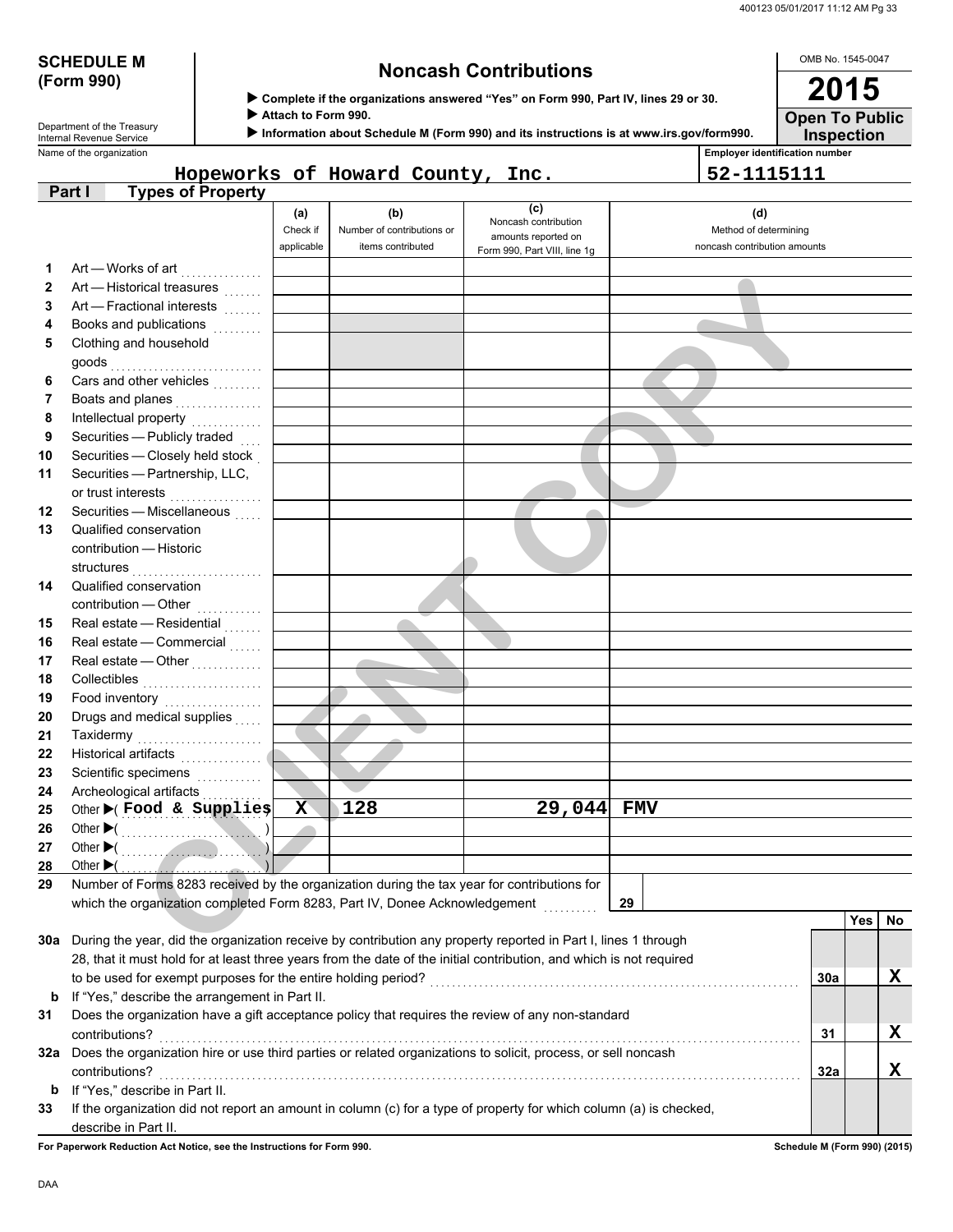| Schedule M (Form 990) (2015) |  |  |  |                                                                                   | Page 2                                                                                                                                                                                                                                                                                                               |
|------------------------------|--|--|--|-----------------------------------------------------------------------------------|----------------------------------------------------------------------------------------------------------------------------------------------------------------------------------------------------------------------------------------------------------------------------------------------------------------------|
| Part II                      |  |  |  |                                                                                   | $\frac{1000(2015)}{2000(2015)}$ Hopeworks of Howard County, Inc. 52-1115111 Figure 2<br>Supplemental Information. Provide the information required by Part I, lines 30b, 32b, and 33, and whether<br>the organization is reporting in Part I, column (b), the number of contributions, the number of items received, |
|                              |  |  |  | or a combination of both. Also complete this part for any additional information. |                                                                                                                                                                                                                                                                                                                      |
|                              |  |  |  |                                                                                   |                                                                                                                                                                                                                                                                                                                      |
|                              |  |  |  |                                                                                   |                                                                                                                                                                                                                                                                                                                      |
|                              |  |  |  |                                                                                   |                                                                                                                                                                                                                                                                                                                      |
|                              |  |  |  |                                                                                   |                                                                                                                                                                                                                                                                                                                      |
|                              |  |  |  |                                                                                   |                                                                                                                                                                                                                                                                                                                      |
|                              |  |  |  |                                                                                   |                                                                                                                                                                                                                                                                                                                      |
|                              |  |  |  |                                                                                   |                                                                                                                                                                                                                                                                                                                      |
|                              |  |  |  |                                                                                   |                                                                                                                                                                                                                                                                                                                      |
|                              |  |  |  |                                                                                   |                                                                                                                                                                                                                                                                                                                      |
|                              |  |  |  |                                                                                   |                                                                                                                                                                                                                                                                                                                      |
|                              |  |  |  |                                                                                   |                                                                                                                                                                                                                                                                                                                      |
|                              |  |  |  |                                                                                   |                                                                                                                                                                                                                                                                                                                      |
|                              |  |  |  |                                                                                   |                                                                                                                                                                                                                                                                                                                      |
|                              |  |  |  |                                                                                   |                                                                                                                                                                                                                                                                                                                      |
|                              |  |  |  |                                                                                   |                                                                                                                                                                                                                                                                                                                      |
|                              |  |  |  |                                                                                   |                                                                                                                                                                                                                                                                                                                      |
|                              |  |  |  |                                                                                   |                                                                                                                                                                                                                                                                                                                      |
|                              |  |  |  |                                                                                   |                                                                                                                                                                                                                                                                                                                      |
|                              |  |  |  |                                                                                   |                                                                                                                                                                                                                                                                                                                      |
|                              |  |  |  |                                                                                   |                                                                                                                                                                                                                                                                                                                      |
|                              |  |  |  |                                                                                   |                                                                                                                                                                                                                                                                                                                      |
|                              |  |  |  |                                                                                   |                                                                                                                                                                                                                                                                                                                      |
|                              |  |  |  |                                                                                   |                                                                                                                                                                                                                                                                                                                      |
|                              |  |  |  |                                                                                   |                                                                                                                                                                                                                                                                                                                      |
|                              |  |  |  |                                                                                   |                                                                                                                                                                                                                                                                                                                      |
|                              |  |  |  |                                                                                   |                                                                                                                                                                                                                                                                                                                      |
|                              |  |  |  |                                                                                   |                                                                                                                                                                                                                                                                                                                      |
|                              |  |  |  |                                                                                   |                                                                                                                                                                                                                                                                                                                      |
|                              |  |  |  |                                                                                   |                                                                                                                                                                                                                                                                                                                      |
|                              |  |  |  |                                                                                   |                                                                                                                                                                                                                                                                                                                      |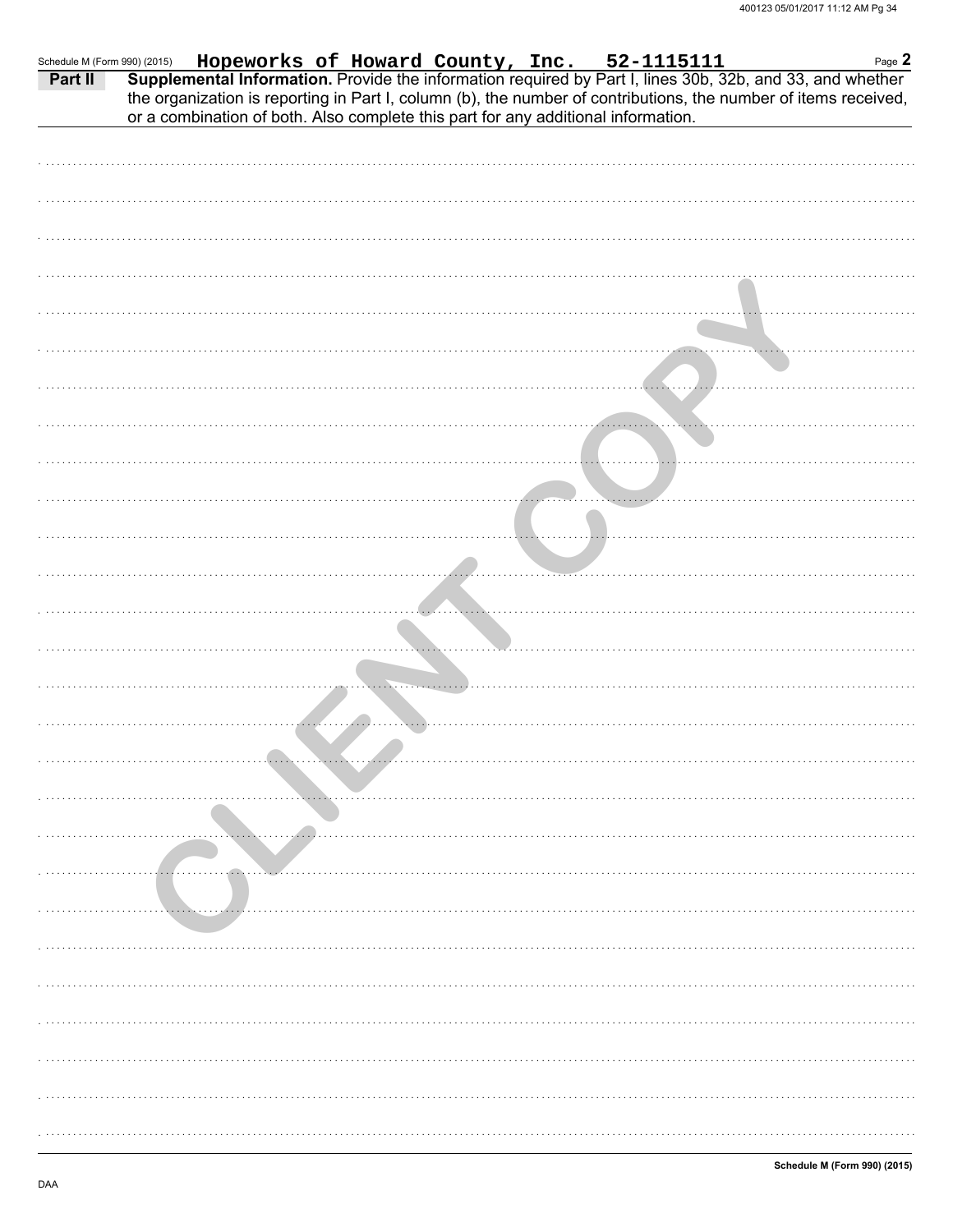| <b>SCHEDULE O</b>                                      | OMB No. 1545-0047<br>Supplemental Information to Form 990 or 990-EZ                                                                           |                                                     |                       |  |  |  |
|--------------------------------------------------------|-----------------------------------------------------------------------------------------------------------------------------------------------|-----------------------------------------------------|-----------------------|--|--|--|
| (Form 990 or 990-EZ)                                   | Complete to provide information for responses to specific questions on<br>Form 990 or 990-EZ or to provide any additional information.        |                                                     | 2015                  |  |  |  |
| Department of the Treasury<br>Internal Revenue Service | Attach to Form 990 or 990-EZ.<br>Information about Schedule O (Form 990 or 990-EZ) and its instructions is at www.irs.gov/form990. Inspection |                                                     | <b>Open to Public</b> |  |  |  |
| Name of the organization                               | Hopeworks of Howard County, Inc.                                                                                                              | <b>Employer identification number</b><br>52-1115111 |                       |  |  |  |
|                                                        | Form 990 - Organization's Mission or Most Significant Activites                                                                               |                                                     |                       |  |  |  |
|                                                        |                                                                                                                                               |                                                     |                       |  |  |  |
|                                                        | Hopeworks of Howard County is a private nonprofit agency that provides a                                                                      |                                                     |                       |  |  |  |
|                                                        | 24-hour helpline, counseling, residential, and legal services, an abuser                                                                      |                                                     |                       |  |  |  |
|                                                        | intervention program, and free community education and prevention programs                                                                    |                                                     |                       |  |  |  |
|                                                        | to individuals and communities.                                                                                                               |                                                     |                       |  |  |  |
|                                                        |                                                                                                                                               |                                                     |                       |  |  |  |
|                                                        | Form 990, Part III, Line 4d - All Other Accomplishment                                                                                        |                                                     |                       |  |  |  |
|                                                        | Hopeworks is the sole comprehensive social service provider for survivors                                                                     |                                                     |                       |  |  |  |
|                                                        | of sexual and domestic violence in Howard County, MD. Services include:                                                                       |                                                     |                       |  |  |  |
|                                                        | - 24 hr. helpline and hospital accompaniment for survivors of sexual and                                                                      |                                                     |                       |  |  |  |
| domestic violence;                                     | .                                                                                                                                             |                                                     |                       |  |  |  |
|                                                        | - Crisis, short and long-term, counseling in individual and group formats                                                                     |                                                     |                       |  |  |  |
| for women                                              | and men, adults and children;                                                                                                                 |                                                     |                       |  |  |  |
|                                                        | - Emergency shelter and transitional housing;                                                                                                 |                                                     |                       |  |  |  |
|                                                        | - Legal advocacy and services pertaining to the civil and criminal justice                                                                    |                                                     |                       |  |  |  |
| systems;                                               |                                                                                                                                               |                                                     |                       |  |  |  |
|                                                        | - An abuser intervention program for male and female perpetrators of                                                                          |                                                     |                       |  |  |  |
| domestic violence;                                     |                                                                                                                                               |                                                     |                       |  |  |  |
|                                                        |                                                                                                                                               |                                                     |                       |  |  |  |
|                                                        | Form 990, Part VI, Line 11b - Organization's Process to Review Form 990                                                                       |                                                     |                       |  |  |  |
|                                                        | The Form 990 is reviewed by the Board Treasurer, a CPA, Executive Director                                                                    |                                                     |                       |  |  |  |
|                                                        | and other members of the Finance Committee prior to acceptance and approval                                                                   |                                                     |                       |  |  |  |
| by the full Board.                                     |                                                                                                                                               |                                                     |                       |  |  |  |
|                                                        |                                                                                                                                               |                                                     |                       |  |  |  |
|                                                        | Form 990, Part VI, Line 12c - Enforcement of Conflicts Policy                                                                                 |                                                     |                       |  |  |  |
|                                                        |                                                                                                                                               |                                                     |                       |  |  |  |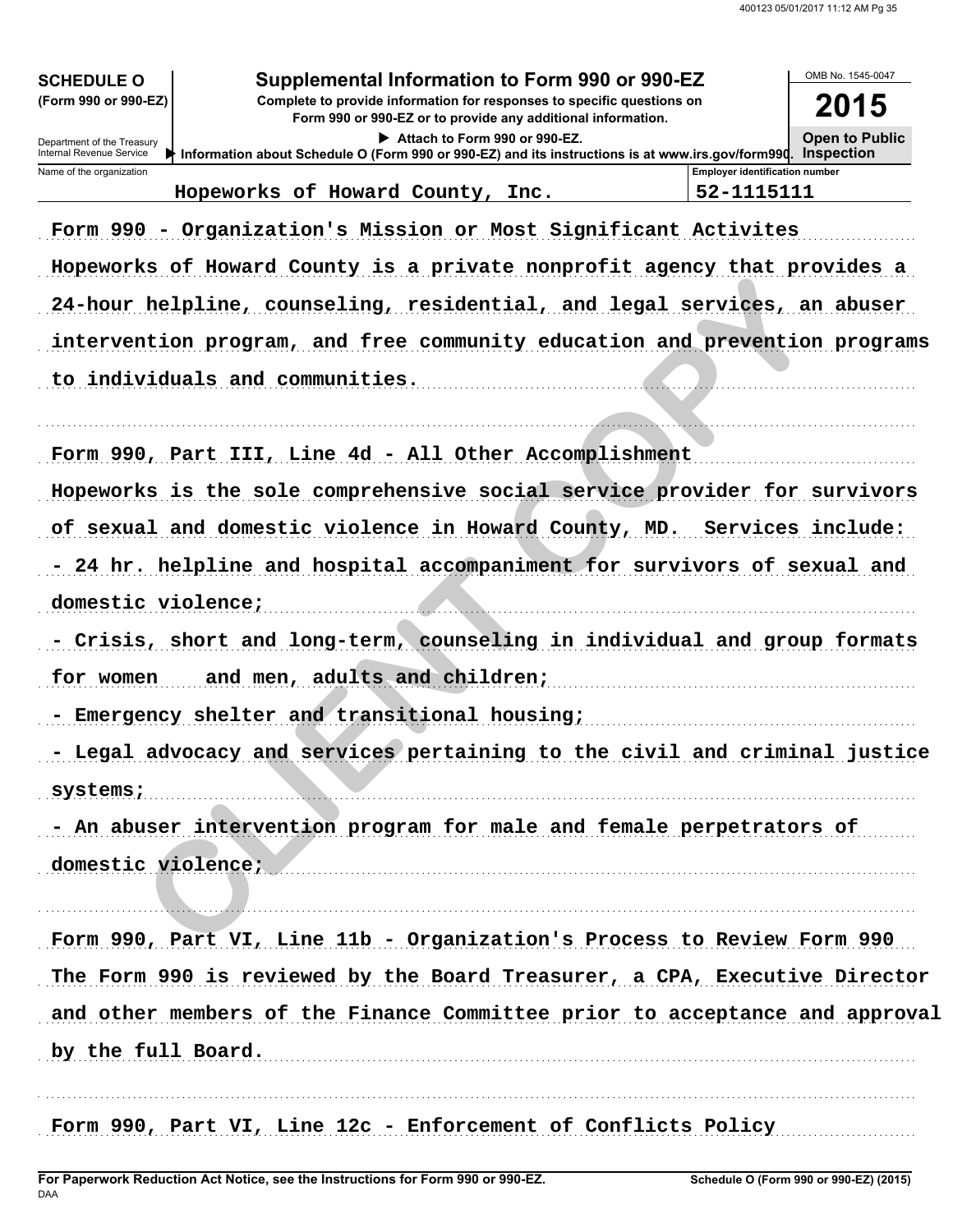| Schedule O (Form 990 or 990-EZ) (2015)<br>Name of the organization          | Page 2<br><b>Employer identification number</b> |
|-----------------------------------------------------------------------------|-------------------------------------------------|
| Hopeworks of Howard County, Inc.                                            | 52-1115111                                      |
| The Board members sign a conflict of interest policy yearly. These policy   |                                                 |
|                                                                             |                                                 |
| statements are monitored by the Board president and the Executive Director  |                                                 |
| and renewed annually.                                                       |                                                 |
| Form 990, Part VI, Line 15a - Compensation Process for Top Official         |                                                 |
| Compensation for the Executive Director and key employees is determined by  |                                                 |
| the Executive Committee, which gathers compensation information from a      |                                                 |
| variety of sources including , national and local surveys conducted by      |                                                 |
| nonprofit monitoring organizations, review of Form 990s on Guidestar,       |                                                 |
| consideration of experience, education and required duties.                 | The                                             |
| information and recommendation is submitted to the full Board for approval. |                                                 |
|                                                                             |                                                 |
|                                                                             |                                                 |
|                                                                             |                                                 |
|                                                                             |                                                 |
|                                                                             |                                                 |
|                                                                             |                                                 |
|                                                                             |                                                 |
|                                                                             |                                                 |
|                                                                             |                                                 |
|                                                                             |                                                 |
|                                                                             |                                                 |
|                                                                             |                                                 |
|                                                                             |                                                 |
|                                                                             |                                                 |
|                                                                             |                                                 |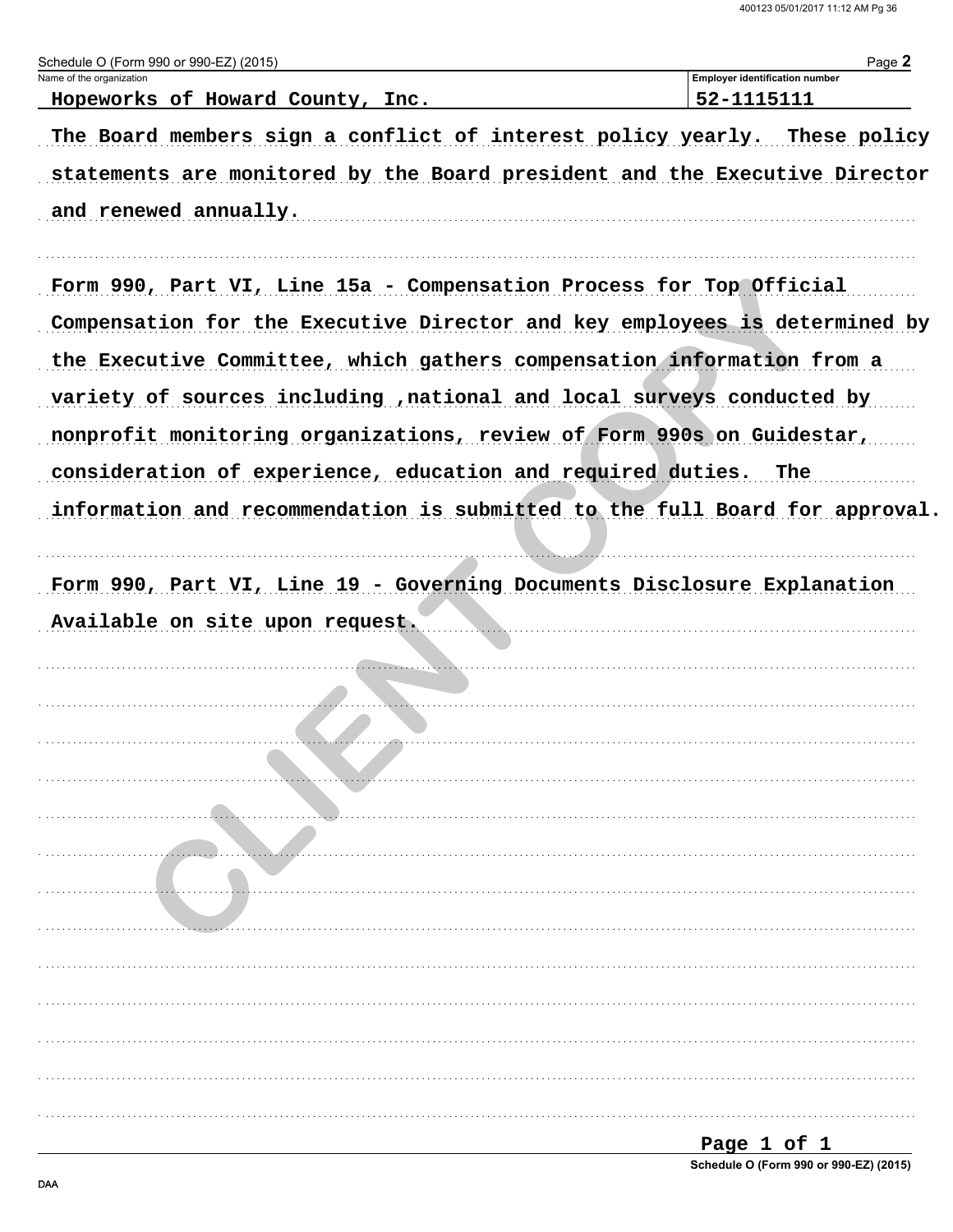|                                                                                                                                                                                                                                      |      | Hopeworks of Howard County, Inc. |      |           |           | 52-1115111 |
|--------------------------------------------------------------------------------------------------------------------------------------------------------------------------------------------------------------------------------------|------|----------------------------------|------|-----------|-----------|------------|
|                                                                                                                                                                                                                                      | 2011 | 2012                             | 2013 | 2014      | 2015      | 2016       |
|                                                                                                                                                                                                                                      |      |                                  |      | 1,797,911 | 2,163,762 |            |
| Program service revenue                                                                                                                                                                                                              |      |                                  |      | 27,120    | 30,025    |            |
|                                                                                                                                                                                                                                      |      |                                  |      |           |           |            |
|                                                                                                                                                                                                                                      |      |                                  |      |           | 51        |            |
|                                                                                                                                                                                                                                      |      |                                  |      | 16,070    |           |            |
|                                                                                                                                                                                                                                      |      |                                  |      |           |           |            |
|                                                                                                                                                                                                                                      |      |                                  |      | 6,380     | 2,276     |            |
| Total revenue<br><br><br><br><br><br><br><br><br><br><br><br><br><br><br><br><br><br><br><br><br><br><br><br>                                                                                                                        |      |                                  |      | 1,847,481 | 2,196,114 |            |
|                                                                                                                                                                                                                                      |      |                                  |      |           |           |            |
|                                                                                                                                                                                                                                      |      |                                  |      |           |           |            |
|                                                                                                                                                                                                                                      |      |                                  |      | 89,300    | 106,163   |            |
|                                                                                                                                                                                                                                      |      |                                  |      | 1,203,225 | 1,233,999 |            |
|                                                                                                                                                                                                                                      |      |                                  |      | 50,590    | 68,008    |            |
|                                                                                                                                                                                                                                      |      |                                  |      | 162,661   | 152,121   |            |
| Depreciation and depletion <i>manual</i>                                                                                                                                                                                             |      |                                  |      | 35,354    | 40,406    |            |
|                                                                                                                                                                                                                                      |      |                                  |      | 260,546   | 254,142   |            |
| Total expenses <b>Manual According to the Contract of Temperature Contract Contract Contract Contract Contract Contract Contract Contract Contract Contract Contract Contract Contract Contract Contract Contract Contract Contr</b> |      |                                  |      | 1,801,676 | 1,854,839 |            |
|                                                                                                                                                                                                                                      |      |                                  |      | 45,805    | 341,275   |            |
|                                                                                                                                                                                                                                      |      |                                  |      |           |           |            |
|                                                                                                                                                                                                                                      |      |                                  |      | 1,847,481 | 2,196,114 |            |
|                                                                                                                                                                                                                                      |      |                                  |      | 33,500    | 32,352    |            |
|                                                                                                                                                                                                                                      |      |                                  |      | 734,390   | 983,615   |            |
| Total Assets <b>Committee Assets</b>                                                                                                                                                                                                 |      |                                  |      | 172,838   | 80,788    |            |
|                                                                                                                                                                                                                                      |      |                                  |      | 561,552   | 902,827   |            |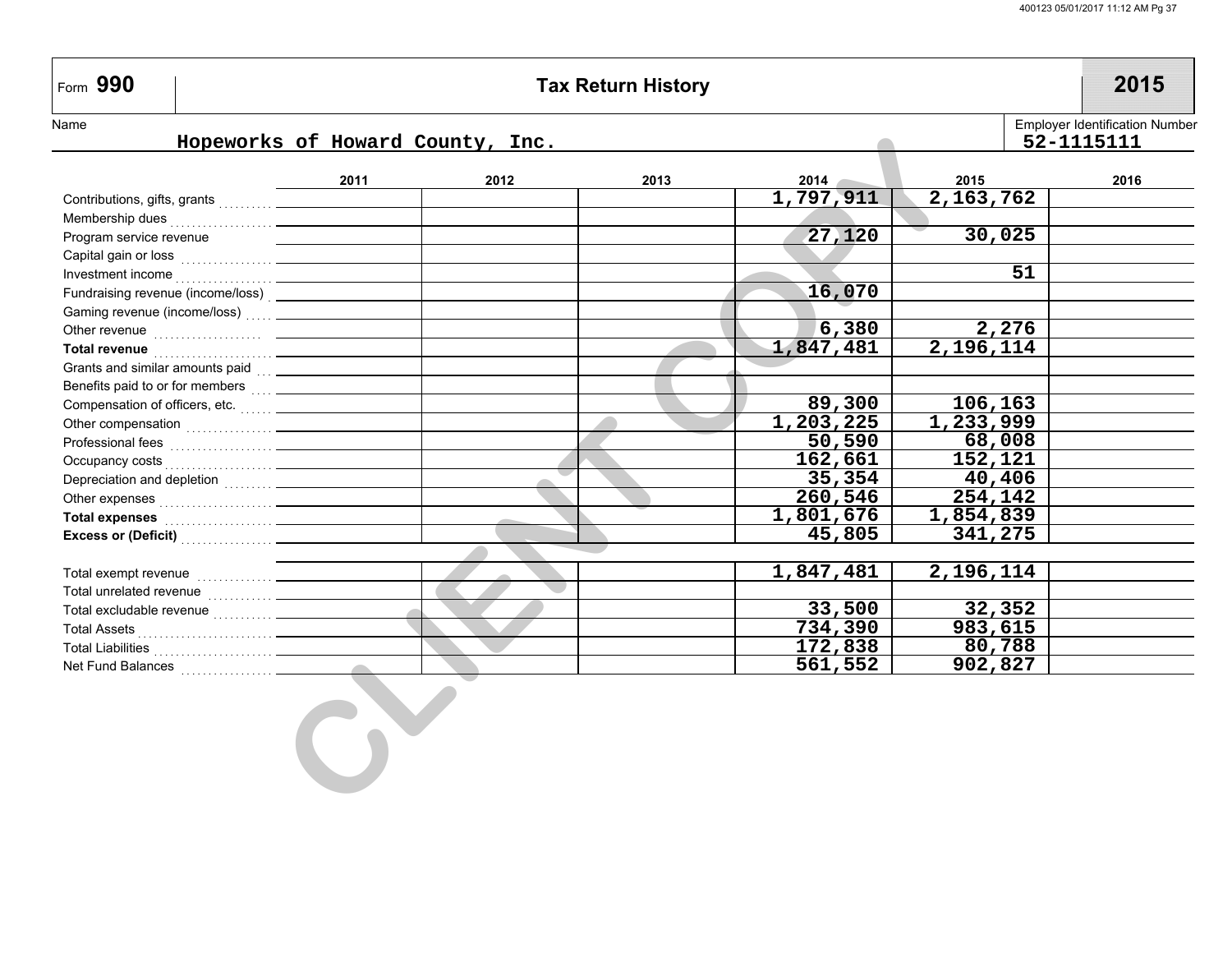## For calendar year 2015, or tax year beginnin $97/01/15\,$  , and ending  $06/30/16\,$ **Form 500 Return Summary** Maryland subtraction adjustments Maryland addition adjustments **Total tax Total payments and penalties Payments and Penalties** Apportionment factor Late payment interest Underpayment interest and penalty Total credits Payments **Taxable income** Modified income **Refund Overpayment credited to next year's estimated tax** Subtraction modifications Addition modifications **Tax due** Federal taxable income **Taxable Income Next Year's Estimates** Adjusted federal NOL carryforward available **HOPEWORKS OF HOWARD COUNTY, INC. 52-1115111 Cast federal NO. Complement available<br>
custod mondifications**<br> **CLIENT COPY CONTABUT CONTABUT CONTABUT CONTABUT CONTABUT CONTABUT CONTABUT CONTABUT CONTABUT CONTABUT CONTABUT CONTABUT CONTABUT CONTABUT CONTABUT CONTABUT C**

**Total** 4th quarter 3rd quarter 2nd quarter 1st quarter

**Annual Report Information**

Report / extended due date **01/03/17** Filing fee **300**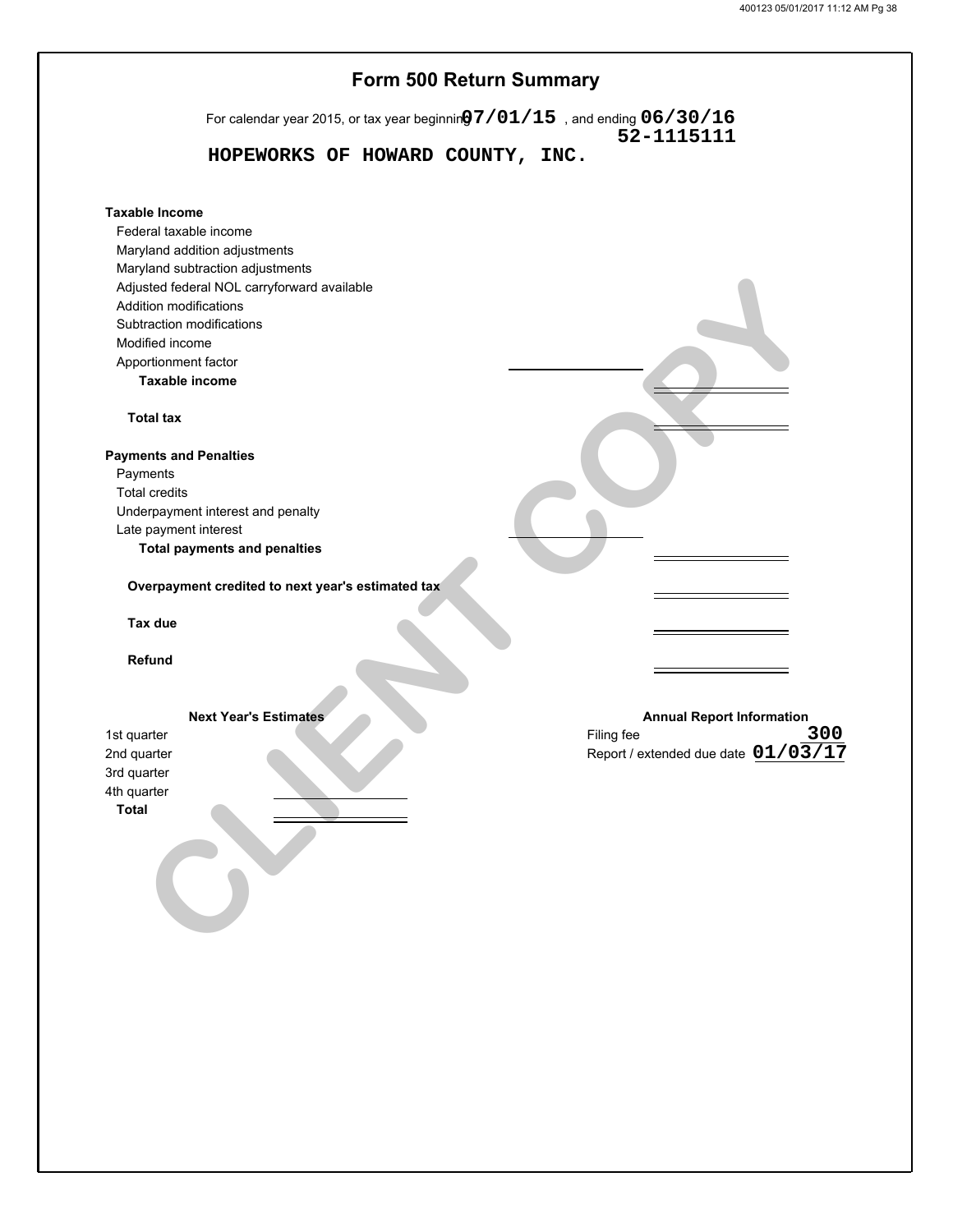# **Annual Update of Registration Form**

| (This form also used to be known as the Certification Form)                                                                                                                                                                                                                                                                                                                                                       |  |  |  |  |  |  |
|-------------------------------------------------------------------------------------------------------------------------------------------------------------------------------------------------------------------------------------------------------------------------------------------------------------------------------------------------------------------------------------------------------------------|--|--|--|--|--|--|
| Office of the Secretary of State, State House, Annapolis MD 21401 Telephone: 410-974-5534                                                                                                                                                                                                                                                                                                                         |  |  |  |  |  |  |
| 1. Fee submitted: \$<br>300                                                                                                                                                                                                                                                                                                                                                                                       |  |  |  |  |  |  |
| 2. Fiscal year end being reported: 6 Month 2016 Year                                                                                                                                                                                                                                                                                                                                                              |  |  |  |  |  |  |
| 3. Name of Charitable Organization: Hopeworks of Howard County,<br>Inc.                                                                                                                                                                                                                                                                                                                                           |  |  |  |  |  |  |
| 4. Address: 9770 Patuxent Woods Drive                                                                                                                                                                                                                                                                                                                                                                             |  |  |  |  |  |  |
| MD 21046<br>5. City, State and Zip Code: Columbia                                                                                                                                                                                                                                                                                                                                                                 |  |  |  |  |  |  |
| 6. Telephone Number: 410-997-0304<br>7. Fax Number:                                                                                                                                                                                                                                                                                                                                                               |  |  |  |  |  |  |
| 8. E-mail address: jpollitthill@wearehopeworks.org                                                                                                                                                                                                                                                                                                                                                                |  |  |  |  |  |  |
| 9. Does your organization engage or have a contract with a professional solicitor or fund-<br>raising counsel? If yes, please attach a copy of the contract(s). In order to process your<br>organization's application, you must respond to this question.                                                                                                                                                        |  |  |  |  |  |  |
| <b>Professional Solicitor:</b><br>$\vert \mathbf{x} \vert$<br><b>Yes</b><br>Nō                                                                                                                                                                                                                                                                                                                                    |  |  |  |  |  |  |
| $ {\bf X} $<br><b>Fund-raising Counsel:</b><br><b>Yes</b><br><b>No</b>                                                                                                                                                                                                                                                                                                                                            |  |  |  |  |  |  |
| 10. Is your organization affiliated with any Maryland State agency (as defined in COMAR<br>01.02.04.01L)?                                                                                                                                                                                                                                                                                                         |  |  |  |  |  |  |
| $\overline{X}$ No (If yes, and raised more than \$100,000 you must submit an Audit<br><b>Yes</b><br>and Agreed upon Procedures Report with application)                                                                                                                                                                                                                                                           |  |  |  |  |  |  |
| If yes, list the name(s) of the Maryland State agencies of which you are affiliated (use a<br>separate sheet of paper, if needed):                                                                                                                                                                                                                                                                                |  |  |  |  |  |  |
| 11. I have attached all forms required in the instructions See Statement 1                                                                                                                                                                                                                                                                                                                                        |  |  |  |  |  |  |
| I hereby certify that this registration statement and all supporting documents are true to the best of<br>my knowledge, and the IRS Form 990 or IRS Form 990-EZ for the above noted fiscal year submitted<br>to the Office of the Secretary of State under section 6-408 of the Business Regulation Article of the<br>Annotated Code of Maryland is a copy of the form submitted to the Internal Revenue Service. |  |  |  |  |  |  |
| Jennifer Pollitt Hill                                                                                                                                                                                                                                                                                                                                                                                             |  |  |  |  |  |  |

Name of Individual Preparing this Form

**Signature** 

**Executive Director**

Title

**Date**